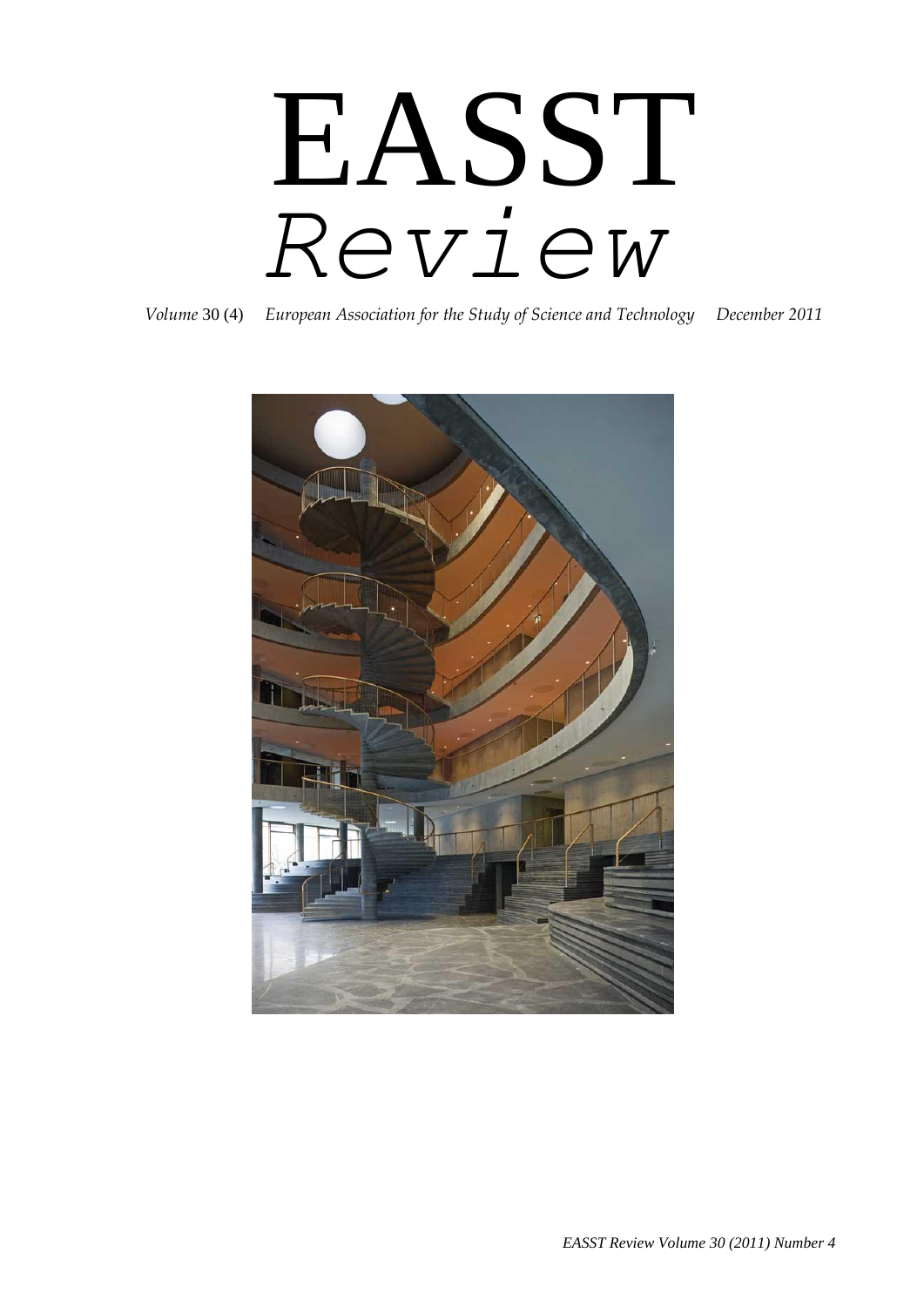*Editor: Ann Rudinow Saetnan (NTNU) Tel:(+47) 73 59 17 86 (Saetnan) email:annrs@svt.ntnu.no Membership queries: admin@easst.net EASST Review on the Web: http://www.easst.net*

*Guest Editor this issue: Claire Waterton (Lancaster University and EASST Council)*

#### *Council of the European Association for the Study of Science and Technology:*

*Marc Audetat (University of Lausanne) Ingmar Lippert (student representative) Pierre-Benoit Joly (National Institute of Agronomic Research, Paris) Laura Watts (IT University of Copenhagen) Attila Bruni (University of Trento) Fred Steward, President (Policy Studies Institute, Westminster University) Estrid Sørensen (Ruhr-Universität, Bochum) Harro van Lente (University of Utrecht) Claire Waterton (Lancaster University) Trevor Pinch (President of the Society for Social Studies of Science, ex-officio)* 

#### *EASST's Institutional Members:*

*EASST is in the process of rethinking its approach to institutional membership and its relationship with national STS organizations and centres.*

*Any enquiries to* [admin@easst.net](mailto:admin@easst.net)

#### *EASST's Past Presidents:*

*Christine Hine, 2005-2008; Sally Wyatt, 2000- 2004; Rob Hagendijk, 1997-2000; Aant Elzinga, 1991-1997; Stuart Blume, 1987-1991; John Ziman, 1983-1986;Peter Weingart, 1982.* 

#### *EASST Review's Past Editors:*

*Chunglin Kwa, 1991 – 2006; Arie Rip, 1982- 1991; Georg Kamphausen, 1982.*

*EASST Review (ISSN 1384-5160) is published quarterly, in March, June, September and December. The Association's journal was called the EASST Newsletter through 1994.* 

*Subscription: Full individual membership fee (waged and resident in high income countries): EUR 40 annual.* 

*Students, unwaged or resident in all other countries pay a reduced fee of EUR 25.* 

*Library rate is EUR 45.* 

*Please note that subscriptions can be made through the EASST website by following the 'Join EASST' link.*

*Member benefits: Travel stipends for Ph.D. students, young scholars and researchers from developing countries are available.* 

*Reduced registration rates for EASST events apply.* 

*For other benefits see website.*

*Cover Illustration: 'The Wedge', Photograph by Jens Lindhe, permission from*  [www.earchitect.co.uk](http://www.earchitect.co.uk/)

*The Wedge: one of the award winning buildings you will see in Copenhagen at the joint 4S/EASST Conference in 2012.*

*'The Wedge' was designed by Lundgaard & Tranberg Architects. The building has a prismatic exterior with full storey screens of wood, matte glass, and copper which rotate in response to sun, weather, and user, giving a constantly varying façade. An irregular oval shaped atrium extends the full height of the interior (pictured).* [http://www.earchitect.co.uk/copenhagen/the\\_wed](http://www.earchitect.co.uk/copenhagen/the_wedge_business_school.htm) [ge\\_business\\_school.htm.](http://www.earchitect.co.uk/copenhagen/the_wedge_business_school.htm)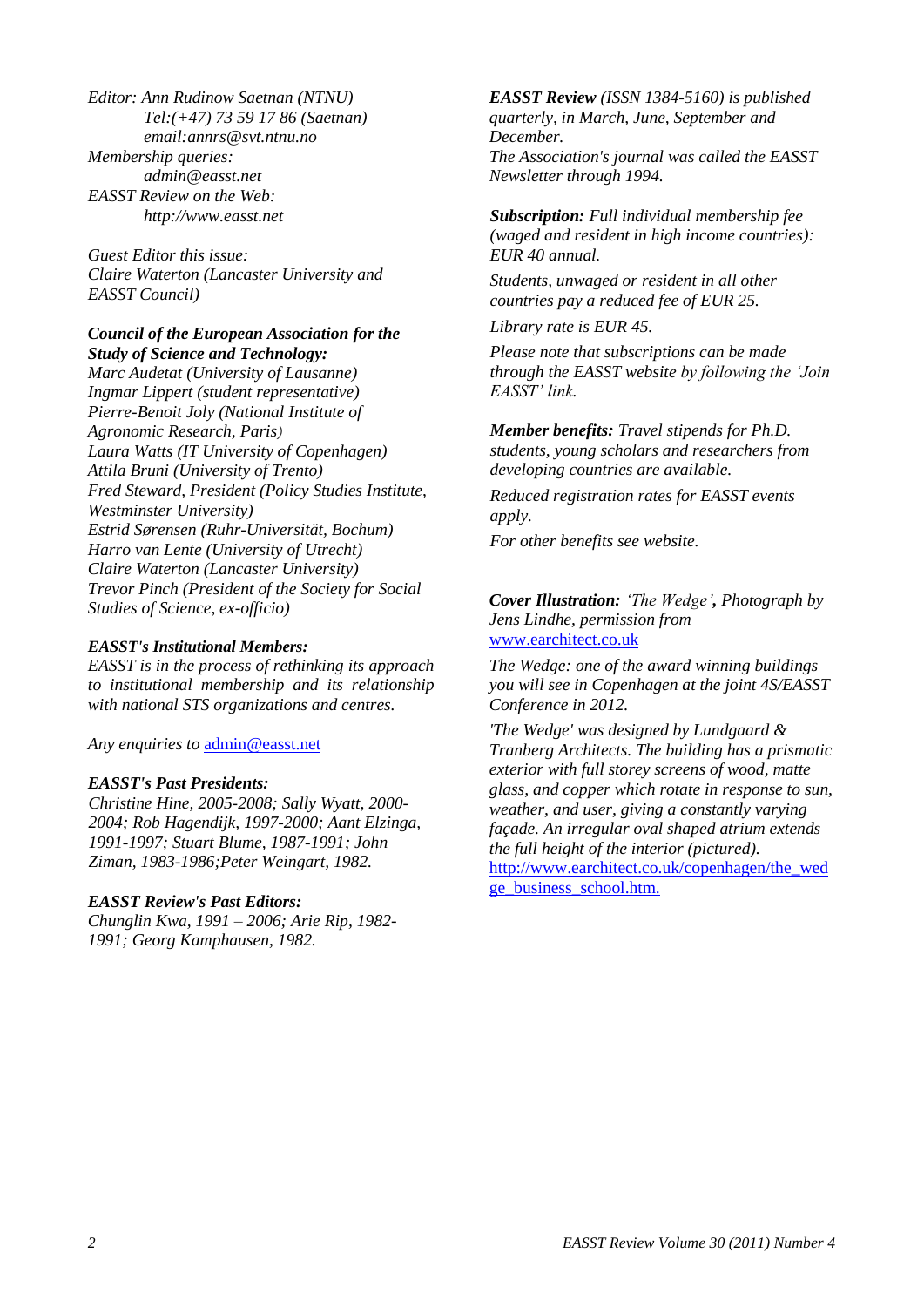## Coming Together in 2012

*Editorial*

by: Claire Waterton, Lancaster University on behalf of the EASST Council

#### Dear Readers,

Just to let you know that this edition of the EASST Review has been put together by the joint effort of the EASST Council. Anne Rudinow Sætnan, our Editor, is taking a well-earned "three issues off" for health reasons. We wish her all the very best and look forward to her return in good health and spirits in the New Year.

In the meanwhile, there are some exciting developments to report on. The current EASST council has been busy on several fronts and we aim to give you a favour of "what is going on" through this short editorial.

First, we hope that many of you will have seen the announcement for the joint 4S/EASST meeting in 2012 (also published later in this Review). It has been a tradition since 1992 that joint 4S/EASST meetings are held in Europe every 4<sup>th</sup> year. In 1992 the very first 4S/EASST meeting was held in Gothenburg, Sweden. This one, 20 years but only five joint 4S/EASST meetings down the line, will take place from October 17th-20th, 2012, at Copenhagen Business School, Denmark. These joint meetings are what one might call a "great occasion". They are usually spectacularly well-attended, ambitious, and "buzzy" - and they also do lots of other work. Such as, for example…. providing the chance for North American and European STS scholars to work together to organise the conference; creating a space in which we can showcase and explore a particular theme in STS (more on this below); providing the opportunity to take stock of developments across the field every four years; celebrating the recent achievements of STS scholars across the world; and giving everyone the chance to visit a different STS-active 'site' each time, and to appreciate its particularities, its specific focus, its STS-shaped talents, and of course, its hospitality!

Almost all of the eight Council members together with our brilliant EASST administrator, Sonia Liff, had the opportunity to visit Copenhagen Business School this September. We held our council meeting in Copenhagen so that we could check out the conference venue, talk to the local organisers, and generally support the conference planning process. The building in which we met (pictured) was stylish, earthy and invigorating. We later learnt that it had won a RIBA European award in 2006. Even without this knowledge, however, it felt as if it had been cleverly designed with learning, communicating, and the social and intellectual lives of learners and their teachers in mind. Right away, this felt very promising. On our subsequent tour of the different buildings that will host the conference in 2012, we were led through the green campus and we all appreciated the kinds of spaces envisaged for 4S/EASST members to gather, talk, listen, eat, celebrate and even dance and have fun….

The venue is only part of it, of course. The Council were very pleased to hear about the planned theme for the conference. This both highlights the particular preoccupations and strengths belonging to the scholars of the host venue *and* makes links to a strong theme running through other strands of STS research. Perhaps it is important to say here that this theme is not prescriptive – that is, papers and sessions *not* related to the theme are as welcome as those that are directly connected. However, as the Council commented during their visit, the idea of "a theme" pulls things together, it gives a flavour, it hints at situated knowledges and their ability to connect with wider issues and concerns. It is very STS!

So, this year"s theme is "Design and Displacement'. To take just a few words from the full blurb that you can see later in this Review, the theme is meant to invite "careful analyses of the way design practices take part in shaping worlds". Through the idea of *displacement*, the organisers want to explore *challenges* to the idea of design as well as the customary celebration of this human art. They want design to be scrutinised for its role as catalyst for change, conflict and controversy, as well as for appreciation or ideas of harmony. They also suggest we might think about STS itself as design work and think critically about our interventions as kinds of designs. The council felt that this is an exciting and appropriate theme coming from the city of Copenhagen and the Copenhagen Business School and one that can readily spawn connections to many other aspects of STS.

One last thing about the 2012 conference. Taking a similar approach to the 'tracks'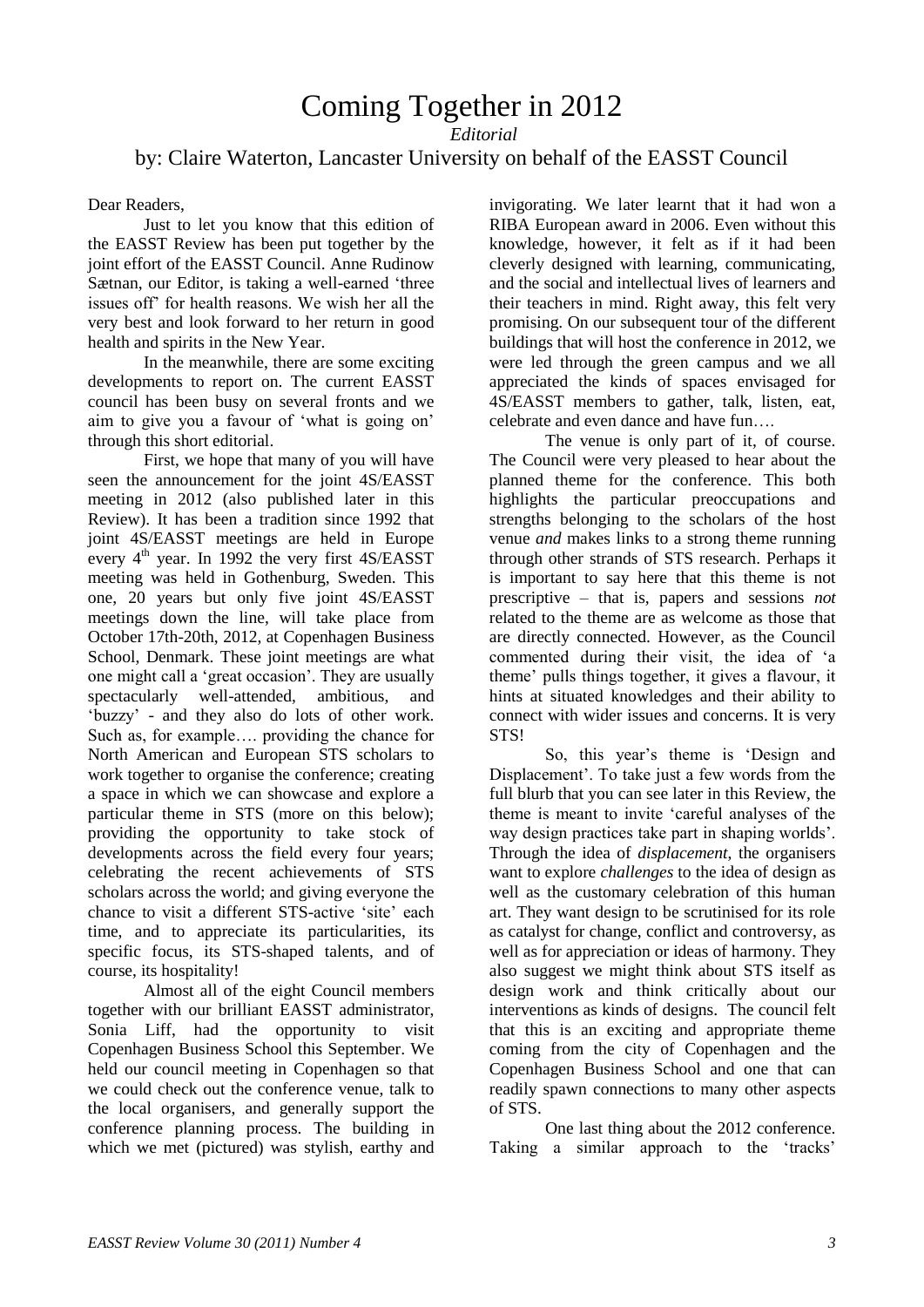developed at the EASST Trento Conference (2010), a call for "open panels" at the 2012 Joint Conference 4S/EASST has now been announced (deadline  $4<sup>th</sup>$  January). A 'panel' is defined as a collection of papers that address a shared theme, and the purpose of calling for open "panels" is to stimulate the formation of new networks around topics of interest to the 4S/EASST community. It is suggested that these "may take inspiration from the conference theme "Design and Displacement", but they do not have to. The selected open panels will then be included as part of the formal call for papers and sessions in January (where closed panels and single abstracts can also be submitted).

Before we sign off, we thought it would be good to give you an idea of what else has been keeping the Council busy since the Trento Conference in September 2010. Our main concerns are to support EASST members all the time (not only in EASST Conference years), and to nurture a sense of EASST as a vibrant, heterogeneous, intellectually and geographically wide-ranging community. With this in mind:

- we have continued a fund to support inter-conference year workshops (two reports from recipients appeared in the last Review. In this issue there is one more);

- we are redesigning our website to make it more EASST-user-friendly, more

comprehensive, and more of an STS "meeting place" (the new site, being designed by NomadIT will come on stream early in 2012);

- we continue to support the discussion list, Eurograd, on our website;

- we have launched a new directory of members that allows one to find other members by name, location or interests, see [www.easst.net/members.shtml](http://www.easst.net/members.shtml) ;

- we are working to recruit and support more members from Central, Eastern and Southern European countries;

- we are planning to offer three new EASST awards to be made at the conference in October 2012. These recognise individuals who have shaped the social studies of science and technology, but are sadly no longer with us. The awards are designed explicitly to reward collective endeavours within STS, and contributions to a sense of cohesion and community within our field (see article later in the Review);

We'd like to sign off by suggesting that we very much welcome comments or suggestions from EASST members on EASST activities, including suggestions for future developments. We hope you will be inspired to come to Copenhagen and we invite you to keep up to date with further developments via our webpage at [www.easst.net/conferences/easst2012.shtml.](http://www.easst.net/conferences/easst2012.shtml)

## The EASST Awards By Fred Steward, EASST President

The tension between the recognition of individual achievement and the appreciation of collective contribution is a long observed dilemma of the academic endeavour. Although there is some evidence in the wider knowledge system of a shift toward team efforts and greater collaboration, the institutional career reward system has increasingly favoured individually authored publication outputs as the prime measure of performance. This is accompanied by a growing tendency toward competitive pointscoring between institutions.

As an organisation representing a broad collection of professional scholars and researchers, the EASST Council feels there is a need to restore a healthier balance within the reward system between individual achievement and collective contribution. There is a need to

recognise more explicitly significant types of collaboration or leadership that has contributed to the cohesion of, and community within, our field. In order to do this we are introducing a new range of EASST awards designed to reward outstanding activities which have significantly developed interactions between individuals and resulted in novel and influential collaborative results. We also feel that the significant potential of STS scholarship in Europe for influencing politics and public dialogue is not sufficiently exploited, and the creation of awards can help to remedy this by creating more visibility of STS insights.

The field of science, technology and innovation studies is maturing. EASST"s grand old age of 30+ years has mixed consequences. As well as the satisfaction of witnessing the rise of a new generation of academics we also experience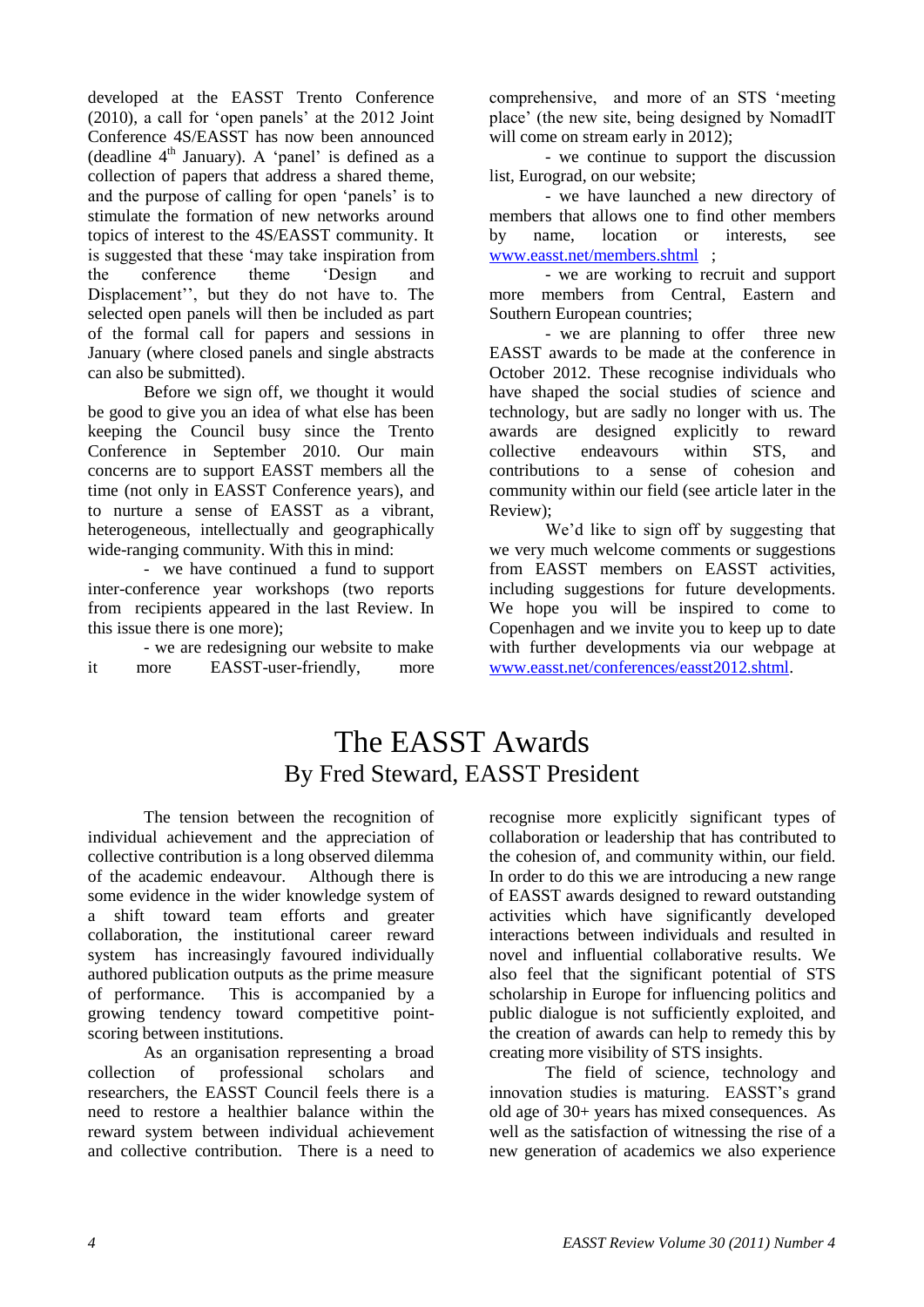the loss of distinguished individuals who have shaped the very foundations and formation of the community engaged in the social studies of science and technology. We are taking the occasion of the introduction of this new range of awards to honour some individuals who are no longer with us, yet have left an enduring imprint on our distinctive European scholarly identity.

We are pleased therefore to announce that 3 new awards will be made at the next EASST conference being held jointly with 4S in October 2012.

#### **Ziman award**

John Ziman had a distinguished career as a theoretical physicist and was elected a Fellow of the Royal Society in 1967. He died in 2005 at the age of 79. His book on the social dimensions of science – Public Knowledge, was published in 1967 and marked the first of a series of influential studies of science as a collective human endeavour. In the mid 1980s he joined the Department of Social and Economic Studies at Imperial College, London and set up the Science Policy Support Group for the Economic and Social Research Council. He was actively involved in a variety of initiatives concerning the social responsibility of science. John Ziman was a key figure in the formation of EASST and was its President from 1983 – 1986. He was an avid promoter of initiatives at the public interface of science and was an eloquent and witty commentator on the popular understanding of science.

*The Ziman award will be made for the most innovative cooperation in a venture to promote the public understanding of the social dimensions of science.* 

This could involve, for example, a forum or discussion community, or an interface with non academic users. Selection will be based on originality and influence.

### **Amsterdamska award**

Olga Amsterdamska was lecturer in Science & Technology Studies at the University of Amsterdam for 25 years. She died in 2009 at the age of 56. Following a study of the development of linguistics she focused her personal work on epistemology in biomedicine. She was editor of *Science, Technology & Human Values* between 1994 and1998. During Olga"s editorship of the journal, the STS community benefitted from all of her core traits as an academic – her open mind and broad vision of the

field and dedication to its development, her warmheartedness and inclusiveness, and her incisive critical thinking and high standards of quality. These were also qualities that Olga brought with her to EASST and 4S meetings through the years and that helped make those meetings the community-building enterprises they have become. She was one of the editors of the third edition of the Handbook of Science and Technology Studies (2007).

*The Amsterdamska award will be made for the most creative collaboration in an edited book in the broad field of science and technology studies.*

Selection will be based on an anthology in the broad field of STS, a substantive contribution to the field; the quality of the editing, as reflected in the quality of the volume as a whole; interdisciplinarity, while not a requirement, will be valued; inclusiveness across career stages will also be valued.

#### **Freeman award**

Chris Freeman was Professor of Science Policy at the University of Sussex for over 20 years and also with the University of Limburg for many years. He died in 2010 at the age of 88. An economist by background, he produced many highly influential works addressing the dynamics of innovation and the Schumpeterian analysis of long waves of technological change. He also wrote on the social and political aspects of science. He was a founder of the major research centres SPRU and MERIT and was the founder and long standing editor of the journal Research Policy. An internationalist in outlook he was a key promoter of PAREX, a European collaboration in the history and social studies of science that was the direct forerunner of EASST. A modest yet inspiring figure he was renowned for his warm enthusiasm and supportiveness for all who shared a genuine interest in science, technology and society, whatever their background. He was deeply committed to social change for a more just and sustainable world.

*The Freeman award will be made for a publication which is the most significant collective contribution to the interaction of science and technology studies with the study of innovation* 

Selection will be based on the successful development of social approaches to the dynamics of innovation, originality, and better understanding of the pursuit of innovation for societal and environmental goals.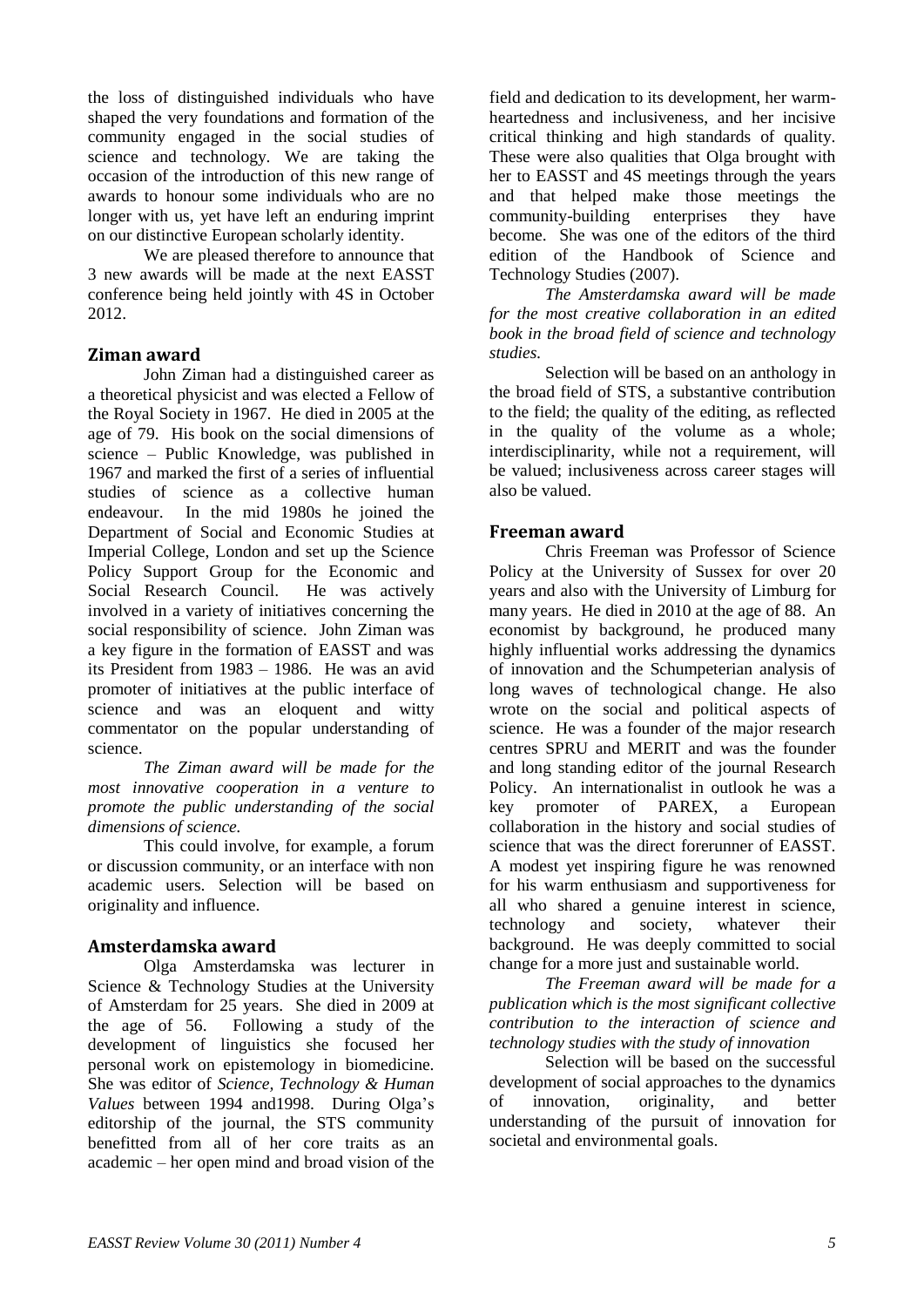The general conditions of the awards are as follows:

- An award of  $\epsilon$ 1000 will be made in each case
- Activities or publications in the time period 1 January 2011 to 30 June 2012
- Call for nominations deadline 30 June 2012
- Collaborations should have a distinctive European dimension
- Self-nominations accepted
- The award process will be managed by the EASST Council and will involve appropriate reviewers from outside the Council
- Submissions for one award may be considered for another if deemed appropriate
- Council members and reviewers are not eligible for the award during the time of their service
- Please contact the EASST office for fuller details of the award scheme and how to make a nomination

## Cities, Infrastructures, Networks – A short report of the First STS Italia Summer School Attila Bruni (University of Trento) Claudio Coletta (University of Padoa)

STS Italia Summer School "Cities, Infrastructures, Networks" took place in Alghero (Sardinia, Italy) from June  $28<sup>th</sup>$  to July  $1<sup>st</sup>$  2011. It was the first summer school in Italy on Science and Technology Studies, organized by STS Italia the Italian Society for the Study of Science and Technology [\(www.stsitalia.org\)](http://www.stsitalia.org/) - in collaboration with the Faculty of Political Sciences and the Faculty of Architecture of the University of Sassari. EASST supported the school by funding 3 full scholarships (covering both registration fees and accommodation) and STS Italia funded a further 4 partial scholarships (covering registration fees).

Conceived as a challenge to mobilize interest in urban issues among young STS scholars (PhDs and post-docs), the summer school engaged an international group of students in unfolding the socio-technical discourse about the city. The school program focused on stimulating a sensitivity among students for the complexity of urban phenomena. Within an STS analytical framework, the school introduced students to research experiences, approaches, methods, and techniques in order to explore the distributed and hybrid nature of cities.

After the call for participation we selected 32 from the 64 applications received on the basis of applicants" curriculum, motivation, geographical belonging and equal opportunities criteria. Their backgrounds ranged from sociology, anthropology, media studies and economics to geography, urban planning, architecture and environmental studies. They were

mainly (but not exclusively) familiar with STS and, more importantly, the majority of them had a relevant background and displayed a high level of motivation in participating.

To be honest, we did not expect such a success (in fact, we decided to extend the original planned number of participants from 25 to 32) and we must admit it was hard and painful work having to select only one from every two applicants. At the same time the high quality of applicants gave us (as organizers) the opportunity to compose a heterogeneous and multidisciplinary learning environment.

The summer school involved lectures, workshops and one trip into a relevant urban area during the four days of activity. For the lectures, which focused on theoretical and methodological issues, we invited internationally known scholars with a transdisciplinary background in Urban Studies and Science and Technology Studies.

The first day"s lectures were devoted to "Mapping Heterogeneous Spaces". Here, Ola Söderström, from University of Neuchâtel, explored the concept of *travelling injunctions*, and the way urban practices are disciplined through mobile built forms. Attila Bruni, from the University of Trento, framed the major issues connected with doing fieldwork in heterogeneous spaces, concentrating in particular on some of the challenges ethnography faces today: scattered times and spaces, relational materialism, the increasing importance of infrastructures and virtual environments.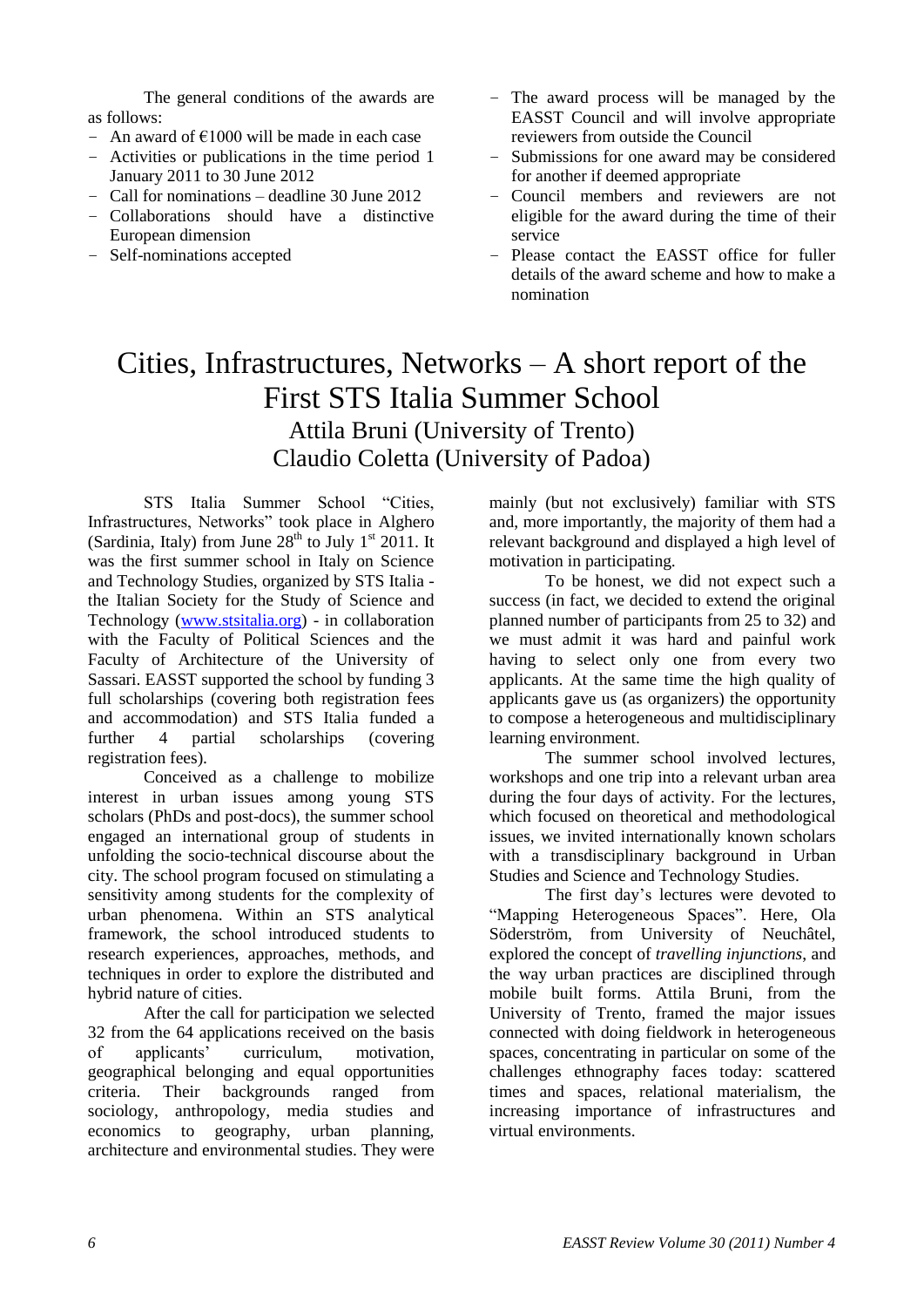The theme of the second day was "The city between the crisis and the everyday", paying attention to the intertwined aspects of lived urban experience and breakdowns. Barbara Allen, from Virginia Tech at Washington DC, presented her own research on NGO networks and emergent laboratories in the post-disaster city, talking about post-Katrina New Orleans and different models of neighbourhood involvement in reconstruction.

The topic of the third day was "Reshaping cities", with lectures by Michael Guggenheim, from Goldsmiths College in London, and by Bibo Cecchini and Monica Johansson, from the University of Sassari. Guggenheim explored the relation between law, architecture and changes in private and public spaces, whereas Cecchini and Johansson looked at the restless appropriation of the city by urban movement and citizens. Finally, the fourth and last day had "Re-presenting the urban" as its focus, with a lecture by Claudio Coletta, Francesco Gabbi and Giovanna Sonda from the Penelope Research Group (Trento, IT), unfolding the concept of "urban plots" and the relation between organizational processes, city landscapes and technological devices.

Workshops (where students worked in small groups of 5-6 people) engaged participants in active discussions around themes and lecture topics, under the supervision of Italian scholars belonging to STS Italia. During the first two days, in particular, they facilitated discussions about the ongoing development of the students" research projects drawing on the insights and suggestions from the morning lectures. In contrast, the last workshop was devoted to the preparation of group presentations for the closing session, drawing on the observations collected during the visit to "Polimeri Europa" Oil Plant.

The visit to Polimeri Europa was probably one "added value" of the summer school and certainly a unique occasion in terms of

"sightseeing" and framing the territory as the result of never ending sociotechnical processes. Polimeri Europa is part of an historical oil plant based in Porto Torres, a small town near to Alghero. The territorial relevance of the plant in terms of extension of the area, industrial production and people employed, led us to use the visit as a micro-fieldwork where students could practice and challenge the theoretical and methodological tool box suggested during the lectures.

On arrival at the plant, the whole group toured the huge industrial area, by coach collecting notes and pictures, supported by the management of the plant. Back in the main building, the group gathered in the conference room for additional lectures on the rise and fall of Porto Torres Oil Plants and the transformations of work and territory, with recent actions by workers on redundancy payments inventing original forms of demonstration that merged social media, class action, and public imaginary of a territory.

The very engaging day had a happy and relaxing ending at NaturaBio Agritour, with a tasteful immersion into Sardinian food ... which brings us to the 'summer' side of the summer school. Indeed, Alghero and its surroundings could not offer a better location for relaxation and sociability, infusing the summer school with a nice and "serendipical" atmosphere. But the principal merit for this probably goes to the participants and invited lecturers who, with their enthusiasm and willingness to discuss, made the greatest contribution to this first STS Italia Summer School being a productive, as well as vivid and enjoyable, event.

A call for papers for a Special Issue of *Tecnoscienza – Italian Journal of Science and Technology Studies* on "Cities, Infrastructures and Networks" will soon be announced so … look out for updates on the website (www.tecnoscienza.net)!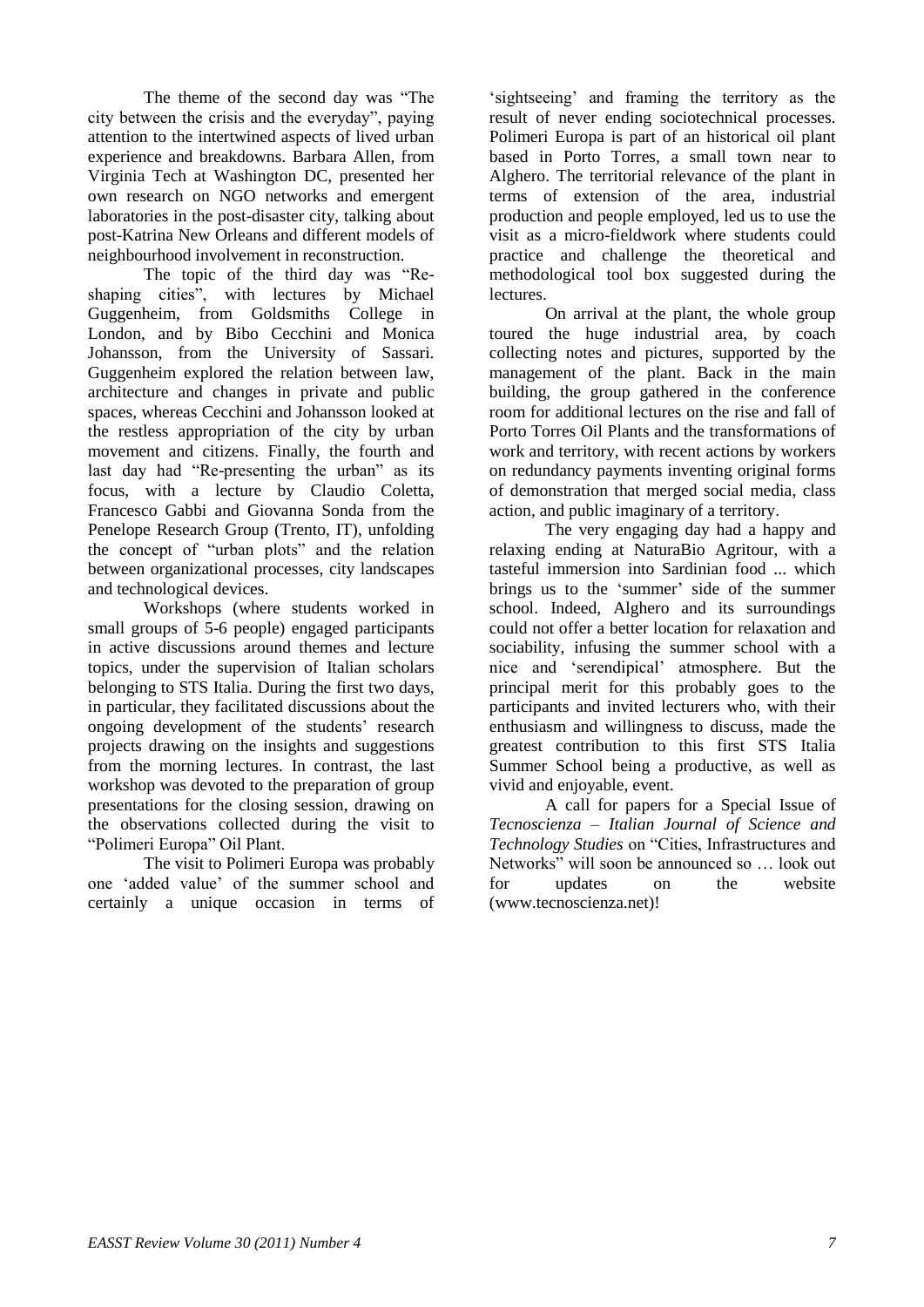## Biennial Conference of the European Association for the Study of Science and Technology (EASST) 2012: Copenhagen

October 17-20, 2012, Copenhagen Business School, Frederiksberg, Denmark held jointly with the Society for Social Studies of Science 4S

"Design and displacement – social studies of science and technology"

#### **Important Dates**

- January 4, 2012: Deadline for submitting open panels
- January 11, 2012: Abstract submissions open
- January 31, 2012: Ideas for the doctoral workshop
- March 11, 2012: Deadline for submissions of individual papers and session proposals and expressions of interest in the doctoral workshop.
- May 1, 2012: Acceptance notification

### **Conference Theme**

For the Joint EASST/4Sconference 2012 we broadly invite papers that address the dynamics and interrelationships between science, technology and society. Papers which address the meeting's theme 'Design and Displacement' are especially relevant, but papers on any topic in STS are welcome.

"Design" has become a key concept across a multitude of disciplinary domains and social spheres. In addition to its traditional 'aesthetic' associations, it is now a key term in multiple scientific domains and in diverse technological practices. One can even think of societies and social arrangements being 'designed'. In science and technology, "design" implies the rearrangement of materials and ideas for innovative purposes. When newly designed scientific and technical objects enter the world, however, their initial purposes are often displaced.

For decades, STS researchers have been following the practical and political dimensions of science and technology. By focusing on concepts and practices of scientific and technological design at their sites of construction and on their multiple displacements the 2012 conference continues this tradition. By bringing together 'design' and 'displacement' we want to highlight how scientific and technological design engages with existing socio-technical arrangements in both planned and unplanned ways, facilitating both collaborations and contestations, and generating both order and disorder.

The conference encourages analytic, critical and practical engagement with design and displacement in several ways. First, it points to the need for investigating the relation between design intentions and their displacements, for example as catalysts for change and conflict. It also highlights the importance of investigating design controversies. It locates design practices in broader political contexts, and focuses attention on how design facilitates or hinders social inclusion, locally and globally. The theme "Design and Displacement' invites careful analyses of the way design practices take part in shaping worlds. However, 'Design and Displacement' also raises questions around STS as design work and practice-based interventions. In this sense design becomes simultaneously topic and outcome, a situation that raises new questions concerning the role of STS research.

### **Call for Open Panels**

The success of the conference structure at the Trento 2009 conference has been taken up by the Copenhagen Organising Committee, and developed further. At the 2012 Joint Conference EASST/4S there will be proposals for "open panels". These can now be submitted. The selected open panels will then be included as part of the formal call for papers.

A "panel" is a session of papers that address a shared theme. Panels are normally submitted at the call for papers as a "closed package" of papers and presentations. The 2012 conference hereby calls for 'open panels', i.e. sessions that have a theme and a responsible anchor-person(s), but which are not already filled up with papers. The purpose of calling for open panels is to stimulate the formation of new networks around topics of interest to the EASST/4S community and may take inspiration from the conference theme "Design and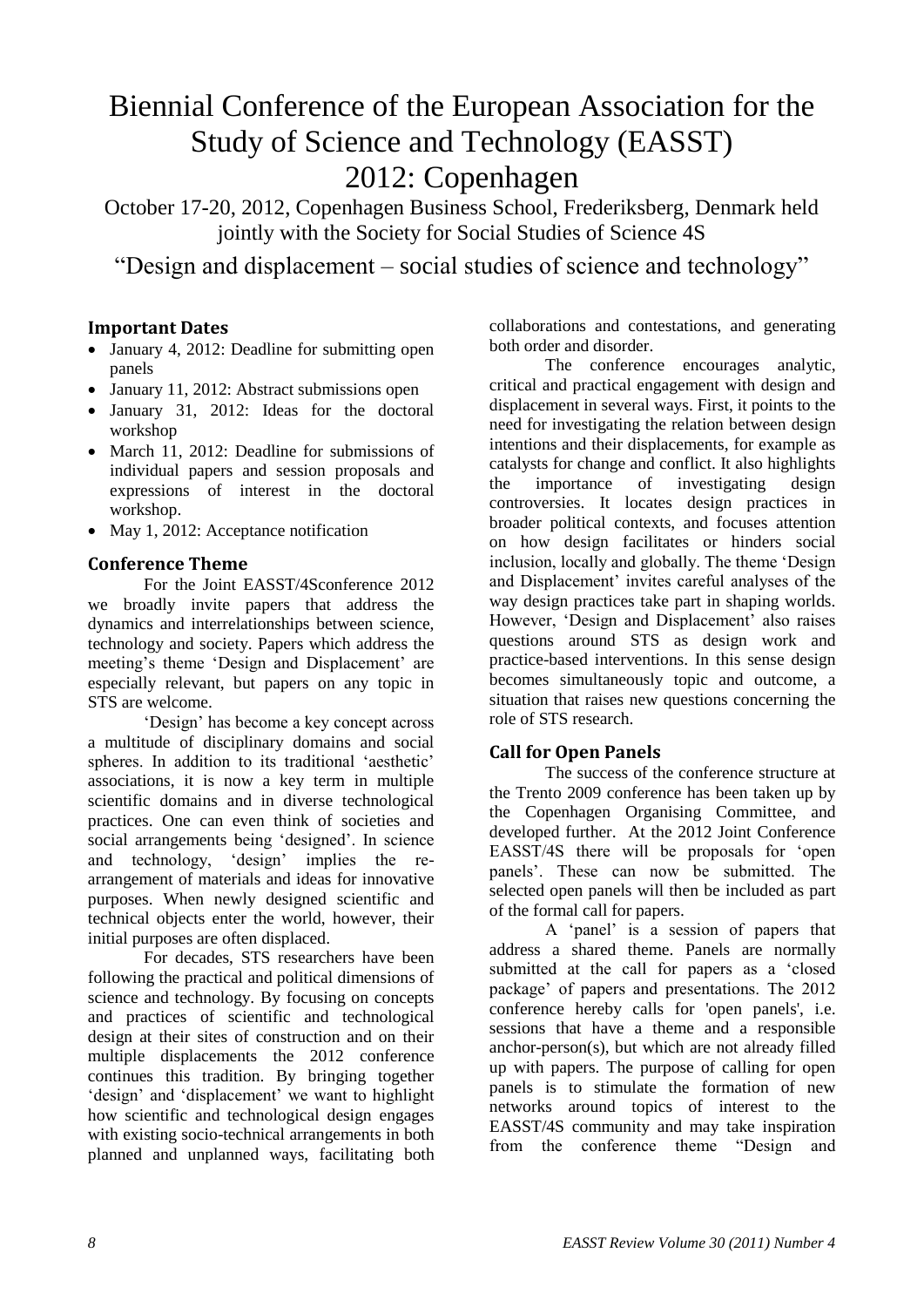Displacement". The selected open panels will be announced as part of the ordinary call for papers to come. An open panel can extend across a maximum of three sessions of each five papers (i.e. a totality of maximum 15 papers).

Submit your name, institutional affiliation and a short (maximum 300 words) description of the open panel theme along with a title at the 4S website. **Deadline is January 4, 2012** via the form at [www.4sonline.org/session\\_concepts/](http://www.4sonline.org/session_concepts/)

Proposers of open panels must be prepared to be in contact with the scientific program committee about the final composition of their panels and they must be prepared to chair the panel.

The selected open panels will be included in the call for papers opening January 11, 2012 and thereby allow direct submission of papers to a selected panel.

#### **Exhibitors**

EASST welcomes book and journal exhibitors. Please contact admin (at) easst.net for further details.

#### **Support for Doctoral Students**

EASST aims to support doctoral students new to STS conferences to feel part of the conference.

**Call for Ideas: Doctoral Workshop at the 2012 EASST/4S Conference** - Following the great experience at the [2010 Trento conference,](http://events.unitn.it/sites/events.unitn.it/files/download/easst010/EASST%20preconference%20PhD%202010%20program%20v2.pdf) the EASST Council intends to support an event at Copenhagen for doctoral students. The Council's student representative, Ingmar Lippert, is

coordinating the organisation process. Please send proposals/ideas for the organisation or theme (or any kind of element you like to see) of such a workshop to students (at) easst.net by the **31st January 2012.**

Details will appear on our website when available or email students (at) easst.net to register your interest until **March 11**.

We are also exploring the opportunity for mentor links with more experienced STS scholars.

#### **Support for Conference Attendance**

EASST will make funds available to support the attendance of those who have no, or limited, institutional support. Those attending from European countries underrepresented at EASST conferences are particularly invited to apply for conference support. Only participants with a paper accepted for the 2012 conference will be supported. Further details will be made available early in 2012 and will be announced here and via our email list Eurograd (www.easst.net/joineurograd.shtml).

#### **Contacts for Further Information**

For general meeting information and any questions about the program, contact the Scientific Program Chair, Signe Vikkelsø at Meeting (at) 4Sonline.org.

For technical assistance with the submission or registration process, contact webmaster (at) 4Sonline.org .

For EASST specific issues please contact admin (at) easst.net

## Stewart Russell (1955-2011) By Fred Steward

Dr Stewart Russell who sadly died in September 2011 at the age of 56 will be greatly missed by his colleagues and friends. He was senior lecturer in Science Technology and Innovation Studies at the University of Edinburgh. A Cambridge graduate in physical sciences, Stewart moved to Aston University, Technology Policy Unit, to study the social factors shaping our technological systems. His PhD involved a meticulous empirical analysis of the limited progress of combined heat and power technology in the UK in comparison with continental Europe. The study gave particular attention to "multi-level socio-technical interactions' and results were presented at the 1983 EASST conference.

This established two themes that remained at the centre of his academic career: analysing the diverse social, economic and political as well as narrowly technical factors that influenced the design and deployment of technologies, and applying these insights and methodologies to the challenges of environmental sustainability through critical, policy oriented studies across a range of energy technologies.

From 1988 to 2006, he was lecturer and later senior lecturer in Science, Technology and Society at the University of Wollongong, New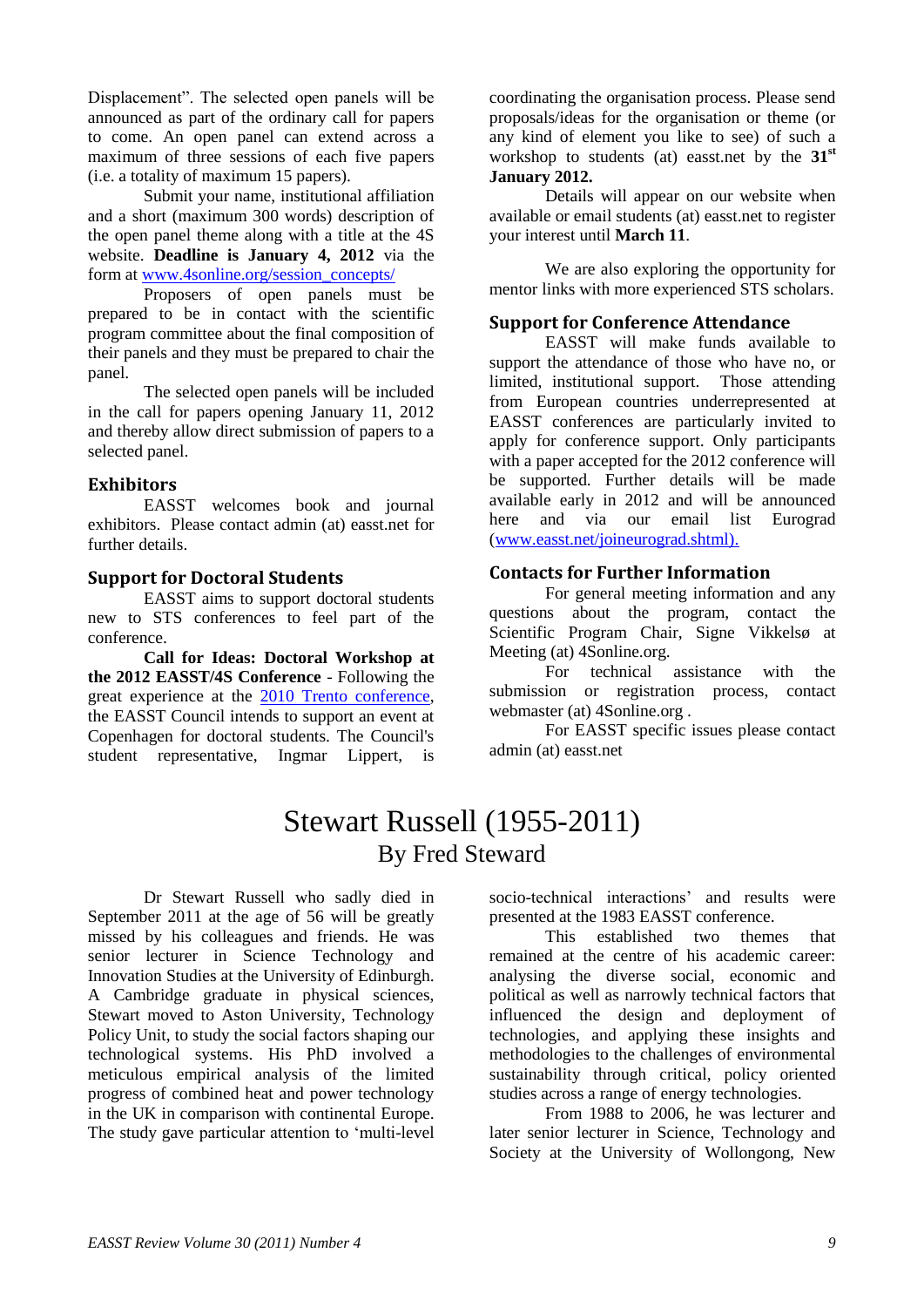South Wales, Australia. In 2006 Stewart joined the University of Edinburgh, where he played a key role in developing postgraduate programmes in Science, Technology and Innovation Studies and interdisciplinary research programmes in the area of energy and environment. He was tireless in his support for colleagues in their work – always available for students wanting to explore some knotty analytical question.

The University of Edinburgh has established a webpage for tributes to Stewart at [www.stis.ed.ac.uk/stewart\\_russell](http://www.stis.ed.ac.uk/stewart_russell)

## Conference/Event Announcements and Calls for Papers

Call for Papers: **VALUES AND NORMS IN MODELING** (VaNiM 2012), June 25-27, 2012. Eindhoven, The Netherlands.

We invite submissions for the upcoming conference *Values and Norms in Modelling* (VaNiM 2012) which will be held at Eindhoven University of Technology in cooperation with Delft University of Technology, the Netherlands, June 25-27, 2012.

It is widely acknowledged that a large variety of values and norms (including epistemic, moral, and political values and norms) play an important role in modelling. Although the literature about value-free science is huge, the specific theme of values and norms exclusively focusing on modelling has not yet received the attention it should. Models are often conceived of as being approximate representations with epistemic or even non-epistemic purposes, which makes them subject to a plethora of normative influences. We are interested in questions such as: How do epistemic and non-epistemic values affect the production and assessment of models? What is the moral significance of these values and norms? To what extent, if any, does the allowance of value assessments threaten the objectivity of models? Would it be desirable, and possible, to eliminate epistemic or non-epistemic values and norms from models? We invite papers addressing these and related issues from a foundational as well as an applied perspective. We especially welcome contributions on non-epistemic values in engineering modelling, climate modelling and modelling in operations research.

**Keynote speakers**: Bas van Fraassen & Isabelle Peschard, Ilkka Niiniluoto, Stephan Hartmann, Eric Winsberg, Susan Sterrett, Athur Petersen, Wendy Parker, Marc Le Menestrel.

**Abstracts** of no more than 500 words can be sent to **vanim2012@easychair.org until**  January 10, 2012. All proposals have to be submitted under one of the four conference themes:

1. VALUES IN MODELING: FOUNDATIONAL ISSUES

2. VALUES IN ENGINEERING MODELING 3. VALUES IN CLIMATE MODELING 4. VALUES IN OPERATIONS RESEARCH MODELING

-----------------------------------------------------------

Call for papers: **32nd Nordic Conference of Ethnology and Folkloristics "Dynamics of Cultural Differences"**, June 18 - 21 2012 Bergen, Norway.

Panel: *Mobility of Expertise Knowledge: Transfers, transgressions, and transitions*

In a globalized world, mobility of expertise knowledge is acknowledged as a critical core processes in contemporary culture and society. Current academic debates analyze transfers, transgressions and transitions of knowledge as a multidimensional phenomenon.[1] Welfare development, growth, and innovation are defined as areas, dependent on knowledge mobility. Therefore, we need to understand how knowledge moves between humans, within institutions and nation states.

This session will problematize the assumption that knowledge is unbound and easily transferable. Our aim is to emphasize how knowledge undergoes transitions, depending on cultural and social context. It is per se a process with dynamics, power relations and ambiguities. Our point of departure is a critical perspective on the understanding of knowledge as culturally and socially indistinctive. Such a perspective includes values, practices and materialism on one hand, and individual, groups and organizations on the other.

Our session will highlight contemporary complexities and dimensions of understanding cultural variations of knowledge. If we consider knowledge as plastic and malleable, knowledge changes and adapts within national and local culture. Thus, knowledge may partake in dynamic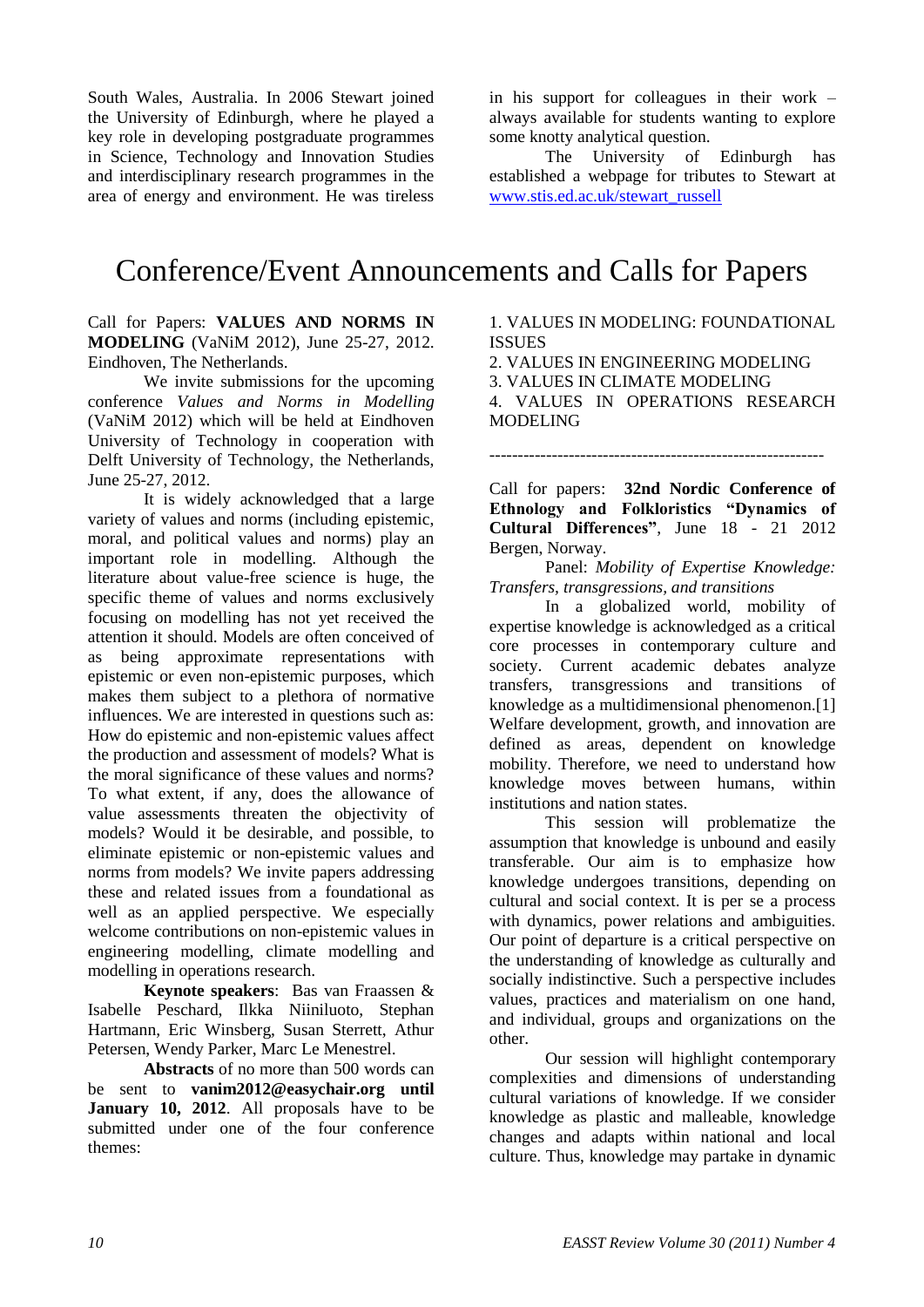processes, which challenge ideas about cultural and social boundaries.

We welcome papers focusing on the cultural and social aspects of mobility in the following themes:

Mobility and knowledge transfers

Mobility and professional cultures

Mobility in science, technology and medicine

Places/spaces of mobile knowledge

Panel discussion and paper presentation language: English

Please e-mail your **abstract of maximum 450 words to the panel organizers by January 10th 2012**. cc the abstract to the conference organizers panel at bergen2012.no . Accepted abstracts are posted online on February 15th 2012.

Check the following website for more information:

www.bergen2012.no/kongresser/kongresser-

2012/den-32-nordiske-etnolog-og-

folkloristkonferansen-18-21-jun/welcome/

#### **Organizers**:

Helena Pettersson, Umeå University ([helena.pettersson@kultmed.umu.se](mailto:helena.pettersson@kultmed.umu.se))

Katarzyna Wolanik Boström, Umeå University ([katarzyna@kultmed.umu.se](mailto:katarzyna@kultmed.umu.se))

Magnus Öhlander, Södertörn University ([magnus.ohlander@sh.se](mailto:magnus.ohlander@sh.se))

-----------------------------------------------------------

#### Call for papers: **Comparing Risk Regulation in China and Europe**

The business worlds of China and Europe have come closer. As awareness about the interdependence of both economies arises, the need for a dialogue between both economies becomes evident. In this respect, the field of risk regulation is on the forefront of such a dialogue. Recent and old crises such as the dioxin scandal in Europe and hazardous toys in China as well as the transnationality of the financial crisis emphasize the intertwined character of risk perception and regulation in both economies. Yet this phenomenon still lacks adequate research. Local problems and regulatory challenges in China and Europe may furthermore be of interest for a mutual understanding of both regimes. Environmental challenges with emissions, drawing and enforcement of safety standards represent challenges to both economies.

The EU-China risk regulation special issue invites submissions that investigate specific Chinese and European topics within the areas covered by the EJRR from a comparative

perspective. Additionally, we are looking for contributions from international scholars and practitioners that evaluate fields covered by the EJRR as well as case notes from the respective jurisdictions.

The EJRR is an international journal that provides an innovative forum for informed and scholarly discussion on how risks are regulated across policy domains. By focusing on institutional, procedural and substantive aspects of risk regulation, the EJRR strikes a balance between the interests of the practitioners, notably those increasingly engaged in regulatory drafting and advice to the industry, and a more theoretical focus, combining normative articles with timely contributions on legislative and judicial developments, new literature and relevant events. The EJRR understands itself as a truly multidisciplinary journal.

Please send inquiries and article submissions to: eirr-china at lexxion.de

#### **Submission deadline: 2nd April 2012 edited by**

Alberto Alemanno (HEC Paris School of Management), Gao Xiang (University of Political Science and Law (CUPL), Beijing), He Mingke (Business School of Beijing Technology and Business University (BTBU), Beijing), Kai Purnhagen (Ludwig-Maximilians-University, Munich/University of Amsterdam) Francis Snyder (Peking University School of Transnational Law / London School of Economics (LSE) / CERIC, Université Paul Cézanne (Aix-Marseille III))

#### **Scientific Committee**

Jörg Binding (Chair), Deutsche Gesellschaft für Internationale Zusammenarbeit, Beijing Adam Burgess, University of Kent Sun Xianzhong, Chinese Academy of Social Science (CASS), Beijing Jonathan Wiener, Duke University, Durham

-----------------------------------------------------------

Call for papers: **Social Innovation in Health Care**, **General Track 5 EURAM 2012,**  Rotterdam, The Netherlands, June, 6th-8th , 2012

**Papers submission deadline: 17 January 2012 (2:00 p.m. Brussels time)**

*Health care system reforms*

For the last decades, financial, political en demographical developments have changed institutional health care contexts worldwide. Overall, health care systems have been profoundly reformed from corporatist health care systems to more market-oriented policy models. (Putters,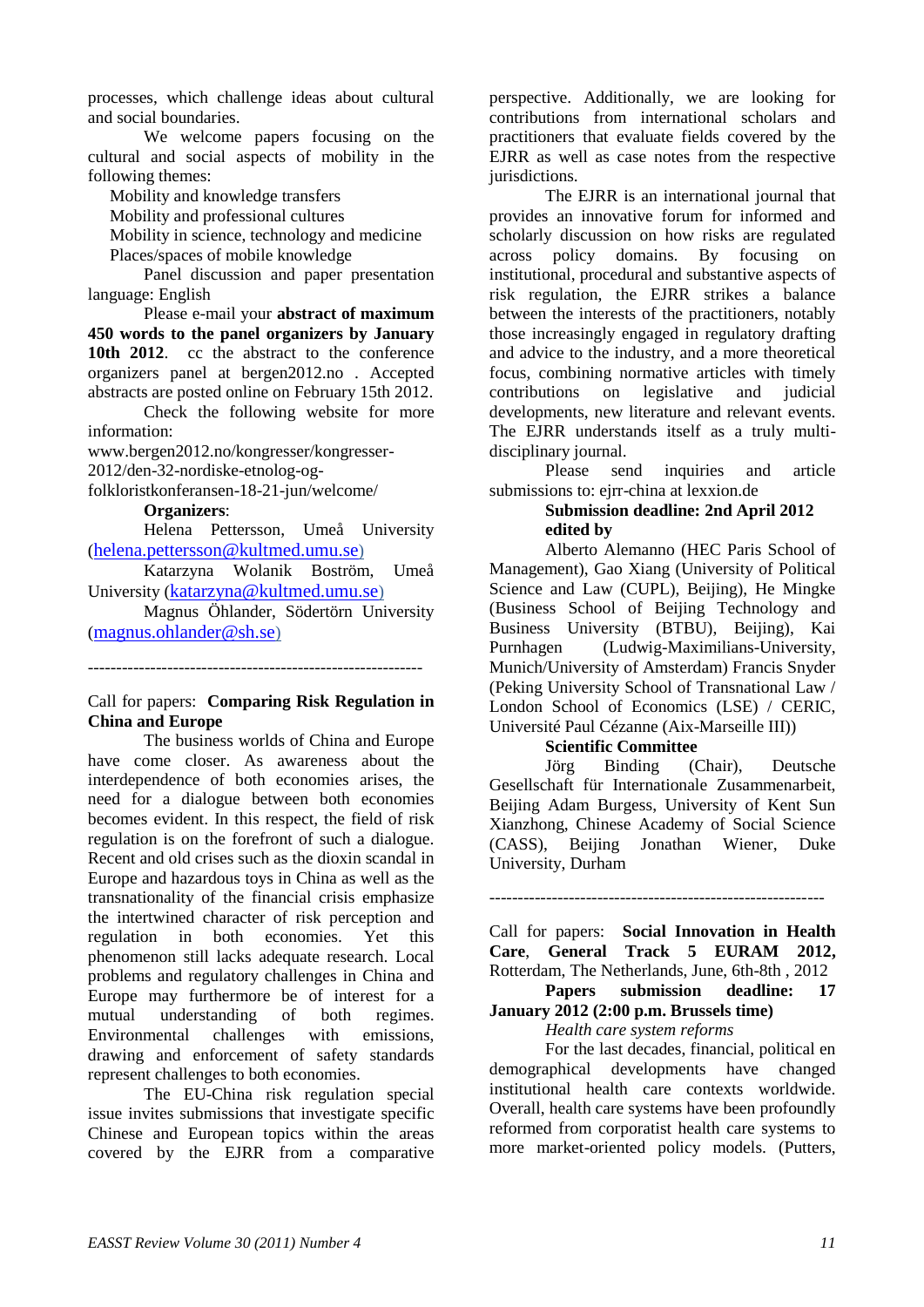Helderman & Van der Grinten 2004; Saltman and Figueras, 1997; Schut & Van de Ven 2005). Based on the idea of managed care or regulated competition, these new health systems stimulate competition between health insurers, health providers and health care users (Porter & Teisberg 2006; Enthoven & Van de Ven 2007). At the organizational level, traditional health care organizations are confronted with the introduction of new technologies, new ways of delivering services, new mechanisms of paying for care, new types of health care organizations, health care cooperatives, and competitive relations between them. They are in constant struggle to adapt effectively to dominant public regulation as well as develop increased market orientation (Scott, Ruef, Mendel & Caronna 2000).The restructuring process has been, and remains, a challenge towards the goal of a system in which affordable health care is provided based on the central values of solidarity, quality, equal accessibility and distribution, as well as affordability under the demographic conditions of an increasingly aging and growing population (Van Egmond & Zuiderent- Jerak 2011). The continuous reconfiguration of policies and extent of regulation increases openings for the realignment of organizational processes and the introduction of new organizational and inter-organizational forms (Camps & Kenis 2010).

*Social innovation in health care: both complex and necessary*

The public-private-professional constructions of new health care systems increasingly entangle public, private and professional values, displaying the multifaceted determinants for legitimacy attribution of heterogenic stakeholders. Health care systems could benefit from a social innovation perspective. Social innovation implies the complex process of introducing new products, processes or programs that profoundly change the basic routines, resources and authority flows, or beliefs of the social system in which the innovation occurs (Westley & Antadze 2010).

#### **Sub tracks**

We invite authors to reach for new understandings of social innovation in health care to address research questions which include - but are not limited to - one of the following 6 sub tracks:

1. Organizational Networks in Health Care (e.g. how does social innovation relate to the birth and design of new and flexible intra- and inter- network forms in health care? How does social innovation relate to Health 2.0 network forms of organizational professionals and patients? How does social innovation relate to development and implementation of ICTnetworks and changing task networks in healthcare?) (Track leader: prof.dr. P. Groenewegen, VU Amsterdam)

2. Quality, performance and productivity of Health Care services (e.g. how does social innovation relate to changing internal health organization structures and practices, learning, safety? How does social innovation contribute to increases in quality and performance of health care professionals and does this imply the need for new health care impact assessments?) (Track leaders: prof.dr. A. Klink, VU University & prof.dr. M. Boekholdt, VU University)

3. Labour issues in Health Care: (e.g. how does social innovation contribute to changing work and employment relations in health care? How does the development of human capital and the restructuring of work relations relate to labour productivity in health care?) (Track leader: prof.dr. A. Hemerijck, VU Amsterdam)

4. Strategic collaborations of Health Care organizations (e.g. how and why does social innovation influence alliances, mergers and acquisitions and processes of open innovation in health care. How does social innovation relate to the collaboration between health care services and other (semi-) public sectors like housing and social services? How do new entrants such as for profit health care providers influence strategy and organization of health care delivery?) (Track leader: prof.dr. A.A. de Roo, Tilburg University/ Erasmus University)

5. Policy and governance issues of Health Care (e.g. how does social innovation provide new areas for policy and governance issues of health care and what are the roles of health care insurance companies and other civic, political and economical actors in this process? How does social innovation relate to new forms of collaboration of social partners, governments and research institutes in health care?) (Track leader: prof.dr. K. Putters/ Erasmus University& prof.dr. P. L. Meurs, Erasmus University)

6. Management and Entrepreneurship in Health Care (e.g. how does social innovation changes the role of healthcare executives and professionals, leadership competencies and frames and e.g. how does social innovation relate to new entry and entrepreneurship processes in contributing to increased cost-effectiveness and accessibility of health care? What is the influence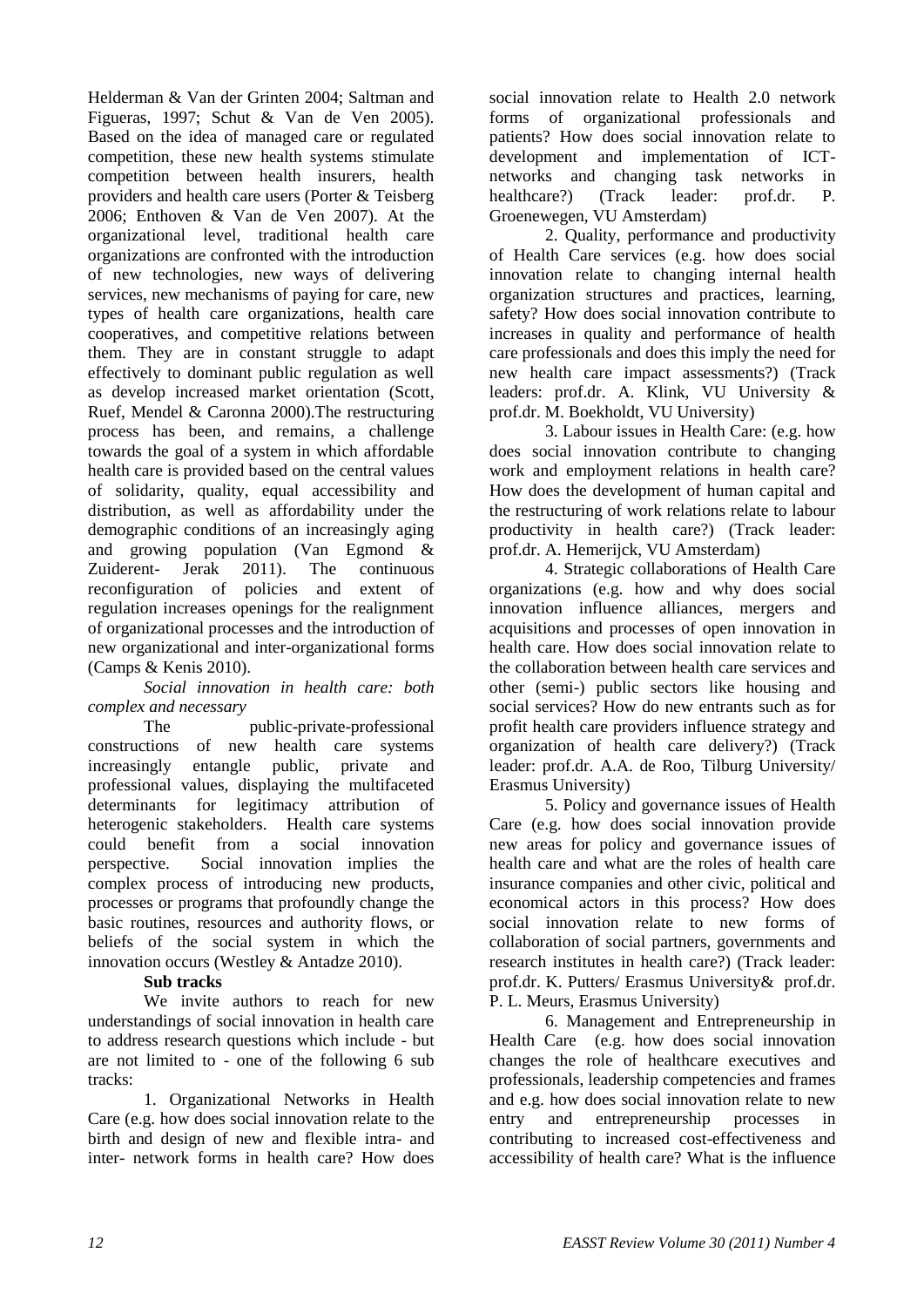of private investors on health care management practices and delivery?) (Track leaders: prof.dr. P. L. Meurs, Erasmus University & prof.dr. M. Boekholdt, VU University )

**Important: Papers submission deadline: 17 January 2012 (2:00 p.m. Brussels time)**

For more information on the conference, and the track please visit the official website of the conference: [www.euram2012.nl](http://www.euram2012.nl/)

For more information on the track please visit the following link:

http://euram2012.nl/userfiles/file/5\_%20Social%2 0Innovation%20in%20Health%20Care.pdf

#### **To submit your paper**:

http://www.euram2012.nl/r/scripts/register/default .asp

Below is a set of guidelines and formatting instructions to help you prepare and submit your paper. Please note, you may be listed as an author or co-author on up to 3 submitted papers. Please read them carefully prior to submitting:

1. Each paper can only be submitted to ONE track (see list of tracks on EURAM 2012 Website)

2. Submitted papers must NOT have been previously presented, published, accepted for publication, and if under review, must NOT appear in print before EURAM 2012 Conference.

3. To facilitate the blind review process, remove ALL authors identifying information, including acknowledgements, from the text. (Any submissions with author information will be automatically DELETED).

4. The entire paper (title page, abstract, main text, figures, tables, references, etc.) must be in ONE document created in PDF format.

5. The maximum length of the paper is 40 pages (including ALL tables, appendices and references). The paper format should follow the European Management Review Style Guide<http://www.euram2011.org/userfiles/file/E MR%20Manuscript%20format%20and%20style% 20guide\_rev09.pdf>.

6. Use Times New Roman 12-pitch font, double spaced, and 1-inch (2.5 cm) margin all around.

7. Number all of the pages of the paper.

8. NO changes in the paper title, abstract, authorship, and actual paper can occur AFTER the submission deadline.

9. Check that the PDF File of your paper prints correctly (i.e. all imported figures and tables are there), and ensure that the file is virusfree.

10. Submissions will be done on-line on the EURAM 2012 Website

(http://www.euram2012.nl<http://www.euram201 1.org>).

11. Only submissions in English shall be accepted for review.

NOTE: In case of acceptance, the author or one of the co-authors should be available to present the paper at the conference.

-----------------------------------------------------------

Call for Papers: **European Roundtable on Sustainable Consumption and Production** 2012, Bregenz, Austria, 2-4<sup>th</sup> May 2012.

Details available from [www.erscp2012.eu](http://www.erscp2012.eu/) Extended deadline 31<sup>st</sup> December 2011

Call for Papers: **Spontaneous Generations, Volume 6: Visual Representation and Science**

-----------------------------------------------------------

*Spontaneous Generations* is an open, online, peer-reviewed academic journal published by graduate students at the Institute for the History and Philosophy of Science and Technology at the University of Toronto.

*Spontaneous Generations* publishes high quality, peer-reviewed articles on any topic in the history and philosophy of science. For our general peer-reviewed section, we welcome submissions of full-length research papers on all HPS-related subjects. Scholars in all disciplines, including but not limited to HPS, STS, History, Philosophy, Women's Studies, Sociology, Anthropology, and Religious Studies are welcome to submit to our sixth (2012) issue. Papers from all historical periods are welcome.

In addition to full-length peer-reviewed research papers, Spontaneous Generations publishes opinion essays, book reviews, and a focused discussion section consisting of short peer-reviewed and invited articles devoted to a particular theme. This year's focus is "Visual Representation and Science."

#### **Submission Guidelines**

The journal consists of four sections:

1. The focused discussion section, this year devoted to "Visual Representation and Science" (see below). (1000-3000 words recommended.)

2. A peer-reviewed section of research papers on any topics in the fields of HPS and STS. (5000-8000 words recommended.)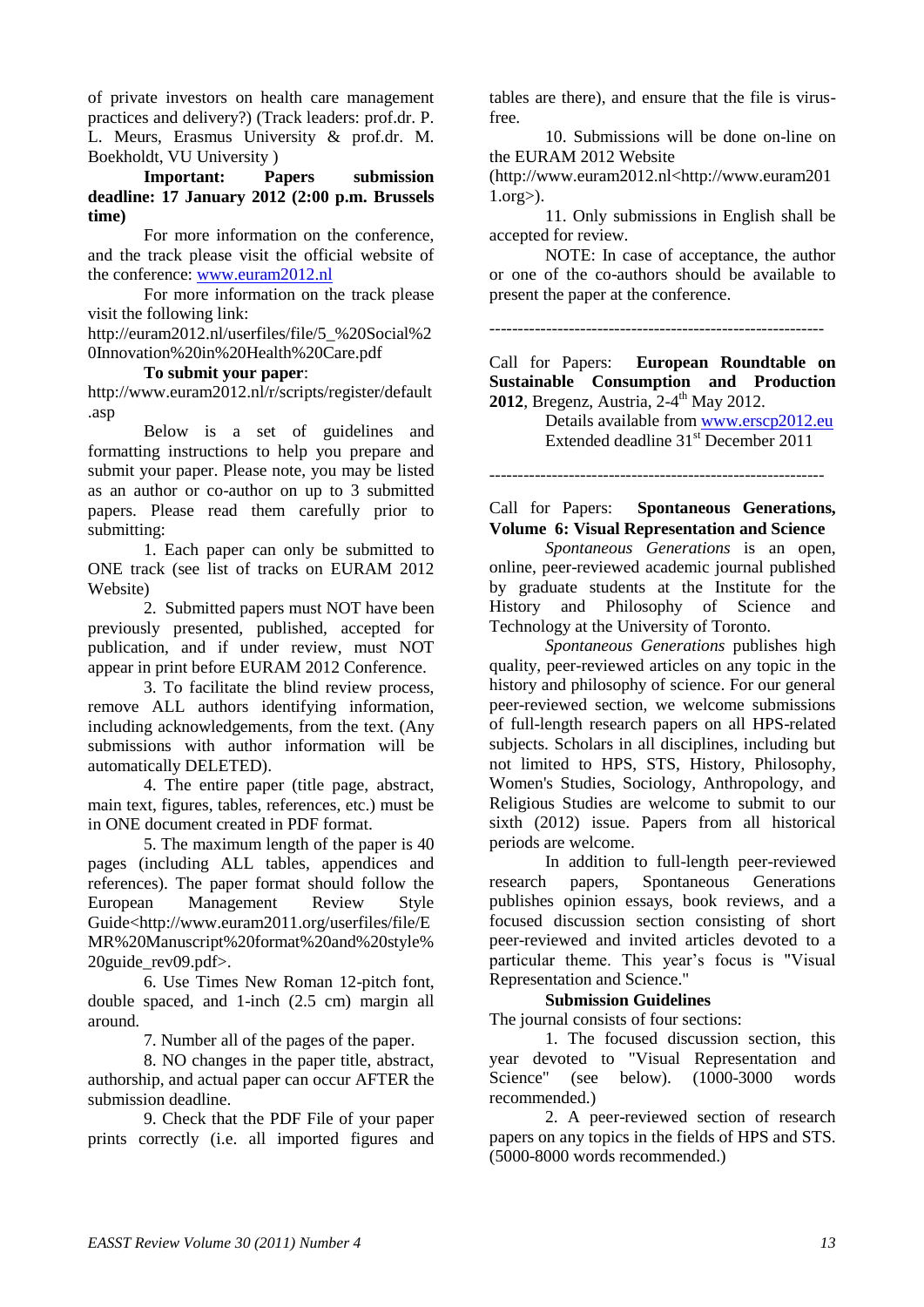3. A book review section for books published in the last 5 years. (Up to 1000 words.)

4. An opinions section that may include a commentary on or a response to current concerns, trends, and issues in HPS. (Up to 500 words.)

Submissions should be sent no later than 24 February 2012 in order to be considered for the 2012 issue. For more details, please visit the journal homepage at

http://spontaneousgenerations.library.utoronto.ca/

*Focused Discussion Topic: Visual Representation and Science*

How do scientists use visual representations? A cursory examination of scientific practice suggests that images are used extensively; from textbooks to lab books, from private notes to public lectures, images are often researchers? and educators? favorite tool in understanding and explaining the objects of their inquiry. However, it is only recently, with scholars? turn towards examining scientific practice, that the cognitive and social implications of scientific imagery have come under investigation. Historians, philosophers, and sociologists of science have begun to ask how scientists use visual techniques to assist in their reasoning, embody their theories, frame and control debates, and convince their publics. From adaptive landscapes to Cayley graphs, from drawings of early hominids to medical imaging, the pictures that scientists use every day to illustrate, deduce, and understand have come under investigation.

In this issue of Spontaneous Generations, we invite papers for a focused discussion that will explore and give new perspectives on the relationship between science and its visual representations, from antiquity to the present.

Some questions that may be addressed by papers submitted for the focused discussion section include, but are not limited to:

What are the role(s) of visualizations in scientific practice?

How should we understand the relationship between schematic images and the complex, natural objects they represent?

What validity should be ascribed to scientific mental pictures and/or thought experiments?

How do images reflect and influence scientific values? How do images affect the content of science?

How have scientific representations contributed towards particular conceptions of the objects and theories of science?

How have changing visual technologies affected scientific theory and practice?

How have certain visualizations come to signify and embody specific scientific entities and theories?

How should we understand the visual decisions taken in the design of scientific models, instruments and apparatus?

Which factors determine how scientists visualize ?invisible? entities, such as biological processes, subatomic particles, or chemical states?

What is the epistemic status of visual models and simulations?

-----------------------------------------------------------

Call for Papers: **Sites of regulatory knowledge - An international comparative workshop on regulatory agencies**. Organised by the Institut Francilien Recherche Innovation Société, in the framework of the SITES labex (Science Innovation et Technologie En Société) and with the support of INRA SenS, Paris, 21-22 June 2012

#### **Deadline for abstracts: 23 December 2011**

Technological innovation is at the centre of contemporary western societies, and so is regulation. As new technologies and products have appeared along the XXth century, regulatory bodies have been created to look over their safety, quality, efficacy, reliability and even accessibility. Medicines, foods, chemical products, biological innovations but also aircraft, ships or financial products are affected by this evolution. The regulatory organisations that control these technologies and markets ? whether by delivering permits or patents, setting product specifications, performing risk assessments, or performing some other function ? are inevitably knowledgeintensive. They are organised to gather and treat information, they maintain large databases, execute or order experiments and tests, employ great numbers of scientific staff, and negotiate close relationships with the academic world.

This knowledge intensity stems, initially, from the complexity, uncertainty or ambiguity of technological properties and effects. Knowledge is indispensable to deal with the task of regulating technologies and markets. It stems, secondly, from the cultural legitimacy of scientific knowledge in contemporary societies, the pervasiveness of the norms that define the nature of credible knowledge as well as the fields of practice from which these norms emerge. Regulatory agencies, in this perspective, are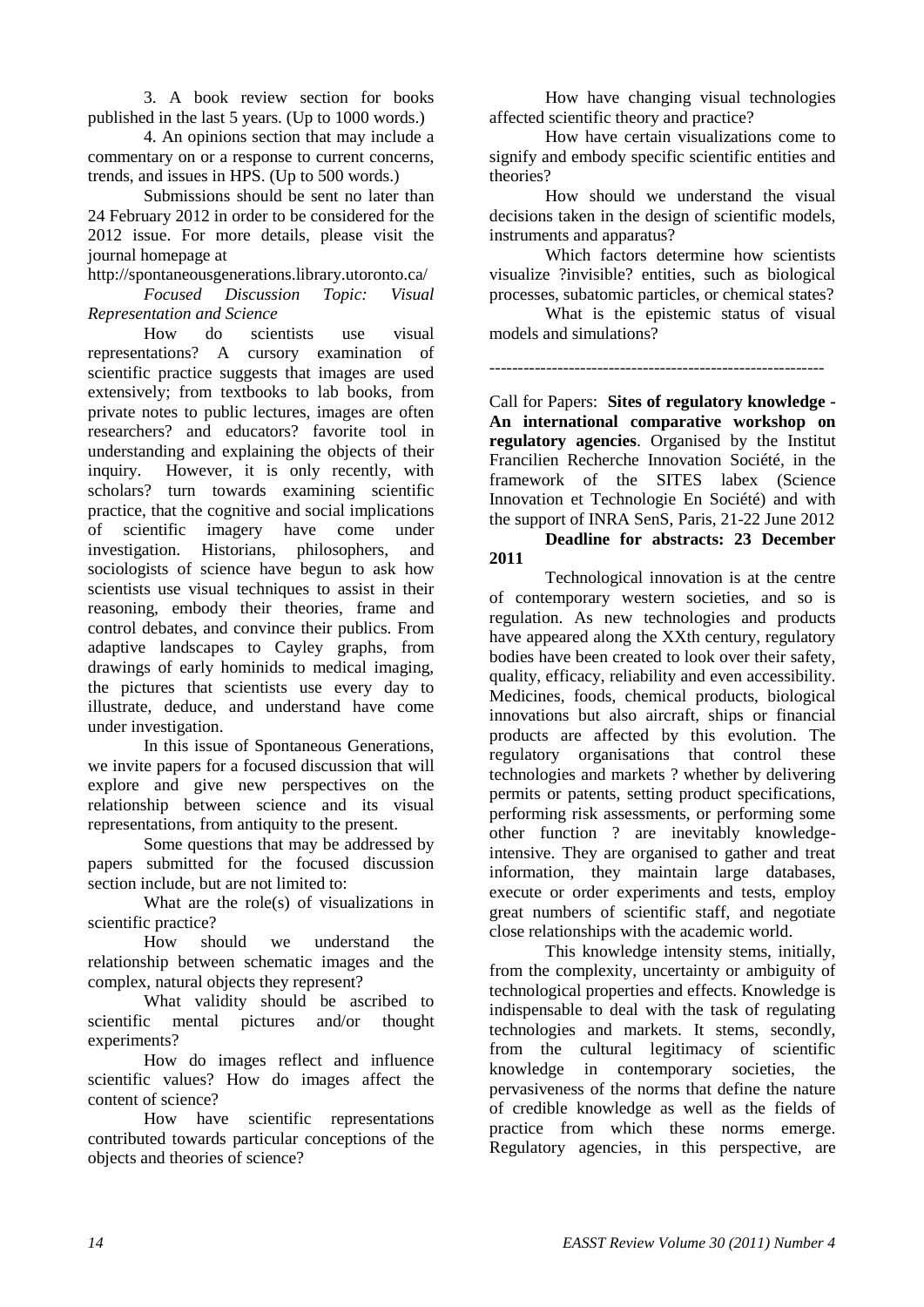"boundary-organisations" that draw legitimacy from both scientific and political spheres. Even though the knowledge they produce is distinct from academic science - as conveyed by such expression as 'mandated' or 'regulatory science' they still claim the mores and authority of conventional science. The power of regulatory agencies, in many ways, equates with and is measured by the credibility of the knowledge they produce. A third driver of knowledge intensity in regulation has to do with the fact that knowledge is the primary resource for these organisations to assert their legitimacy or defend their turf against competing organisations.

Regulatory agencies face multiple demands and challenges, that impact on the forms and content of the knowledge they produce. These include, among others, the standardisation of evaluative practices across domains or countries, the combination of expert assessments and more situated or lay knowledge, the articulation of regulatory science with research science or the systematic consideration of cost and benefits motives, beyond that of risk. These changes stem from actors that regulatory agencies are closely, and perhaps increasingly, tied with: the regulatory science and regulatory testing industry, transnational research consortia, standard-setting bodies, NGOs, but also their counterparts from other countries and regulatory domains.

The workshop aims to address the topic of the transformation of regulatory science and knowledge, using regulatory agencies as the main site in which these transformations occur. Going beyond the study of agencies in isolation, it calls for papers that approach regulatory agencies as interconnected sites in which regulatory knowledge - its practices, its culture, its norms and procedures, and so on - change as agencies respond to a variety of industrial, scientific or political challenges. Agencies from a variety of sectors and/or countries may be looked at.

In order to generate discussions, participants will be asked to present discussion papers. Rather than exposing theoretical or empirical work in full length, the aim of these papers should be to make propositions in response to the above interrogation. Those discussion papers may be short (2000 to 4000 words), referring readers to other publications in which relevant empirical materials can be found.

The workshop will last two full days and take place in central Paris. Attendance will be open to interested researchers, students and practitioners.

**Please send your abstract by 23 December 2011** to the following address: demortain at inra-ifris.org. Selected participants will be informed at the end of January 2012. The discussion papers should be ready for circulation by the end of May 2012.

Call for papers: **5th BRICK Workshop on The Organization, Economics and Policy of Scientific Research**. April 27-28, 2012, Collegio Carlo Alberto in Moncalieri (Torino).

-----------------------------------------------------------

**Deadline for submission of full paper or extended abstract: 15th January 2012.**

The workshop aims at including papers from various streams of research developed in recent years in and around the area of public and private scientific research. Contributions are invited on (but not limited to) one or more of the following topics:

Organisation of research activities in HE, PRO and private R&D labs

Scientific careers & mobility

Public and private funding of scientific research

Spillovers from scientific research

Science research networks

Teaching and research interaction

Special Session Academic Patenting in Europe: In cooperation with the ESF Research Networking Programme "Academic Patenting in Europe (APE-INV)", we organize a special session on the empirical analysis of academic patenting and its economic and organizational implications.

#### **Important dates:**

15th January 2012. Deadline for submission of full paper or extended abstract (minimum 3 pages)

6th February 2012. Notification of acceptance

1st April 2012. Deadline for submission of full papers

#### **Submissions:**

To submit a contribution and for further information contact: Aldo Geuna [\(aldo.geuna@unito.it\)](mailto:aldo.geuna@unito.it), Cornelia Lawson [\(cornelia.meissner@unito.it\)](mailto:cornelia.meissner@unito.it).

-----------------------------------------------------------

CALL FOR PAPERS: **Workshop on Standardisation Management**, Universidad Politécnica de Valencia, Spain, 20/21 March 2012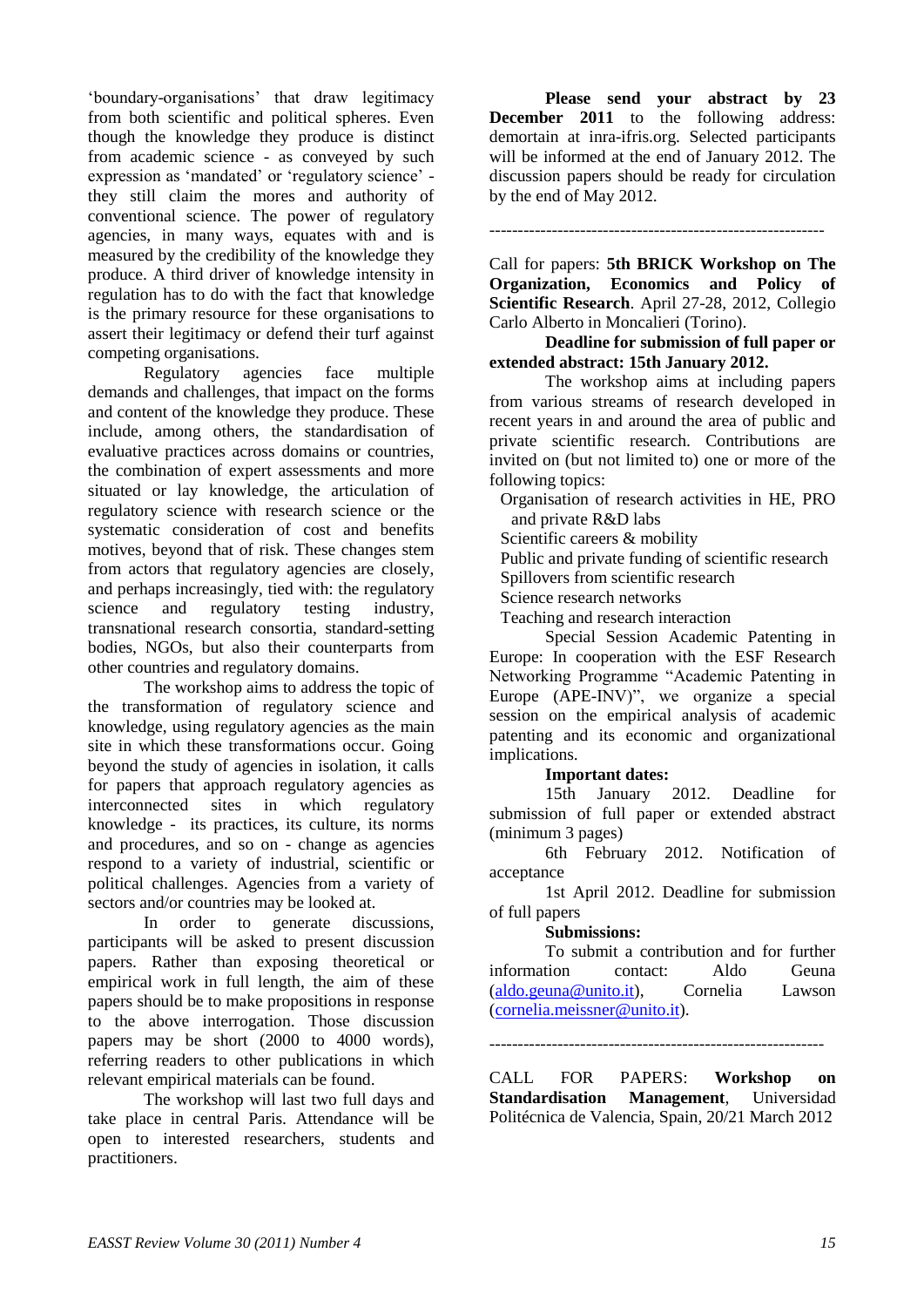[http://www.comsys.rwth](http://www.comsys.rwth-aachen.de/team/kai-jakobs/ws-standardisation-management/)[aachen.de/team/kai-jakobs/ws-standardisation](http://www.comsys.rwth-aachen.de/team/kai-jakobs/ws-standardisation-management/)[management/](http://www.comsys.rwth-aachen.de/team/kai-jakobs/ws-standardisation-management/)

In conjunction with the I-ESA'12 conference (Interoperability for Enterprise Systems and Applications)

<http://www.aidima.es/iesa2012/index.htm>

Objective of the Workshop

The WS aims to address aspects relating to the management of standardisation. That is, it will look at managerial issues of corporate standardisation as well as at standards management in the public sector. Accordingly, the main objective is to contribute to the identification of best-practices in organisational standardisation management.

Corporate standardisation management also entails the selection of the most appropriate standards bodies. Thus, a secondary objective is to identify the criteria upon which this selection is based. This, in turn, will (hopefully) contribute to a more effective and efficient standardisation landscape.

**Topics Covered** (this is a non-exclusive list)

- approaches to corporate standardisation management in the public and the private sector;
- corporate standardisation strategies;
- intra-organisational flow of information about standardisation;
- the individual in standards setting selection, training, motivation;
- new ways of co-operation between standards bodies;
- potential new standardisation landscapes. **Submission Guidelines**

Original (unpublished) papers not exceeding 6 pages are solicited. Formatting guidelines may be found at www.hermesscience.fr/word/eng-guidelines.doc. All papers will undergo a double blind peer-review process. Accepted papers will be included in the workshop proceedings, to be published by ISTE Publications, UK. Outstanding papers will be considered for inclusion in the International Journal on IT Standards and Standardization Research (JITSR).

All submissions (in .doc/.docx/.rtf/.pdf format) should be sent to: Kai.Jakobs at comsys.rwth-aachen.de

#### **Programme Committee**

Kai Jakobs (Chair), RWTH Aachen U., DE; Knut Blind, TU Berlin, DE; Tineke Egyedi, TU Delft, NL; Vladislav Fomin, Vytautas Magnus U., LT; Stephan Gauch, TU Berlin, DE; Ian Graham, U. of Edinburgh, UK; Klaus Turowski, U. of Magdeburg, DE; Henk de Vries, Erasmus U., NL; Tim Weitzel, U. of Bamberg, DE; Robin Williams, U. of Edinburgh, UK

#### **Deadlines**

Submissions due: 23 December 2011 Notification: 30 January 2012 Final papers due: 1 March 2012

The WS: <http://www.comsys.rwthaachen.de/team/kai-jakobs/ws-standardisationmanagement/>

The I-ESA conference:

<http://www.aidima.es/iesa2012/index.htm> The city: <http://www.turisvalencia.es/>

-----------------------------------------------------------

Call for Abstracts: **EU SPRI Conference 2012, Towards Transformative Governance? Responses to mission-oriented innovation policy paradigms**, 12/13 June 2012 in Karlsruhe, Germany:

**Submission deadline: 31 January 2012** Notification of acceptance: 15 March 2012 Registration: starting in January 2012

**Conference website** with full call text (downloadable as a PDF): www.eu-spriconference-2012.org

The Fraunhofer Institute for Systems and Innovation Research ISI is organizing the 2nd biennial conference of the Eu-SPRI Forum (http://www.euspri-forum.eu/). Fraunhofer ISI is celebrating its 40th anniversary in 2012 and the conference will be a major part of the anniversary celebrations. The conference will offer a keynote speech, parallel thematic sessions, an Elevator Pitch Contest for young researchers, a roundtable discussion, the ISI anniversary dinner at Karlsruhe Palace (Schloss) and many opportunities for informal exchange.

#### **Call for Abstracts**

The Lund Declaration, which was handed to the Swedish Presidency of the Council of the European Union by 400 prominent researchers and politicians in 2009, states that "European research must focus on the Grand Challenges of our time moving beyond current rigid thematic approaches. This calls for a new deal among European institutions and Member States, in which European and national instruments are well aligned and cooperation builds on transparency and trust." The declaration thus asks EU institutions to play a crucial role in bringing the relevant public and private actors together, and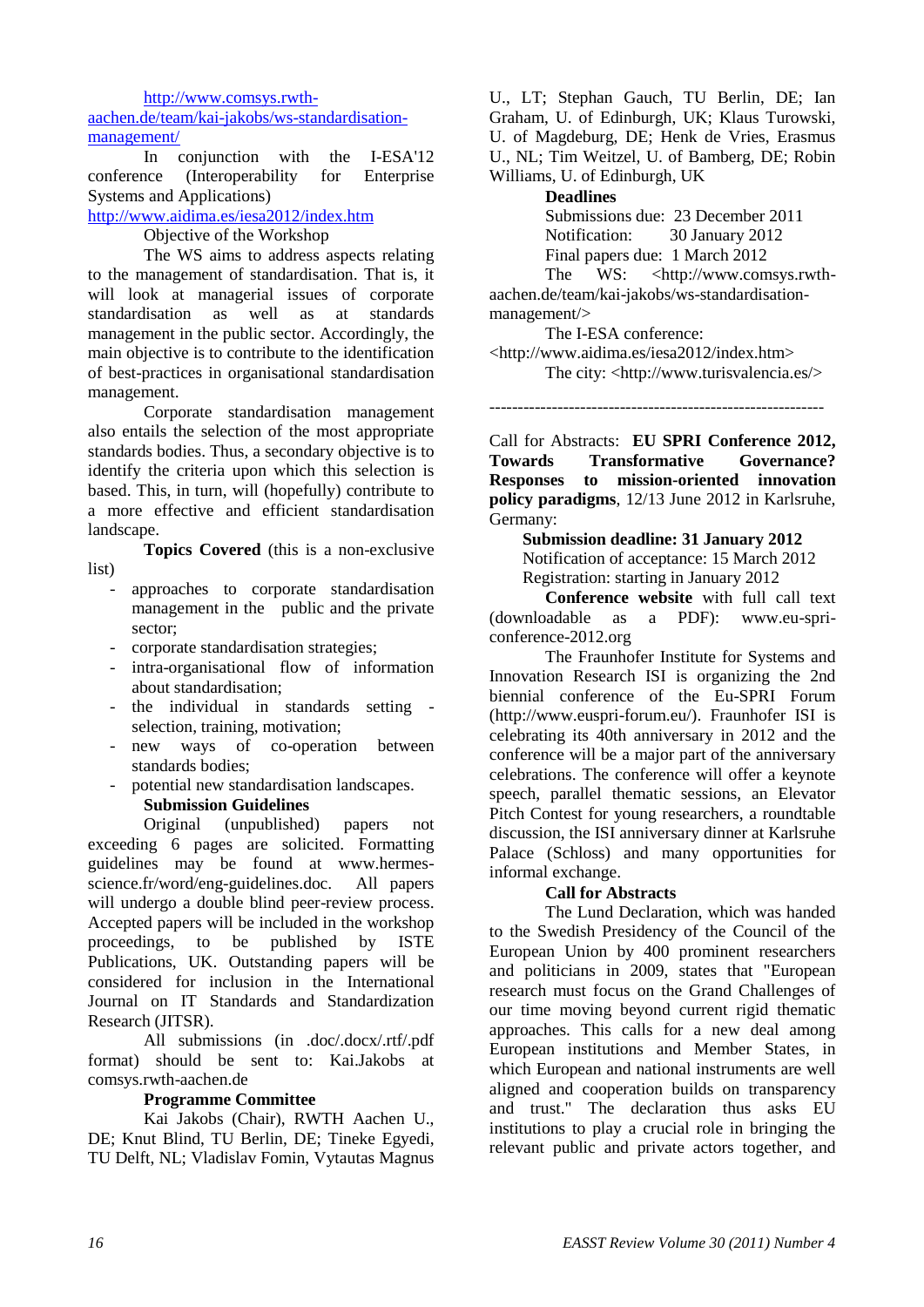helping to build more cooperation and trust in order to address the overarching policy objectives.

This declaration has taken up and reinforced a development in the past few years in which governments and the European Union have adopted a new strategic rhetoric for their research and innovation policy priorities which addresses the major societal challenges of our time. This is evolving into the third major policy rationale besides economic growth and competitiveness.

It is not yet clear whether and how any transformative effects from this new missionoriented approach can already be identified. The conference aims to attract papers that discuss possible transformative effects at different levels, i.e. on the actors performing research, innovation processes, scientific fields and technological sectors, the institutional funding and research landscape, society, the demand and user/beneficiary side, research and innovation policy and financing, and national and European political framework conditions. It also invites contributions that critically discuss methodological issues, conceptual developments and novel normative challenges around innovation and R&D policy triggered by the - alleged mission oriented turn.

This conference will bring together leading and up and coming researchers across a range of social science disciplines and provide an open forum to promote the emerging academic discussion about new developments in research and innovation policy and their effects on knowledge production, innovation and grand challenges at different levels.

The conference welcomes papers from a range of disciplinary backgrounds and traditions, including policy studies, political science, sociology, science and technology studies, public administration, the economics of science and innovation, research management, entrepreneurship, technology assessment and evaluation studies. The organizers encourage contributions that conceptually and/or empirically advance the topic.

Specific Themes

- 1. New patterns, drivers and models of innovation
- 2. Policy instruments and their coordination
- 3. Governance of transformative change
- 4. New methods of policy analysis

#### **Deadline and Requirements**

Please submit your extended abstracts by January 31st, 2012. It should include your name(s), affiliation(s) with full contact details, up to five keywords and the sub-theme it is related to. The extended abstract should have 1,000-1,500 words and clearly refer in its structure to (1) the motivation, (2) approach, (3) (expected) results, and (4) conclusion and/or (policy) implications of the work. Please submit your document in DOC/DOCX format.

From among the conference presentations, a selected number will be invited to publish full papers afterwards in a journal special issue or conference book.

Notification of accepted presentations will be sent out by March 15th, 2012.

#### **Elevator Pitch Contest for young Researchers**

Doctoral students and young researchers are invited to submit proposals for an Elevator Pitch Contest. An 'elevator pitch' is a short speech used to quickly and simply engage your audience for your research idea. It reflects the idea that it should not take longer than an elevator ride to deliver a convincing summary of your project (planned or in progress). At the conference, you will have exactly 60 seconds for your pitch, and there will be an audience prize for the winner of the contest.

Applicants for the Elevator Pitch Contest will please submit their ideas by January 31st, 2012. Please submit a short abstract of not more than 200 words of the idea together with your name, affiliation and contact details, and give an additional description of the context of the research project or idea. Please submit also a short bio and indicate which media (PPT, audio, video, ? ) you would like to use for your elevator pitch, if at all.

Notification of accepted elevator pitches will be sent out by March 15th, 2012.

#### **Abstract Submission and Registration**

Please send your abstracts for presentations and proposals for the elevator pitch to the organizers at contact at eu-spri-conference-2012.org.

Registration for the conference (as presenter and as participant) will be open from early 2012. Please visit the conference homepage at www.eu-spri-conference-2012.org for more information. Here you will also find travel and hotel information.

The fee for the conference is  $€150$ . This includes the delegate pack, and refreshments and meals throughout the event, including the dinner event at Karlsruhe Palace (Schloss). The reduced rate for participants from Eu-SPRI Forum member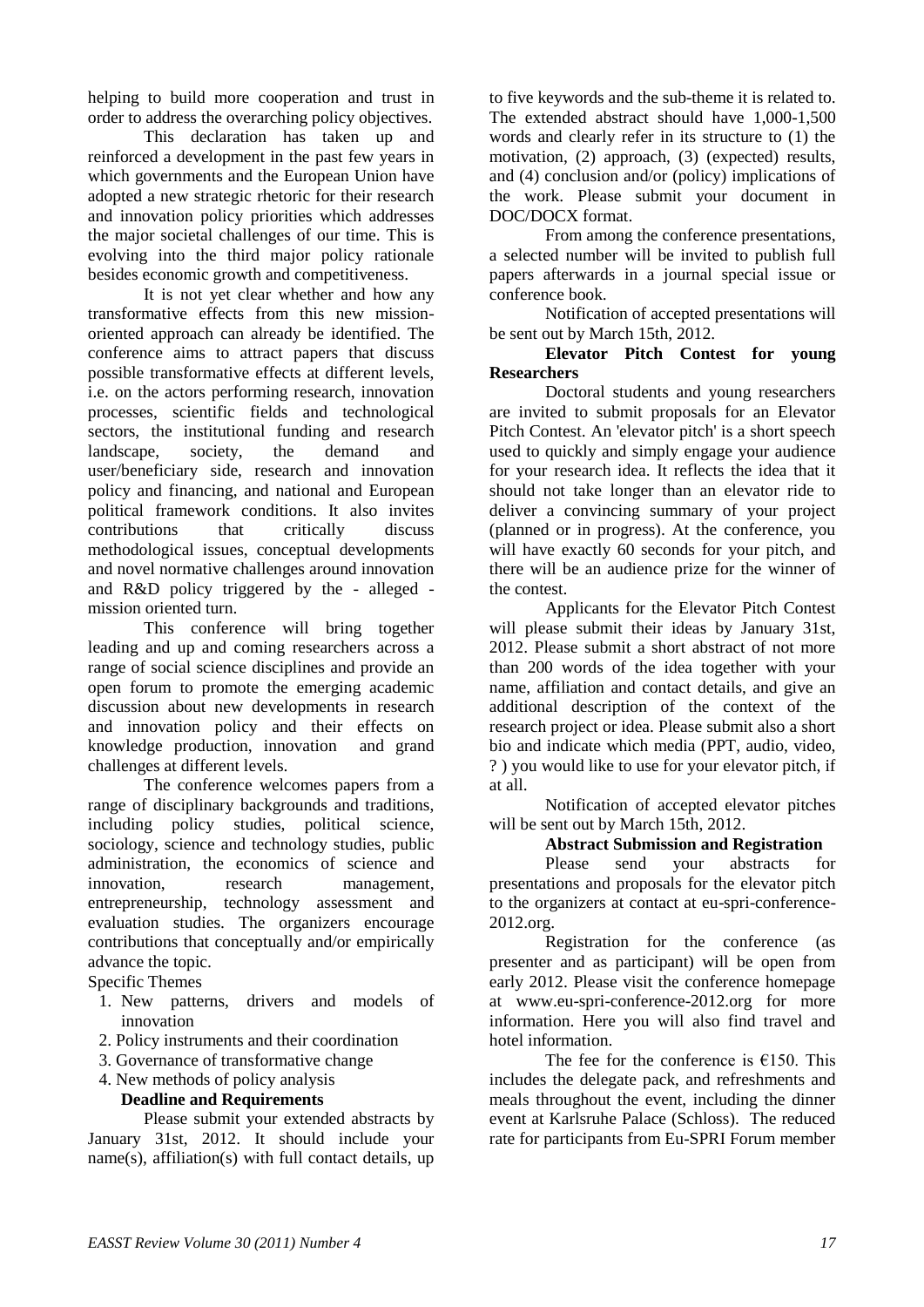institutions and for students is  $€100$  (student ID is necessary).

**Scientific Committee**: Andrea Bonnacorsi - University of Pisa; Susanna Borras - Copenhagen Business School; Susan Cozzens - School of Public Policy at Georgia Institute of Technology; Jakob Edler - Manchester Institute of Innovation Resarch, MBS; University of Manchester; Charles Edquist - CIRCLE, University of Lund; Pierre-Benoit Joly - Université-Paris-Est, Institut Francilien Recherche Innovation Société (IFRIS); Jonathan Koehler-Fraunhofer ISI Karlsruhe; Stefan Kuhlmann - University of Twente, Institute of Innovation and Governance Studies (IGS); Philippe Laredo – Université-Paris-Est and University of Manchester; Maria Paloma Sanchez - Universidad Autonoma de Madrid (UAM-Accenture Chair on Economics and Management of Innovation); Fred Steward - PSI, University of Westminster London; Matthias Weber - AIT Austrian Institute of Technology, Vienna.

**The Local Organizing Committee**: Stephanie Daimer; Knut Koschatzky; Ralf Lindner; Thomas Reiss; Christine Schaedel; Oliver Som; Philine Warnke.

Please see the conference website: [www.eu-spri-conference-2012.org](http://www.eu-spri-conference-2012.org/) . Visit Eu-SPRI Forum at<http://www.euspri-forum.eu/>

-----------------------------------------------------------

#### **Science & Education, Thematic Journal Issue: History of Science in Museums**

Science museums and science centres are primary avenues to communicate science to the public and are the major non-formal settings for science education. Yet, the potential role of the history (and philosophy) of science in this cultural context is not well explored. This special issue will publish current research in the area and illuminate a variety of issues on the uses of history of science in museum environments.

Three orientations have been identified that support a holistic approach to the role of history of science in museum environments:

[1] The history of science as an exhibited narrative in all its associated forms introducing science to the lay audience in museums and centres.

[2] The history of science as a methodological tool for science teaching; that is as a topic featuring in the content of museum educational programmes.

[3] The history of science exhibition as a visual exercise especially implemented to promote new forms of science communication and scholarship in humanities and social sciences; that is as a means of exploring art-science interrelationships.

**Scholars** contributing to the issue include:

Prof. Fabio Bevilacqua (University of Pavia)

Prof. Peter Heering (Universität Flensburg)

Prof. Jean-Marc Lévy-Leblond (Université de Nice)

Prof. Michel Van Praët (Directeur du projet de rénovation du musée de l"Homme, Paris)

Prof. Jorge Wagensberg (Science Director of "la Caixa" Foundation, Barcelona)

**Researchers** working on areas related to the interdisciplinary fields of science education, social studies in science, history and philosophy of science and museology are cordially invited to **contribute to the thematic issue**. Conceptual and theoretical manuscripts are particularly welcome as well as case studies from professional museum educators.

#### **Submission Date: 31 March 2012**

Manuscripts, with abstract, should be submitted for review direct to: www.editorialmanager.com/sced/

Notification of intention to submit and subject matter is appreciated as it assists coordination and planning of the issue. Such notification, questions and inquiries should be directed to the guest editors:

Anastasia FilippoupolitiLecturer pedagogics and museum education, Democritus University of Thrace, Greece; email: afilipp at yahoo.gr

Dimitris KoliopoulosAssociate professor science education and science museum education, University of Patras, Greece; e-mail: dkoliop at upatras.gr

-----------------------------------------------------------

Invitation to Apply: **Conference on Images and Visualisation: Imaging Technology, Truth and Trust**, organised by the European Science Foundation (ESF) in partnership with Linköping University (LiU).

Senior and emerging researchers and experts are **invited to apply**.

#### **Submission Deadline: 06 June 2012**

Grants for Young and Early Stage Researchers and experts available. Further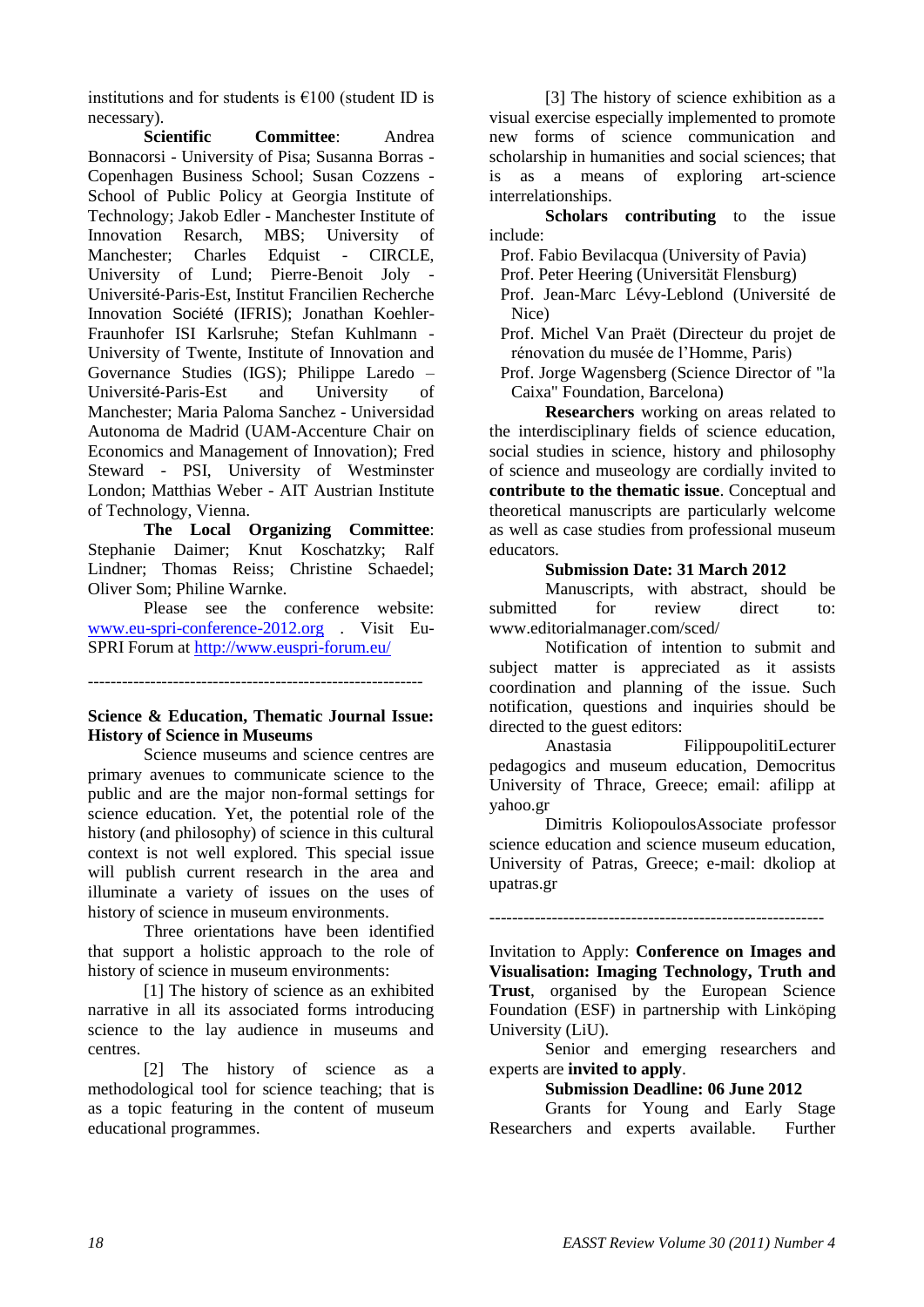information can be found below and at: [www.esf.org/conferences/12385](http://www.esf.org/conferences/12385) 

#### **Chaired by:**

Brigitte Nerlich, Nottingham Uni., UK Andrew Balmer, Manchester Uni., UK Annamaria Carusi, Oxford Uni., UK

#### **Programme**

Both Leonardo da Vinci and John Constable claimed that painting is a science. This science has been explored extensively in traditional aesthetics and art history. Given recent advances in science and visual engineering, creating images for science, of science and for the translation (interpretation) of science has become at one and the same time commonplace, even easy, and even more scientific. The aim of this conference is to bring together experts from across the natural and social sciences, with curators, artists, producers and users of images based on advanced visual engineering.

Invited speakers will include: Chiara Ambrosio - UCL, UK; Andrew Balmer - University of Manchester, UK; Anne Beaulieu - Royal Netherlands Academy of Arts, NL; Matthias Bruhn - Humboldt-Universität zu Berlin, DE; Annamaria Carusi - University of Oxford, UK; Martin Döring - Hamburg University, DE; Maura Flannery - St John's University, US; Emma Frow - Harvard Kennedy School, US; Liv Hausken - University of Oslo, NO; Aud Sissel Hoel - NTNU, NO; Edwin Horlings - Rathenau Institute, NL; Mette Høst - Niels Bohr institute, DK; Martin Kemp - Oxford Unviersity, UK; Kelly Krause - Nature, UK; Zolt Levay - Space Telescope Science Institute, Baltimore, US; Lars Lindberg Christensen - European Southern Observatory, DE; Phil Moriarty - University of Nottingham, UK; Ingeborg Reichle - Berlin-Brandenburg Academy of Sciences and Humanities, DE; Sarah de Rijcke - Leiden University, NL; Chris Robinson - University of South Carolina, US; Rasmus Slaattelid - University of Oslo, NO; Chris Toumey - University of South Carolina, US.

#### **How to Participate**

Attendance is possible only after successful application. Application form is accessible from [www.esf.org/conferences/12385](http://www.esf.org/conferences/12385)  A certain number of grants are available to cover the conference fee and possibly part of the travel costs.

#### **Closing date for applications: 06 June 2012**

-----------------------------------------------------------

CALL FOR PAPERS: **Symposium on SOCIAL COMPUTING - SOCIAL COGNITION - SOCIAL NETWORKS AND MULTIAGENT SYSTEMS** @ AISB/IACAP, 2012 July  $2^{nd}$  -  $3^{rd}$ 2012, Birmingham, UK

The symposium is part of the AISB/IACAP World Congress 2012 in honour of Alan Turing,<http://events.cs.bham.ac.uk/turing12/> [& http://www.aisb.org.uk/convention/aisb12/](http://www.aisb.org.uk/convention/aisb12/)

The event is jointly organized by The Society for the Study of Artificial Intelligence and Simulation of Behaviour (AISB) [http://www.aisb.org.uk ] and The International Association for Computing and Philosophy (IACAP) [http://www.ia-cap.org ]

#### **SYMPOSIUM CHAIRS**

Gordana Dodig-Crnkovic, Mälardalen University, Sweden.

Antonino Rotolo, CIRSFID, U. di Bologna, Italy.

Giovanni Sartor, EUI and CIRSFID, Italy.

Judith Simon, U. of Vienna, Austria and KIT, Germany.

Clara Smith, UNLP and UCALP, Argentina.

This 2012 symposium merges the symposium entitled Social Turn: Social Computing - Social Cognition - Social Intelligence; and the SNAMAS symposium, focused on Social Networks and Multi-Agent Systems, which have precursor symposia in Social Computing at IACAP and the SNAMAS in AISB conferences.

#### **TOPICS**

The field of social computing has two different foci: social and computational. There is the focus on socialness of social software or social web applications. Widespread examples of social software are blogs, wikis, social bookmarking services, instant messaging services, and social networking sites. Social computing often uses various types of crowd sourcing techniques for aggregation of input from numerous users (public at large). Tools such as prediction markets, social tagging, reputation and trust systems as well as recommender systems are based on collaborative filtering and thus a result of crowd sourcing.

Another focus of social computing is on computational modelling of social behavior, among others through Multi-agent systems (MAS) and Social Networks (SN). MAS have an anchoring going beyond social sciences even when a sociological terminology is often used. There are several usages of MAS: to design distributed and/or hybrid systems; to develop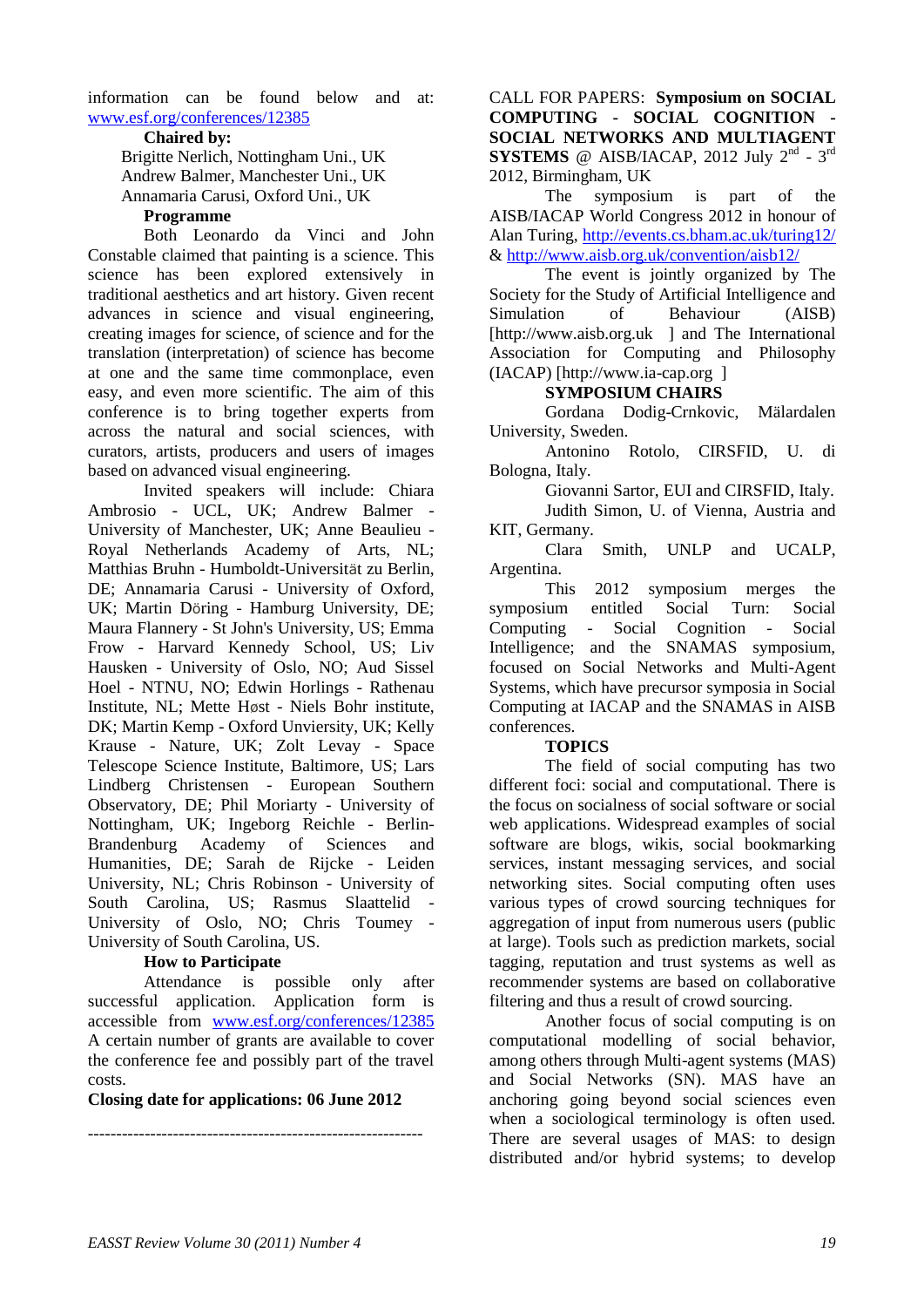philosophical theory; to understand concrete social facts, or to answer concrete social issues via modelling and simulation. MAS aim at modelling, among other things, cognitive or reactive agents who interact in dynamic environments where they possibly depend on each other to achieve their goals. The emphasis is nowadays on constructing complex computational systems composed by agents which are regulated by various types of norms, and behave like human social systems.

Finally, Social networks (SN) are social structures made of nodes (which are, generally, individuals or organizations) that are tied by one or more specific types of interdependency, such as values, visions, idea, financial exchange, friends, kinship, dislike, conflict, trade, web links, disease transmission, among many others. Social networks analysis plays a critical role in determining the way specific problems are solved, organizations are run, and the degree to which individuals succeed in achieving their goals. Social networks analysis has addressed also the dynamics issue, called dynamic networks analysis. This is an emergent scientific field that brings together traditional social network analysis, link analysis and multi-agent systems.

The symposium addresses, but is not limited to, the following topics:

- Conceptual issues such as Socialness (notions of the social used and/or enforced in social computing and research on social cognition or social intelligence) and Computational Models and mechanisms of social computing (information processing) as well as models and social mechanisms of cognition and intelligence.

- Agency& Action in social computing systems: How can agency be understood and/or modelled in systems consisting of human and non-human agents?

- Social Coordination & Norms: Emergence of norms (e.g. in Wikipedia) and compliance including their computational modelling in sociotechnical systems.

- Interaction& Communication in sociotechnical systems and their computational models

- Knowledge: the epistemological and ethical consequences of distributed knowledge creation in social computing and its computational models

- Relations between the individual and the social: Forming of individual existence in relation to social computing (e.g. digital identity), including its computational modelling.

- Agreement technologies.

- Electronic Institutions.

- Empirical and/or theoretical studies on a specific social or legal relationship (power, solidarity, legitimity, dependency...).

- Empirical and/or theoretical studies on social relations' regulations.

- Formalization of Normed Systems.

- Logical frameworks for representing, describing and analysing agent's social or legal relationships.

- Relations between the individual and the social: Forming of individual existence in relation to social computing (e.g. digital identity), including its info-computational modeling.

- Responsibility, Accountability& Liability. What is epistemically and ethically responsible behavior with respect to social software and how can it be supported? What are the responsibilities of different human agents (e.g. software users, designers, researchers, etc)?

- Rules and standards.

- Social Networking Sites: philosophical implications of socialness in social networking sites (e.g., privacy, social structures, etc.).

- Info-computational models of social networking sites.

- The role of agents? attributes in structuring social and legal relationships.

- The role of specific social relationships in structuring groups and organizations.

- Trust in social computing. Differences and similarities between notions of trust e.g. in multiagent systems, social networking sites, recommender systems, etc. Differences and similarities between trust online and offline. How can trust be supported by a computational system itself?

#### **IMPORTANT DATES**

Paper submission deadline: February 1, 2012. Notification of acceptance: March 1, 2012. Camera ready version deadline: March 30, 2012. Symposium:  $2<sup>nd</sup> - 3<sup>rd</sup>$  July, 2012.

#### **PAPER SUBMISSION**

Guidelines for paper submission are as follows:

- The paper should be written in English.

- The maximum length of a paper is 6 A4-sized pages in ECAI format (format download: [http://www.aisb.org.uk/convention/aisb08/downlo](http://www.aisb.org.uk/convention/aisb08/download.html) [ad.html\)](http://www.aisb.org.uk/convention/aisb08/download.html).

- The paper should be in PDF format.

- Please choose one track between SOCIAL TURN and SNAMAS, and submit via the online paper submission system to the corresponding track at: [https://www.easychair.org/](https://www.easychair.org/%20conferences/?conf=socialturnmasaisbiac)  [conferences/?conf=socialturnmasaisbiac](https://www.easychair.org/%20conferences/?conf=socialturnmasaisbiac)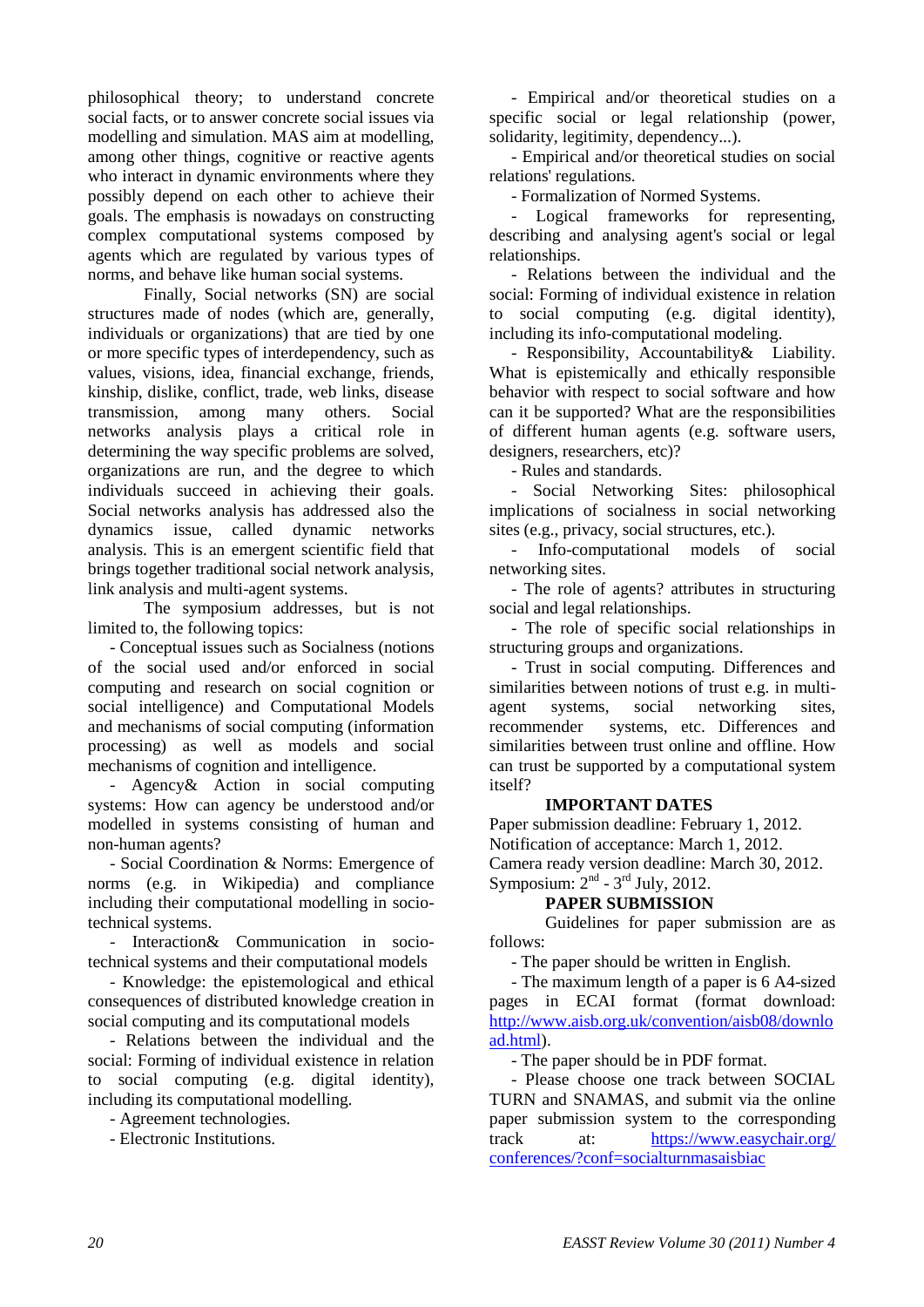**PROGRAM COMMITTEE**: Doris Allhutter, Austrian Academy of Sciences, Austria; Frederic Amblard, IRIT, U. Toulouse, France; Giulia Andrighetto, ISTC-CNR, Italy; Carlos Areces, UN Córdoba, Argentina; Guido Boella, University of Torino, Italy; Pompeu Casanovas, UAB Institute of Law and Technology, Spain; Cristiano Castelfranchi, ISTC-CNR, Italy; Mark Coeckelbergh University of Twente, Netherlands; Diego Compagna, University Duisburg-Essen, Germany; Rosaria Conte, ISTC-CNR, Italy; Charles Ess, Aarhus University, Denmark; Ricardo Guibourg, UBA, Argentina; Hamid Ekbia, Indiana University, Indiana; Lars-Erik Janlert, Umeå University, Sweden; Matthias Mailliard, Cemagref, France; Antonio A. Martino, U. Salvador, Argentina; Jeremy Pitt, Imperial College London, UK; Leon Van der Torre, U Louxembourg, Louxembourg; Serena Villata, University of Torino, Italy; Jutta Weber, University Paderborn, Germany; Christian Fuchs, Uppsala University, Sweden.

#### **POSTERS AND SYSTEM DEMONSTRATIONS**

There will be one session for system demonstrations, and one day poster exhibition.

#### **PROCEEDINGS AND POST PROCEEDINGS**

There will be separate proceedings for each symposium, produced before the Congress. Each delegate at the Congress will receive, on arrival, a memory stick containing the proceedings of all symposia.

Selected papers of the Symposium, under a second review process, will be considered for a special issue of the AI& Law Journal, Springer [www.springer.com/computer/ai/journal/10506](http://www.springer.com/computer/ai/journal/10506)

and for the open access TripleC journal [www.triple-c.at/index.php/tripleC](http://www.triple-c.at/index.php/tripleC) .

#### **ABOUT THE CONGRESS**

The Congress serves both as the year's AISB Convention and the year's IACAP conference. The Congress has been inspired by a desire to honour Alan Turing, and by the broad and deep significance of Turing's work to AI, to the philosophical ramifications of computing, and to Philosophy and computing more generally. The Congress is one of the events forming the Alan Turing Year

[\(www.mathcomp.leeds.ac.uk/turing2012/](http://www.mathcomp.leeds.ac.uk/turing2012/) ). The intent of the Congress is to stimulate a particularly rich interchange between AI and Philosophy on any areas of mutual interest, whether directly addressing Turing's own research output or not. The Congress will consist mainly of a number of

collocated Symposia on specific research areas, interspersed with Congress-wide refreshment breaks, social events and invited Plenary Talks. All papers other than the invited Plenaries will be given within Symposia. This symposium is closely connected to UmoCoP, Symposium on Understanding and Modelling Collective Phenomena, which will be held on July 3rd-5th 2012. There will be a joint panel from both symposia on July 3rd.

#### **CONTACTS**

For further inquiries please contact any of the chairs:

gordana.dodig-crnkovic at mdh.se,judith.simon at univie.ac.at (SOCIAL COMPUTING - SOCIAL COGNITION - SOCIAL NETWORKS)

antonino.rotolo at unibo.it,giovanni.sartor at libero.it, csmith at info.unlp.edu.ar (MULTIAGENT SYSTEMS)

-----------------------------------------------------------

Eu-SPRI PhD Spring School, **Anticipation in the Governance of Innovation: Expectations, Foresight and Technology Assessment**, 15th – 17th March 2012, Vienna, Austria

Deadline for application: 18.12.2011

Organizers: Matthias, Weber, Foresight & Policy Development Department, AIT Austrian Institute of Technology; Kornelia Konrad, Science, Technology & Policy Studies (STePS), University of Twente.

#### **Theme**

In recent years promises and risk concerns have been increasingly acknowledged as essential features in the governance of innovation and a growing number of forward looking approaches have become part of the repertoire of governance tools, in research, technology and innovation policy, in public dialogues, as well as in corporate settings. On the one hand a growing number of studies, esp. within the field of science and technology studies (sociology of expectations) has investigated technology-related expectations in the form of promises, visions and risk concerns, focusing on the societal dynamics in public discourses and innovation communities and their role in innovation processes. On the other hand, the community of foresight and technology assessment scholars and practitioners have developed dedicated and sophisticated ways to 'generate' and assess expectations, in order to support strategy-building and decision-making. While the different communities around the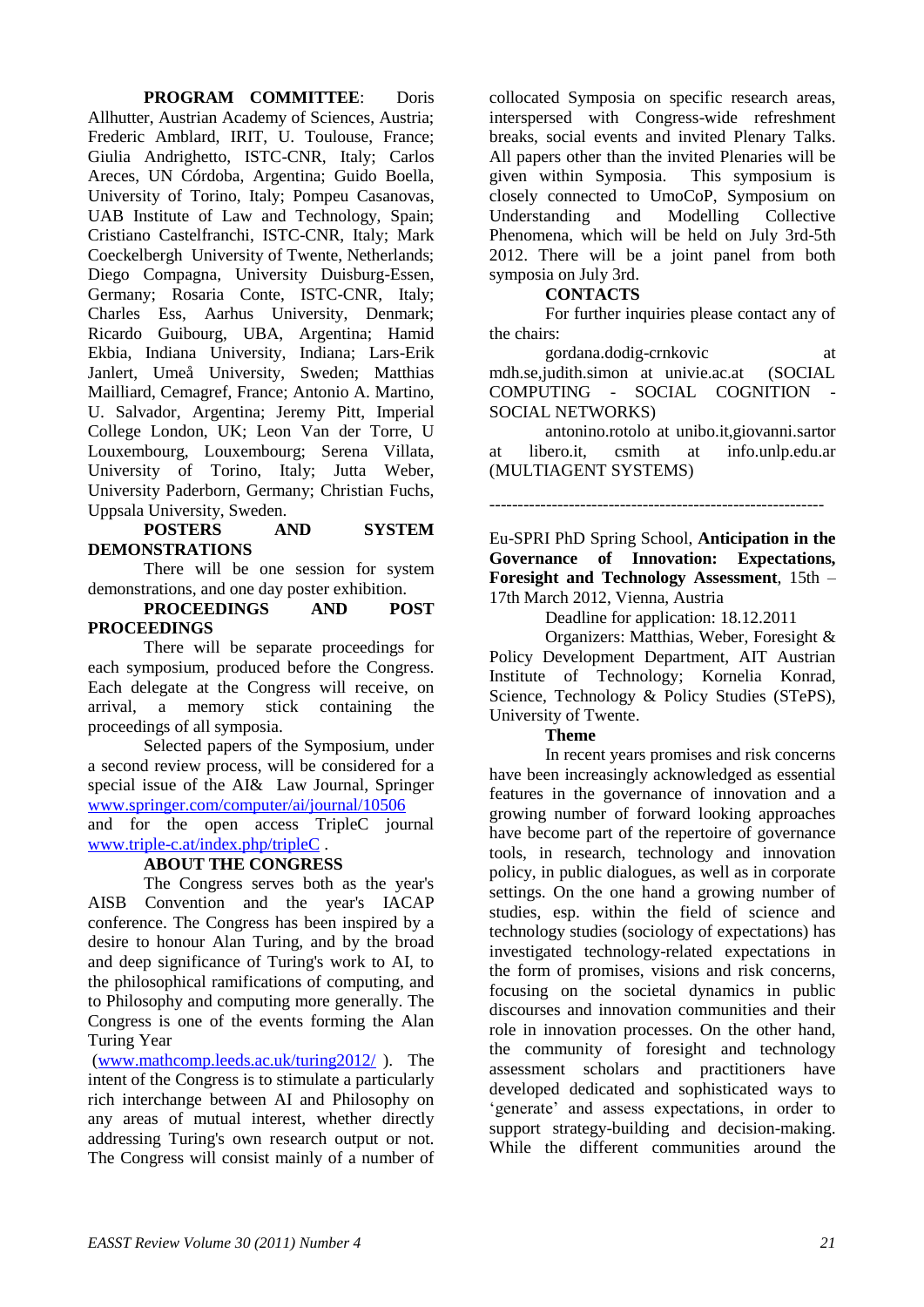studies of expectations, foresight and technology assessment all address anticipation as a core feature within the governance of innovation, they have developed different foci and different concepts and methods, and links between the communities are only emerging. The aim of the Spring School is to bring together researchers and insights from and across these communities, in order to discuss current work analysing and contributing to the anticipatory governance of innovation. Participants dealing within other strands of literature with the role of expectations (transition studies, innovation systems, …) are very welcome. Drawing together the various sources of expertise will allow us to explore better the linkages and interrelations between continuous processes of expectation-building in societal discourses and in communities, and the dedicated, focused processes of creating and negotiating expectations in foresight, technology assessment and public dialogues. In particular, but not exclusively, we encourage contributions dealing with the following issues:

- What is the role of expectations in the governance of innovation? What is specific about this role in different settings (policy, corporate, science, public) and different technology contexts (e.g. emerging technologies versus established technologies)?

- How can we trace the impact of societal expectation dynamics, foresight and technology as-sessment – for specific actors, organizations, technology fields?

- How are expectations generated and shaped - in different contexts as different types of discourses, different foresight procedures etc.? Which kinds of expectations are 'produced' and which actors are central?

- How does expectation-building in societal discourses, foresight and technology assessment interrelate and influence each other?

- How are expectations conceptualized in different approaches?

- How to deal with uncertainty and rapidly changing expectations in research, technology and innovation policy?

... and many interesting and challenging questions raised by the participants!

#### **Keynote Speakers:**

Daniel Barben, Professor of Futures Studies, Institute of Political Science, Aachen **University** 

Arie Rip, Professor of Philosophy of Science and Technology, School of Management and Governance, University of Twente.

#### **Faculty:**

Kornelia Konrad, Science, Technology, and Policy Studies (STəPS), University of Twente

Matthias Weber, Foresight and Policy Development Department, AIT, Vienna

The spring school aims in particular to bring together PhD students and young post-docs to discuss the insights of, approaches, concepts and methods used in their research. The spring school will be composed of three types of sessions: key note lectures, PhD researcher sessions, interactive work-shops facilitated by senior researchers. The spring school will put emphasis on the presentation and discussion of the young researchers" work.

#### **Practical issues**

The participation and accommodation is free for participants from EuSPRI member organisations, but participants are expected to bear their own travel costs. From non EuSPRI members a participation fee of 170 EUR will be charged. Lunch, dinner and refreshments during the spring school are included for all participants. There will be a maximum number of 15 participants.

Practical information about hotels and travel indications will be sent in due time.

**Applications should be sent to bjoern.budde@ait.ac.at until December 18, 2011.** 

The application should contain: Short PhD project description, CV (including realized and/or planned publications), Abstract of paper intended to present during spring school (max. 500 words). Questions and challenges for discussion during the spring school.

#### **February 26, 2012: extended abstract (5-7 pages) or full paper.**

**Contact:** For questions and further information please contact bjoern.budde@ait.ac.at See also [www.euspri-forum.eu](http://www.euspri-forum.eu/)

-----------------------------------------------------------

CALL FOR PAPERS: **5th International Conference on Information Law and Ethics 2012, Equity, Integrity & Beauty in Information Law & Ethics**, Corfu, June 29-30, 2012

#### http://conferences.ionio.gr/icil2012

The ICIL conference is open to papers on any field of law and/or ethics related in any way to any aspect of information. Papers of philosophy, sociology, history and psychology of information also interest us. We are interested in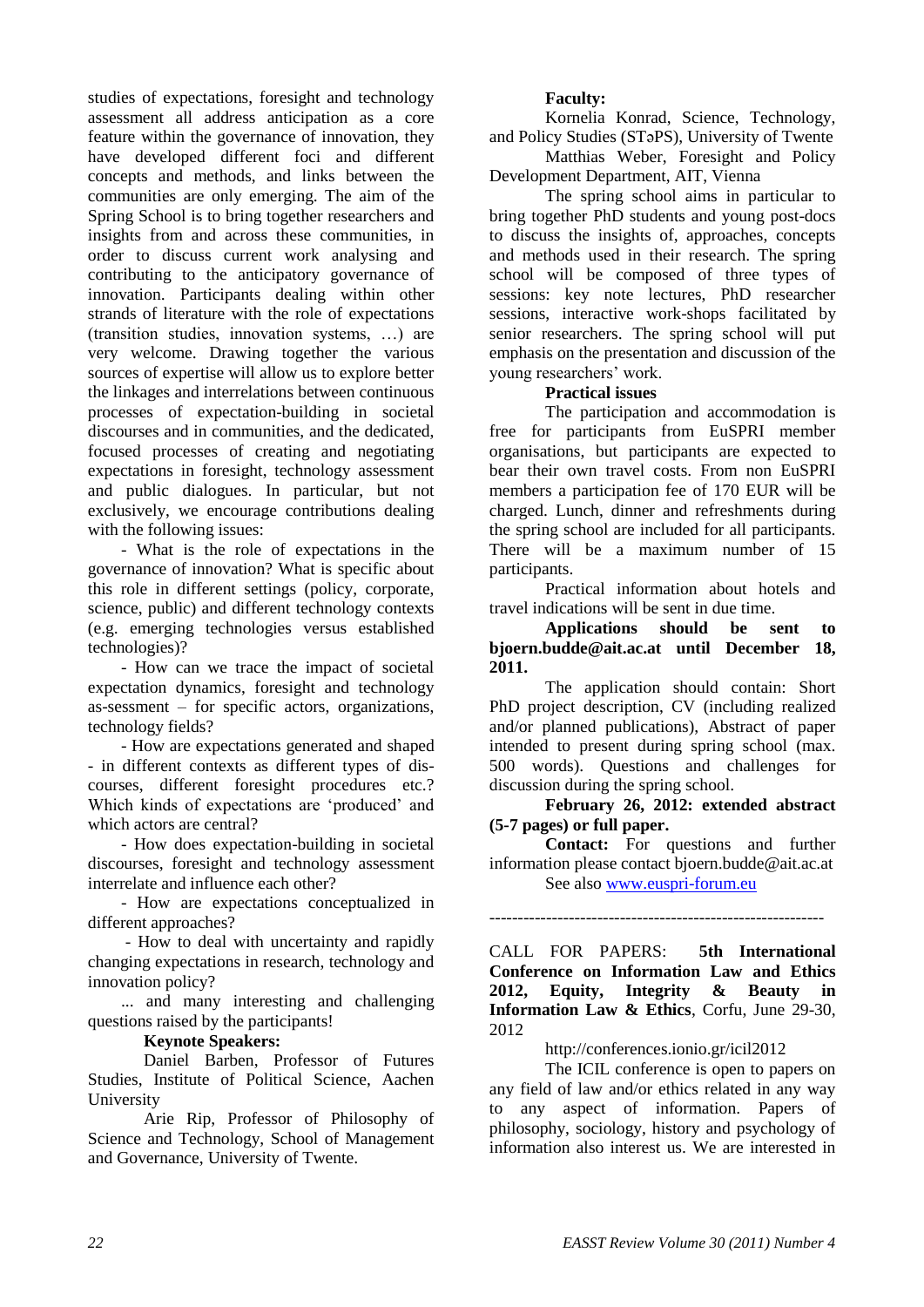papers on intellectual property, data protection, freedom of information, individual rights and information, privacy, cyberlaw and cyberethics, media law and ethics, digital divide and information technology, e-government, surveillance, intellectual freedom, open access, digital divide and other. We are also particularly interested in papers on the historical development of information laws and ethical theory and we would also consider papers dealing with the social, political or psychological aspects of information.

Special sessions of ICIL 2012-please submit abstracts mentioning the session you prefer. See details of these sessions in the ICIL site.

> Arts and Ethics Women in Academia Young Scholars' Forum

Libraries' Intellectual Capital

Submitted abstracts of 250 words (references excluded) should be sent for review to botti at otenet.gr

#### **Abstracts deadline: March 15, 2012**

Notification on acceptance of abstracts: April 1, 2012

#### **Full paper deadline: June 1, 2012**

IMPORTANT NOTICE: We have opened the paper reviewing process; interested researchers will be informed about the review of their paper within 15 days from receipt of their abstract.

-----------------------------------------------------------

Call For Participation: **Workshop on Methods to Account for Values in Human-Centered Computing** held in conjunction with the ACM SIGCHI Conference on Human Factors in Computing Systems, May 5th or 6th, 2012, Austin Texas.

Workshop website: http://mmi.tudelft.nl/ValuesInDesign/

#### **IMPORTANT DATES**

Position paper submission: January 3rd, 2012 Notification: February 10th, 2012

#### **AIMS AND SCOPE**

The overarching theme of this workshop focuses on methods to account for human values in information technology design. Participants will examine the current state of the art in methods for accounting for values in humancentered computing; analyze and document the benefits and drawbacks of current practices; and explore the factors that structure the incorporation

of values of all types into the design process; and analyze and document the benefits and drawbacks of current practice. The workshop will focus on how established and emerging methods can be applied in different stages of human-centered design and combined with other design strategies. Moreover, the workshop aims to move beyond established methodological approaches, creating new methods and tools that will assist designers in the real world to more effectively design for human values. The workshop encourages participation from researchers from fields including, among others, human-computer interaction, user-centered design, requirements engineering, and applied ethics, as well as from practitioners working on user experience design (management) and related activities.

Chief among the workshop"s aims is the interdisciplinary exchange of knowledge, experiences and new ideas on methods to account for values in technology design. The following list reflects (but is not limited to these) possible topics:

- Methods for value elicitation; dealing with emerging technologies; communicating values; implementing values in design; engaging in trade-offs among values; and evaluating technology in terms of values

- Combining methods; engaging with methods from the social and human sciences

- Frameworks describing the context under which certain methods are most useful; ease of use and agility of methods; case studies and research results

- Best practices for transferring design methods from the academic research context to industry

#### **PAPER SUBMISSION & PUBLICATION**

We invite technologists, designers, and ethicists working on topics related to valuefocused technology design to submit 2-4 page position papers (in CHI Extended Abstract format: [http://chi2012.acm.org/cfp-formatting-](http://chi2012.acm.org/cfp-formatting-instructions.shtml#extendedformat)

[instructions.shtml#extendedformat](http://chi2012.acm.org/cfp-formatting-instructions.shtml#extendedformat) outlining their research on values-focused or related methods and the reasons for their interest in the workshop. Authors of accepted papers must guarantee that their paper will be presented at the workshop. If there are many submissions, workshop participation will be limited to one person per paper. Position statements will be presented as two minute elevator pitch presentations during the morning session. Submissions to the workshop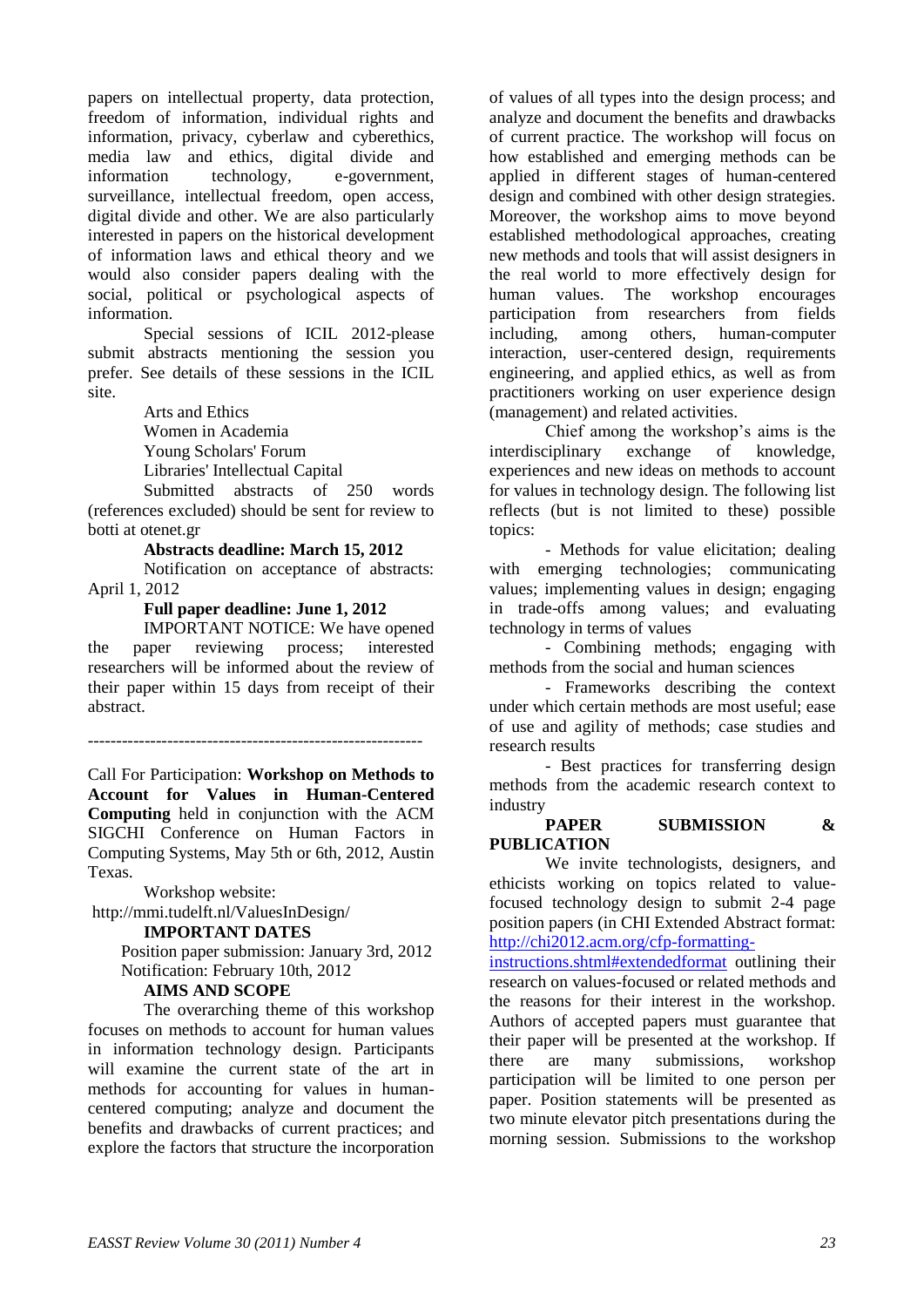should be sent to Christian Detweiler ( c.a.detweiler at tudelft.nl).

Papers will be published in the workshop proceedings. A selection of accepted papers will be invited to submit to a special issue of the journal *Ethics and Information Technology*.

#### **ORGANIZERS**

Christian Detweiler - Delft University of Technology, Delft, The Netherlands

Alina Pommeranz - Delft University of Technology, Delft, The Netherlands

Luke Stark, New York University, New York City, New York, USA

-----------------------------------------------------------

Announcement **Ph.D. Course: Sociotechnical Theory and Analytical Methods,** Technical University of Denmark (DTU Lyngby Campus, Denmark)

#### **Part 1: June 6-8, 2012 (2 ½ days). Part 2: August 21-22, 2012 (2 days)**

A Ph.D. course in Sociotechnical Theory and Analytical Methods will be offered at the Technical University of Denmark (DTU). The course is intended for students already familiar with Science and Technology Studies (STS), while those who may be relatively new to the field may also apply. Course supervision will emphasize the individual participants' Ph.D. projects, in relation to the course"s subject matter.

The course addresses analytical challenges and methodological issues, focusing on Actor-Network Theory (ANT) and Social Construction of Technology (SCOT), while engaging also Domestication of Technology, "Post-ANT" and the notion of Boundary Objects, in more delimited capacities. Central to the course will be 1) working reflexively with how the empirical material plays a role in one"s scoping and building of theory; and 2) conversely, how theoretical insights help in guiding analytical work based on one"s empirical material.

The course is open to both participants within, as well as outside of, the Doctoral Program in Design & Innovation. The maximum number of participants is 15 (the minimum is eight).

#### **Preparations and assignments**

Participants are expected to prepare a brief project description (see further details below), in connection with the application procedure. In addition, once accepted, participants will be given a syllabus to read prior to the course, as well as be asked to prepare a brief 15-minute presentation of their project to date, for when we meet for the first part of the course.

During the interim between the June and August dates, the participants are to develop a working paper (on the order of 10-15 pages), drawing upon relevant aspects of the course's subject matter. It may be a position paper with the aim to address the dissertation"s theoretical scope and orientation, and/or preliminary work on the actual analytical treatment of empirical material. The nature of the draft can depend on how far into the dissertation work the participant is at that point in time. The draft is intended for the participant to be able to discuss and receive critique on writing that would be relevant for the dissertation work, and which may ultimately be incorporated into the dissertation.

#### **How to apply**

Application to the course is to be made by e-mail to Yutaka Yoshinaka: yosh at man.dtu.dk<mailto:yosh at man.dtu.dk> and should contain the following:

- A brief document (2-3 pages), submitted in Word, comprising of a project description, including a delineation of some tentative research questions and indication of the empirical domain of inquiry for the project at hand. It would be useful, if you have already completed at least twothree months of empirical work by the start of the course in June.

- Your motivation for wishing to enrol in the Ph.D. course. You may relate the course?s subject matter (STS) to any main theoretical and methodological challenges or concerns you may have at present, and are keen on addressing and working with during the course.

Inquiry regarding the application process or about the course in general, may be directed to Yutaka.

**The deadline for applications is Monday, April 23, 2012**, and applicants may expect to receive notification of acceptance by April 30, 2012.

#### **Course fee**

Participation in the course is free of charge, while any expenses toward accommodation or transportation for participating in the course must be met by the participants themselves.

#### **Primary course instructors**:

Assoc. Prof. Yutaka Yoshinaka, Technical University of Denmark (DTU), email: yosh at man.dtu.dk<mailto:yosh at man.dtu.dk>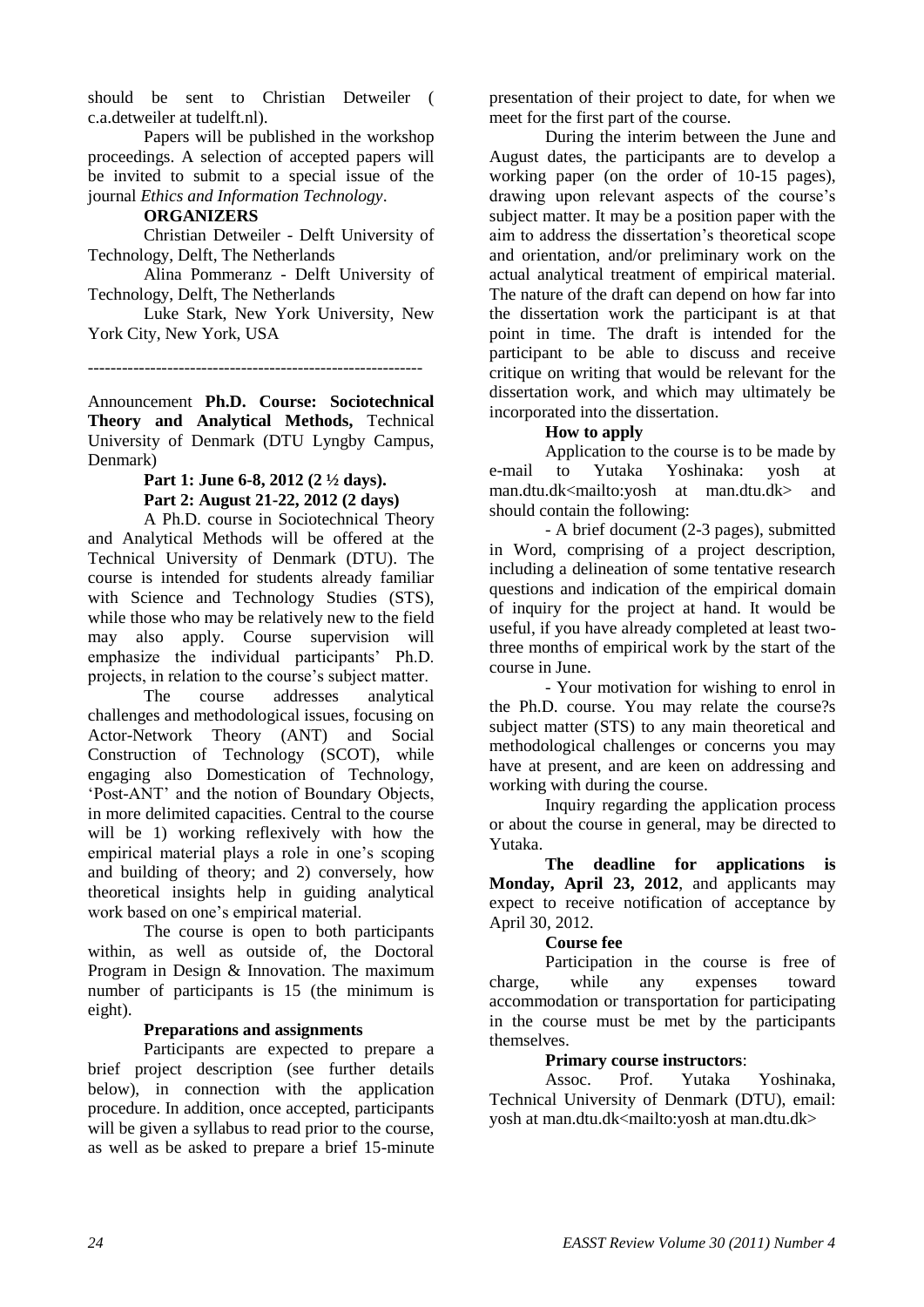Post Doc. Søsser Brodersen, Technical University of Denmark (DTU), email: sbro at man.dtu.dk<mailto:sbro at man.dtu.dk>

-----------------------------------------------------------

Call for Papers: **SESSION 4 Standards and Innovation Transitions: Practising and Knowing Sustainable Rural Futures**, XIII World Congress of Rural Sociology, July 29- August 4, 2012, Lisbon, Portugal

### **Deadline 15 January 2012 Session Organisers**:

Allison Loconto, Marc Barbier, Pierre-Benoit Joly, Institut National de la Recherche Agronomique (INRA - Sciences en Société), Institut Francilien Recherche Innovation et Société (IFRIS), Université Paris-Est Marne-la-Vallée; Maarten van der Kamp Lancaster University Management School; Lawrence Busch Michigan State University, Center for the Study of Standards in Society (CS3); Eve Fouilleux CIRAD (Centre de coopération internationale en recherche agronomique pour le développement); Maki Hatanaka, Jason Konefal Department of Sociology, Sam Houston State University.

#### **Call for Papers**:

Standards are instrumental in ordering the diverse practices of rural life such as how farming is done, how produce is traded and how rural enterprises operate. Specifically, voluntary standards for agriculture and food serve as examples of 'responsible innovations' which assemble networks of actors in the creation, implementation and evaluation of technologies and practices aimed at radically changing how food is produced and consumed. Yet, to move beyond discursive accounts of such sustainable futures, it is important to explore how 'sustainability' is known and practised in rural contexts.

This panel will explore the themes of innovation transitions, the governance of/by standards and sustainable rural futures in light of the recent boom in 'sustainability' standards through three sessions (Theoretical Contributions, Methodological Considerations and Empirical Cases). We invite papers that exemplify a diverse range of standards and intend to foster in-depth discussions based on experiences from different disciplinary backgrounds and geographical contexts.

**Please address any questions** about this session to Allison Loconto (loconto at inraifris.org ) and Maarten van der Kamp (m.vanderkamp at lancaster.ac.uk).

**Please submit a brief abstract (150 words) by 15 January 2012** online (http://irsa2012.com/event/irsa-2012/proposals/).

Please indicate that you are submitting your paper to Session 4 (Standards and Innovation Transitions). Note that only online submissions will be accepted.

-----------------------------------------------------------

First Call for Papers: **Special Issue of The Journal of Experimental & Theoretical Artificial Intelligence**

#### **Title: Inforgs and the Infosphere: Themes from Luciano Floridi's Philosophy of Artificial Intelligence**

Guest Editor: Anthony Beavers (http://faculty.evansville.edu/tb2/)

#### **Submission Deadline: 1 July 2012**

**Details:** The philosophy of artificial intelligence is undergoing significant transformation in the wake of new technologies and conceptual developments that are having an increasingly widespread impact on the shape of society and human life more generally. Luciano Floridi"s research on the philosophy and ethics of information represents an innovative and fruitful approach to the unprecedented philosophical issues that are arising as a consequence. Since the early nineties, the scope, impact and importance of Floridi"s philosophy of information has grown steadily. The goals of this special issue are to focus on Floridi"s contributions to the philosophy of AI, to provide a systematic analysis of his philosophy and ethics of information in connection with the philosophy of AI, and to stimulate debate on the most distinctive and controversial views that Floridi has defended in this context.

Possible topics (with references to Floridi"s work) to be covered by this issue are enumerated below. Papers are requested on any of these themes, though due consideration will be given to other topics as well with priority given on those with a direct connection to AI. The edition will close with an essay from Floridi that will respond to issues raised in this volume.

**Papers may be anywhere from 6,000 to 20,000 words in length. They should be formatted in the standard Jetai format. See the Instructions for Authors on**

http://www.tandf.co.uk/journals/tf/0952813X.html or visit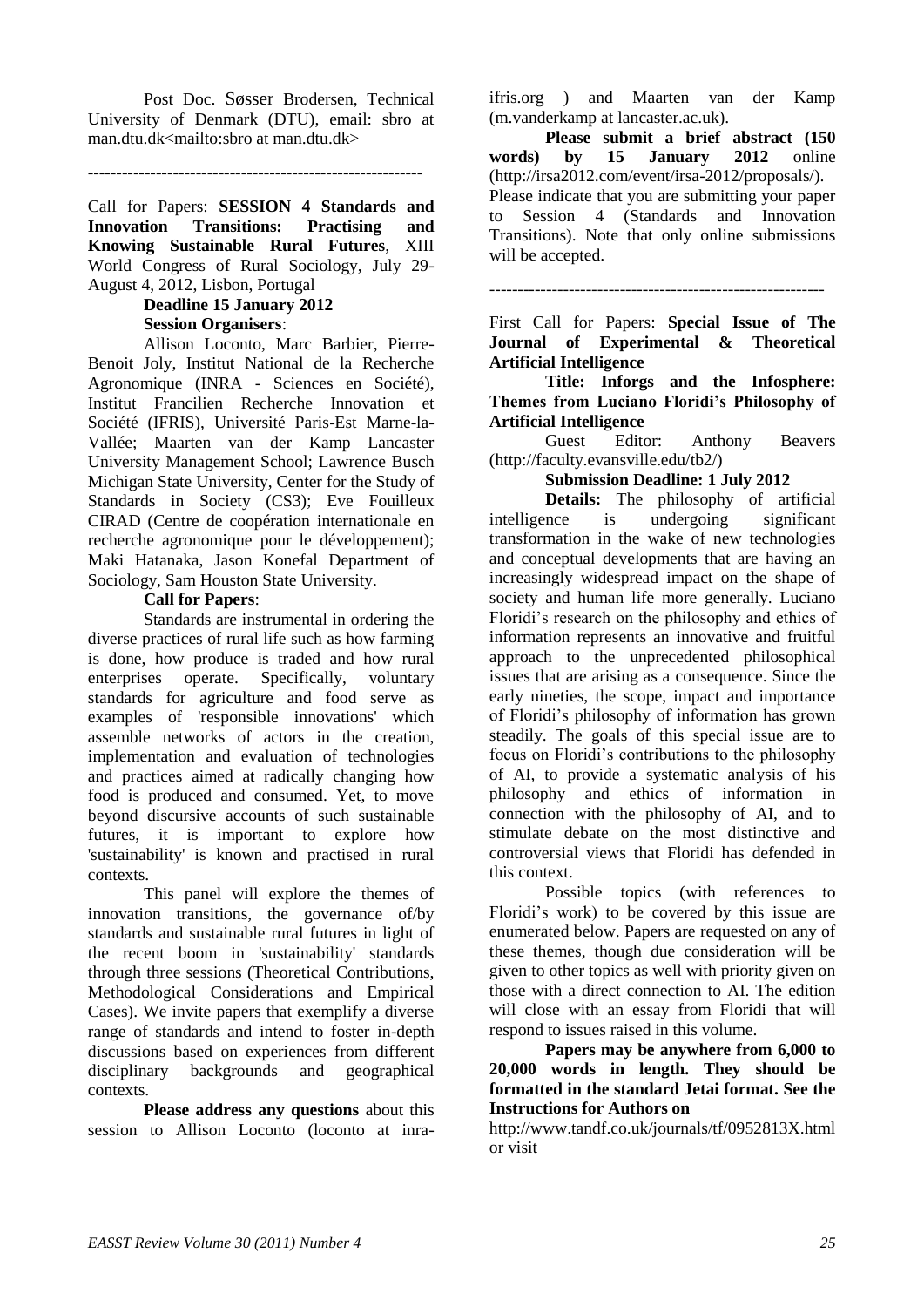http://www.tandf.co.uk/journals/journal.asp?issn= 1362-3079&linktype=44 directly.

http://www.tandf.co.uk/journals/tf/0952813X.html

**Note,** however, that papers should be sent directly to the editor at afbeavers at gmail.com<mailto:afbeavers at gmail.com> indicating that the paper is a submission for JETAI in the subject line. Please do not submit to the ScholarOne submission site.

**Possible Topics** with Reference to Floridi's Texts

AI and the Semantic Web

The Semantic Web vs. Web 2.0: a Philosophical Assessment

[www.philosophyofinformation.net/publications/p](http://www.philosophyofinformation.net/publications/pdf/w2vsw.pdf) [df/w2vsw.pdf](http://www.philosophyofinformation.net/publications/pdf/w2vsw.pdf) , Episteme 6, 25-37, 2009.

Digital vs. Analog Ontology

Informational Realism:

<http://crpit.com/confpapers/CRPITV37Floridi.pdf> in Computers and Philosophy 2003: Selected Papers from the Computing and Philosophy Conference (CAP 2003), 7-12, edited by J. Weckert. and Y. Al-Saggaf. Conferences in Research and Practice in Information Technology 37, 2004.

Against Digital Ontology:

[www.philosophyofinformation.net/publications/p](http://www.philosophyofinformation.net/publications/pdf/ado.pdf) [df/ado.pdf](http://www.philosophyofinformation.net/publications/pdf/ado.pdf) , Synthese 168.1, 151-178, 2009.

A Defence of Informational Structural Realism:

[www.philosophyofinformation.net/publications/p](http://www.philosophyofinformation.net/publications/pdf/adoisr.pdf) [df/adoisr.pdf](http://www.philosophyofinformation.net/publications/pdf/adoisr.pdf) , Synthese 161.2, 219-253, 2008.

How to Do Philosophy Informationally: [www.philosophyofinformation.net/publications/p](http://www.philosophyofinformation.net/publications/pdf/htdpi.pdf) [df/htdpi.pdf](http://www.philosophyofinformation.net/publications/pdf/htdpi.pdf) (with G. M. Greco, G. Paronitti and M. Turilli), Lecture Notes on Artificial Intelligence3782, 623-634, 2005.

Humans as Inforgs: A look into the Future Impact of ICT on Our Lives

[www.philosophyofinformation.net/publications/p](http://www.philosophyofinformation.net/publications/pdf/alitfioiool.pdf) [df/alitfioiool.pdf](http://www.philosophyofinformation.net/publications/pdf/alitfioiool.pdf) , The Information Society 23.1, 59-64, 2007.

Information - A Very Short Introduction <http://ukcatalogue.oup.com/product/9780199551 378.do?keyword=floridi&sortby=bestMatches . Oxford: Oxford University Press, 2010.

Information Ethics: Information Ethics, its Nature and Scope

[www.philosophyofinformation.net/publications/p](http://www.philosophyofinformation.net/publications/pdf/ieinas.pdf) [df/ieinas.pdf](http://www.philosophyofinformation.net/publications/pdf/ieinas.pdf) in Moral Philosophy and Information Technology, 40-65, edited by J. van den Hoven and J. Weckert. Cambridge: Cambridge University Press, 2008.

Check web site for specific topics: [www.philosophyofinformation.net/](http://www.philosophyofinformation.net/)

Light AI

Philosophy and Computing: An Introduction. London - New York: Routledge, 1999.

The Philosophy of Information as a Conceptual Framework

[www.philosophyofinformation.net/publications/p](http://www.philosophyofinformation.net/publications/pdf/tpoiaacf.pdf)

[df/tpoiaacf.pdf](http://www.philosophyofinformation.net/publications/pdf/tpoiaacf.pdf) , replies to articles published in a special issue edited by H. Demir, "Luciano Floridi`s Philosophy of Technology: Critical Reflections," Knowledge, Technology and Policy 23.1-2, 2010.

Online Identities

Check web site for specific topics: http://www.philosophyofinformation.net/

The Fourth Revolution

Artificial Intelligence"s New Frontier: Artificial Companions and the Fourth Revolution [www.philosophyofinformation.net/publications/p](http://www.philosophyofinformation.net/publications/pdf/ainfacatfr.pdf) [df/ainfacatfr.pdf](http://www.philosophyofinformation.net/publications/pdf/ainfacatfr.pdf) , Metaphilosophy 39.4/5, 651- 655, 2008.

Information - A Very Short Introduction [http://ukcatalogue.oup.com/product/97801995513](http://ukcatalogue.oup.com/product/9780199551378.do?keyword=floridi&sortby=bestMatches) [78.do?keyword=floridi&sortby=bestMatches](http://ukcatalogue.oup.com/product/9780199551378.do?keyword=floridi&sortby=bestMatches) .

Oxford: Oxford University Press, 2010.

The Knowledge Game: Floridi's Test for AI

Consciousness, Agents and the Knowledge Game

[www.philosophyofinformation.net/publications/p](http://www.philosophyofinformation.net/publications/pdf/caatkg.pdf)

[df/caatkg.pdf](http://www.philosophyofinformation.net/publications/pdf/caatkg.pdf) , Minds and Machines 15.3-4, 415- 444, 2005.

The Philosophy of Information - Ten Years Later

[www.philosophyofinformation.net/publications/p](http://www.philosophyofinformation.net/publications/pdf/tpoi10yl.pdf) [df/tpoi10yl.pdf](http://www.philosophyofinformation.net/publications/pdf/tpoi10yl.pdf) , replies to the articles published in a special issue edited by P. Allo, "LucianoFloridi and the Philosophy of Information," Metaphilosophy 41.3, 2010.

The Method of Levels of Abstraction: [www.philosophyofinformation.net/publications/p](http://www.philosophyofinformation.net/publications/pdf/tmoa.pdf) [df/tmoa.pdf](http://www.philosophyofinformation.net/publications/pdf/tmoa.pdf) , Minds and Machines 18.3, 303-329, 2008.

The Nature of Artificial Agents

Artificial Intelligence's New Frontier: Artificial Companions and the Fourth Revolution [www.philosophyofinformation.net/publications/p](http://www.philosophyofinformation.net/publications/pdf/ainfacatfr.pdf) [df/ainfacatfr.pdf](http://www.philosophyofinformation.net/publications/pdf/ainfacatfr.pdf) , Metaphilosophy 39.4-5, 651- 655, 2008.

The Nature of the Infosphere

A look into the Future Impact of ICT on Our Lives

[www.philosophyofinformation.net/publications/p](http://www.philosophyofinformation.net/publications/pdf/alitfioiool.pdf) [df/alitfioiool.pdf](http://www.philosophyofinformation.net/publications/pdf/alitfioiool.pdf) , The Information Society 23.1, 59-64, 2007.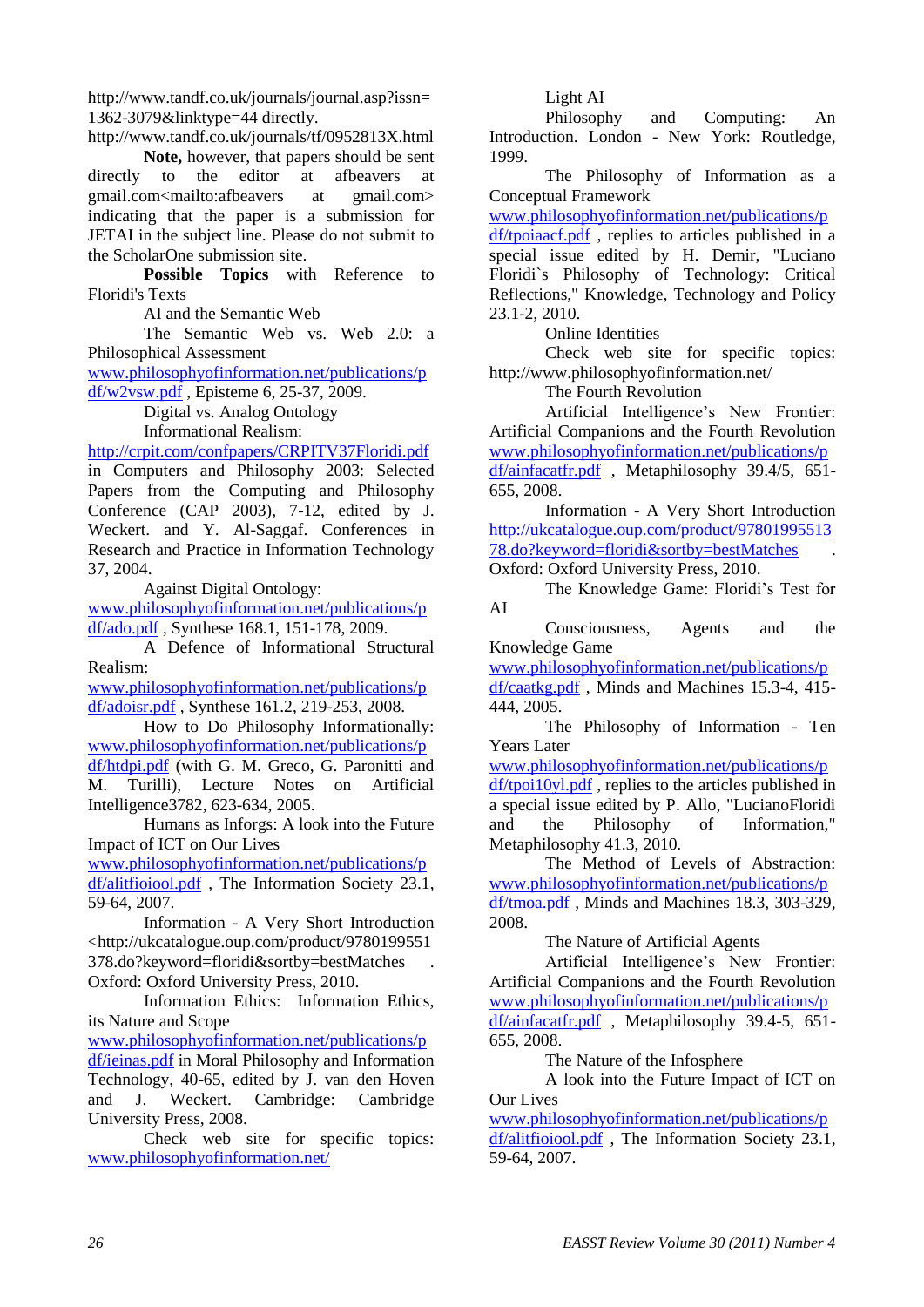Information - A Very Short Introduction<http://ukcatalogue.oup.com/product/ 9780199551378.do?keyword=floridi&sortby=best Matches>. Oxford: Oxford University Press, 2010.

The Symbol Grounding Problem: A Praxical Solution of the Symbol Grounding Problem

[www.philosophyofinformation.net/publications/p](http://www.philosophyofinformation.net/publications/pdf/apsotsgp.pdf) [df/apsotsgp.pdf](http://www.philosophyofinformation.net/publications/pdf/apsotsgp.pdf) (with M. Taddeo), Minds and Machines 17.4, 369-389, 2007.

The Symbol Grounding Problem: a Critical Review of Fifteen Years of Research [www.philosophyofinformation.net/publications/p](http://www.philosophyofinformation.net/publications/pdf/sgpcrfyr.pdf) [df/sgpcrfyr.pdf](http://www.philosophyofinformation.net/publications/pdf/sgpcrfyr.pdf) (with M. Taddeo), Journal of Experimental andTheoretical Artificial Intelligence 17.4, 419-445, 2005.

The Philosophy of Information as a Whole

The Philosophy of Information [www.oup.com/us/catalog/general/subject/Philoso](http://www.oup.com/us/catalog/general/subject/Philosophy/Methodology/?view=usa&ci=9780199232383) [phy/Methodology/?view=usa&ci=9780199232383](http://www.oup.com/us/catalog/general/subject/Philosophy/Methodology/?view=usa&ci=9780199232383) . Oxford, 2011.

-----------------------------------------------------------

Call for Poster Abstracts: **Conference Towards a sustainable bio-based society: aligning scientific and societal agendas for bioinnovation**, 9-11 May 2012, Amsterdam.

This conference is organized by CSG Centre for Society and the Life Sciences in collaboration with the European Science Foundation (ESF), the ESRC Genomics Network (EGN, United Kingdom) and GEN-AU (Austria).

Bringing together participants from academia (senior experts as well as early stage researchers), industry and policy, this international interdisciplinary conference will:

identify key trends in the co-evolution of contemporary biosocieties on the one hand and life science research on the other;

explore the opportunities, challenges and concerns for society at large arising from these trends;

develop a roadmap towards a sustainable bio-based economy through the alignment of scientific and societal agendas.

The three-day meeting will include plenary presentations by keynote speakers, interviews, forum discussion as well as poster presentation sessions.

**We hereby invite early stage researchers (e.g. Ph.D. researchers and postdocs) to submit proposals for poster** 

**presentations** on issues relevant for life sciences, policy, industry, funding agencies and media.

These might include (but are not confined to) reflections on the societal aspects of the following issues:

Sustainable bio-innovation

Societal impact of synthetic biology and bionanoscience

Private/public partnerships and IPR

Biomimesis, biomaterials and biofuels

The submission deadline is 1 January 2012. More information and general information about submitting a poster abstract, can be found in the pdf attached to message.

The ESF Conference website, where you can register, will go online shortly. If you want to be informed about this, please contact Olga Crapels crapels at society-lifesciences.nl

[www.society-lifesciences.nl](http://www.society-lifesciences.nl/)

-----------------------------------------------------------

CALL For Abstracts: **11th Annual IAS-STS Conference: "Critical Issues in Science and Technology Studies"**

May 7-8, 2012

Institute for Advanced Studies on Science, Technology and Society (IAS-STS) GRAZ - AUSTRIA

We invite interested researchers (especially postgraduates and young researchers) in the areas of science and technology studies and sustainability studies to give presentations. The conference provides a forum to discuss on a broad variety of topics in these fields – especially papers are encouraged which include some aspects of the mentioned conference themes.

#### CONFERENCE THEMES

--Energy and Climate--

- -Special Session: Energy Poverty
- --Gender Technology Environment--

-Special Session: Mobile learning and working – how smart technologies' change our lives

- -Special Session: Queerness in science and technology studies
- --Ethical, Legal and Social Aspects of Human Genetics and Agricultural

--Biotechnology--

- -Special Session: Knowledge Brokerage as participatory interaction processes linking research, policy and civil society
- --Sustainable Consumption and Production (SCP)--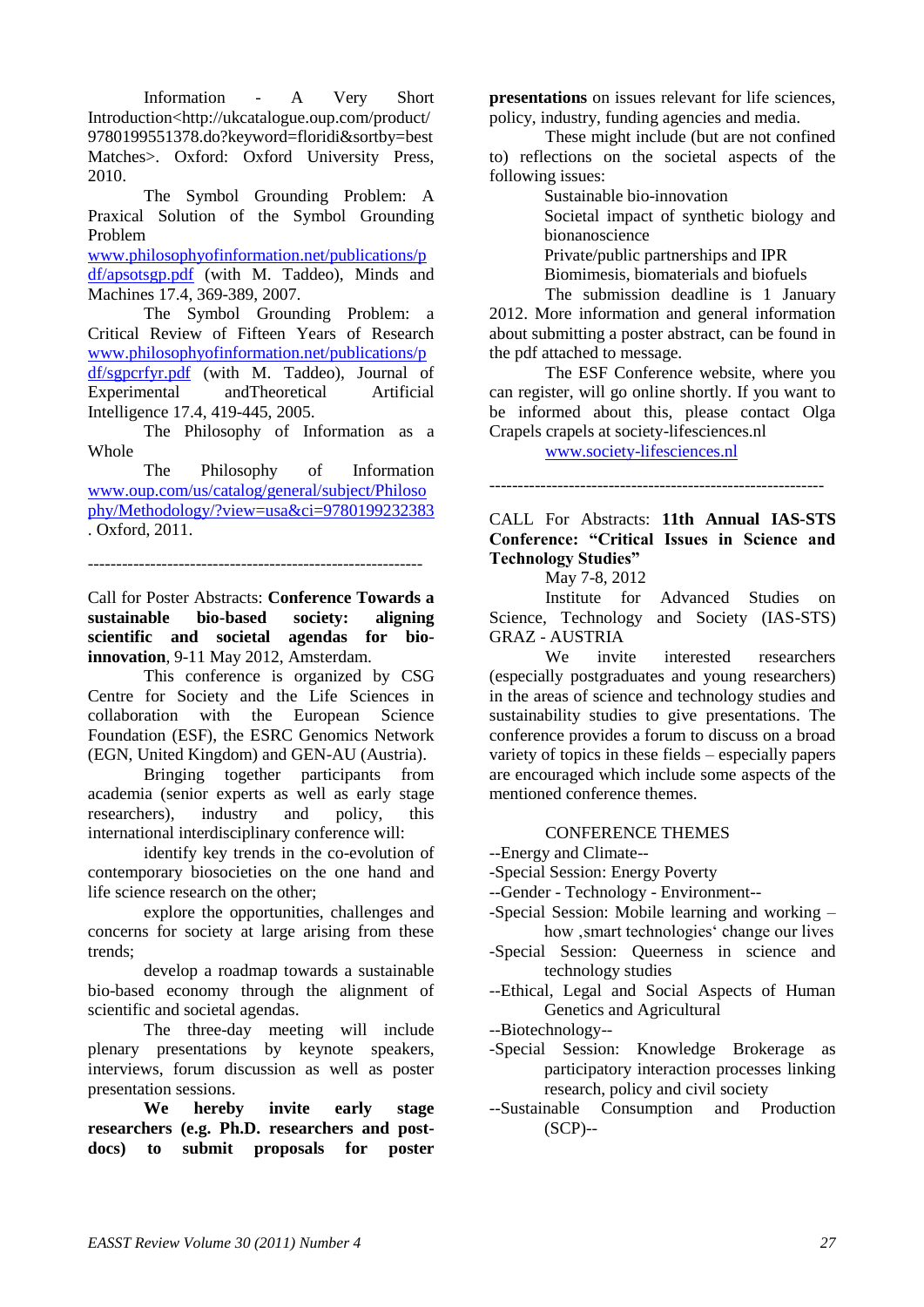-Special Session: Stimulation of innovation through public procurement

For more information visit: [http://www.ifz.tugraz.at/ias/IAS-STS/Upcoming-](http://www.ifz.tugraz.at/ias/IAS-STS/Upcoming-Activities/11th-Annual-IAS-STS-Conference)[Activities/11th-Annual-IAS-STS-Conference](http://www.ifz.tugraz.at/ias/IAS-STS/Upcoming-Activities/11th-Annual-IAS-STS-Conference)

-----------------------------------------------------------

#### **Conference announcement: AISB/IACAP World Congress**

For the Turing year 2012, the AISB (The Society for the Study of Artificial Intelligence and Simulation of Behaviour) and the IACAP(The International Association for Computing and Philosophy) merge their annual symposia/conferences to the AISB/IACAP World Congress. The congress will take place 2-6 July 2012 in Birmingham, UK.

For more information, please visit <http://events.cs.bham.ac.uk/turing12/>

-----------------------------------------------------------

#### **Call for Papers: Session on green industry development- 32ND INTERNATIONAL GEOGRAPHICAL CONGRESS COLOGNE 2012**

#### **Transition of energy systems and green industry development**

The transition from carbon-nuclear-based to more sustainable energy systems with a strong role for renewable energies is a complex process involving technological as well as socio-political changes and paradigm shifts. It is also associated with the emergence, growth and internationalization of green industries focusing on renewable energy production and related activities.

The spatial implications of these developments are manifold and have the potential to profoundly alter socio-economic structures at various geographical scales. These include changes in the governance structures of power production itself, in which centralized and decentralized production modes compete with each other and have very different implications for regional development.

Industry evolution is a close correlate and at the same time has its own geographical dynamics when e.g. the wind industry is now a global business in which large companies from industrial countries compete with fast-growing enterprises from emerging economies.

Institutional changes at various scales, especially in the realm of energy, industrial and trade policies (mainly at the national level) as well as driven by climate change and financial market imperatives (at the global level), are influential in shaping future geographies of (renewable) energy production.

The session invites papers from various perspectives, including systems, actor-oriented, institutional and governance approaches, to contribute to a better understanding of these geographies and the underlying transition(s).

Chairs:

Britta Klagge, Institute of Geography, University of Osnabrueck Harald Rohracher Inter-University Research Centre for Technology, Work and Culture, University of Klagenfurt

Please note that the deadline for abstract submission is approaching soon!

Further information & online submission: [http://www.igc2012.org](http://www.igc2012.org/)

-----------------------------------------------------------

#### **Call for Papers: Second Spanish STS meeting, "Between Disillusion and Hope"** -

As a member of the recently formed network esCTS, the STS network in Spain, I would like to invite all members to have a look at the esCTS website, where we have recently posted a call for proposals for the Second Spanish STS meeting, whose title is "Between disillusion and hope". The meeting will take place between 23rd and 25th of May 2012 in Gijón (Asturias), and attendance is free. Deadeline for proposals is the 15th of February 2012. We invite proposals from doctoral students and post-docs, but we welcome contributions from established researchers and professors, too. Contributions that include Spain in their discussions are mostly welcome but we also welcome contributions on the proposed them well beyond national borders or national focuses. Here is the website of the network [http://redescts.wordpress.com/2011/12/07/cfp-](http://redescts.wordpress.com/2011/12/07/cfp-2nd-meeting-sts-in-spain-essts-network/)[2nd-meeting-sts-in-spain-essts-network/](http://redescts.wordpress.com/2011/12/07/cfp-2nd-meeting-sts-in-spain-essts-network/)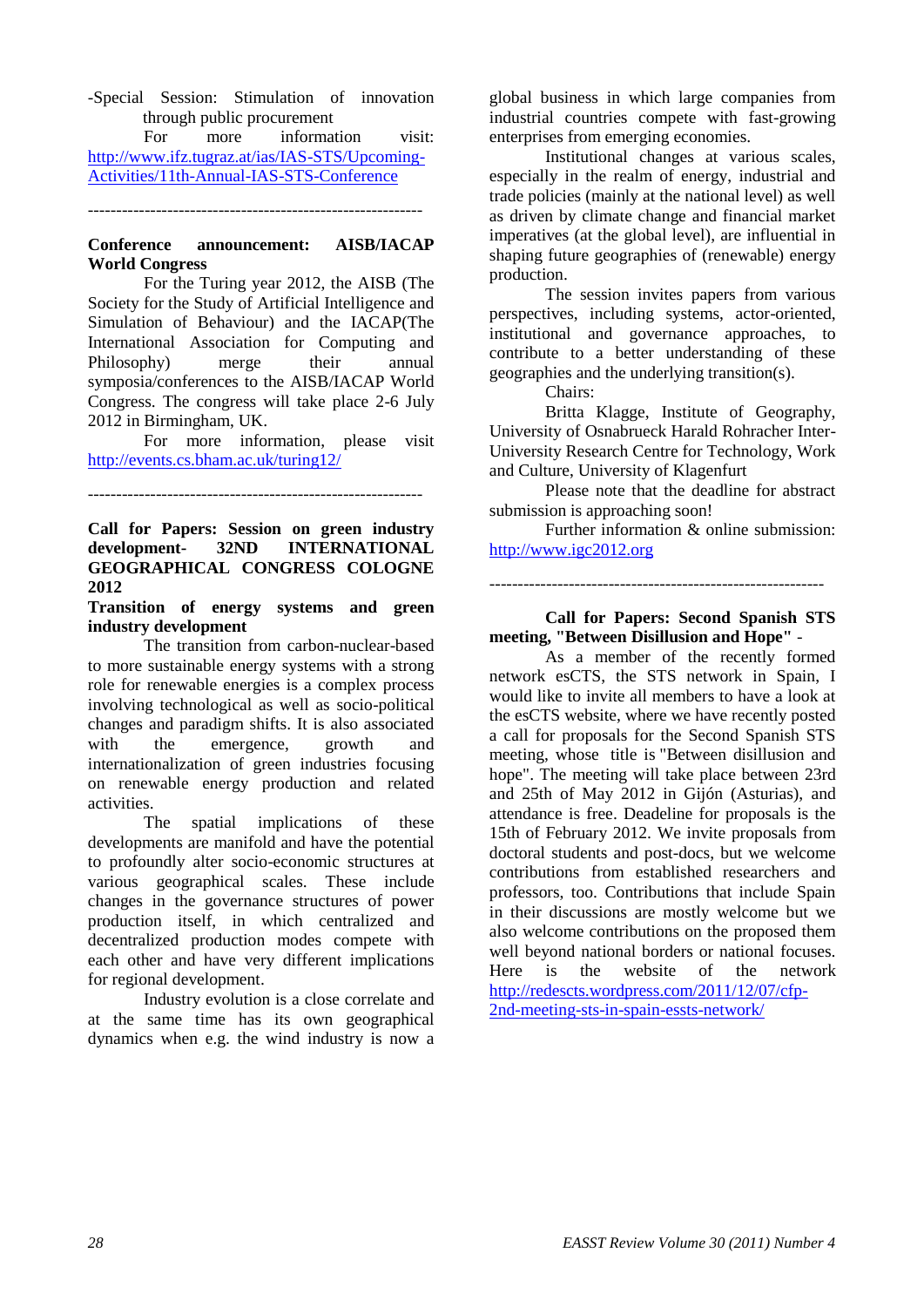## Opportunities Available

**Assistant Professor, Tenure-Track Media Policy/Activism**, Department of Media, Culture, and Communication, Steinhardt School of Culture, Education, and Human Development, New York University

The Department of Media, Culture, and Communication in the Steinhardt School of Culture, Education, and Human Development at New York University invites applications for a tenure-track position at the rank of Assistant Professor to begin September 1, 2012.

We are seeking a scholar of media policy and/or media activism. The department emphasizes interdisciplinary scholarship and encourages applications from a broad range of theoretical and methodological approaches.

The Department of Media, Culture, and Communication is home to 28 full-time faculty and serves approximately 750 undergraduate majors, 120 MA students, and 35 PhD students. NYU?s dynamic Global Network University includes NYU Abu Dhabi and international programs and academic centers around the world. The department is active in the NYU Global Network University, with a particular emphasis on sites in Paris, Prague, Buenos Aires, and Shanghai. NYU Steinhardt faculty may be afforded the opportunity to work at these global study and research sites.

**For more information see: http://steinhardt.nyu.edu/mcc/**

Qualifications: Qualified candidates should have a Ph.D. and an active agenda of research, publication, and teaching.

Responsibilities: Responsibilities will include maintaining an active agenda of research and publication; undergraduate and graduate teaching and advising; and department and university service.

NYU is committed to building a culturally diverse educational environment and strongly encourages applications from historically underrepresented groups.

**Applications:** Please apply online with a cover letter, CV, names and contact information for three references, and a brief sample of work to:

www.nyuopsearch.com/applicants/Central?quickF ind=50985

Further information about the position can be obtained from Rodney Benson, Search Chair: rodney.benson at nyu.edu.

Correspondence should be addressed to:

Rodney Benson; Associate Professor and Search Committee Chair; Department of Media, Culture, and Communication; Steinhardt School of Culture, Education, and Human Development; New York University; 239 Greene Street, 7th floor; New York, NY 10003

**Review of applications will begin on November 14, 2011.**

New York University is an Equal Opportunity/Affirmative Action Employer.

-----------------------------------------------------------

**Assistant Professor, Tenure-Track Digital Media,** Department of Media, Culture, and Communication, Steinhardt School of Culture, Education, and Human Development, New York University.

The Department of Media, Culture, and Communication in the Steinhardt School of Culture, Education, and Human Development at New York University invites applications for a tenure-track position at the rank of Assistant Professor to begin September 1, 2012.

We are seeking to fill a position in the area of digital media, open to candidates from a wide range of sub-areas and methodological perspectives, such as digitally mediated communities, digital humanities, software or platform studies, the ethics or epistemology of IT, and information policy. We prefer applicants with a demonstrated appreciation of multi- and interdisciplinary research and scholarship.

The Department of Media, Culture, and Communication is home to 28 full-time faculty and serves approximately 750 undergraduate majors, 120 MA students, and 35 PhD students. NYU?s dynamic Global Network University includes NYU Abu Dhabi and international programs and academic centers around the world. The department is active in the NYU Global Network University, with a particular emphasis on sites in Paris, Prague, Buenos Aires, and Shanghai. NYU Steinhardt faculty may be afforded the opportunity to work at these global study and research sites.

#### **For more information see: http://steinhardt.nyu.edu/mcc/**

Qualifications: Qualified candidates should have a Ph.D. and an active agenda of research, publication, and teaching.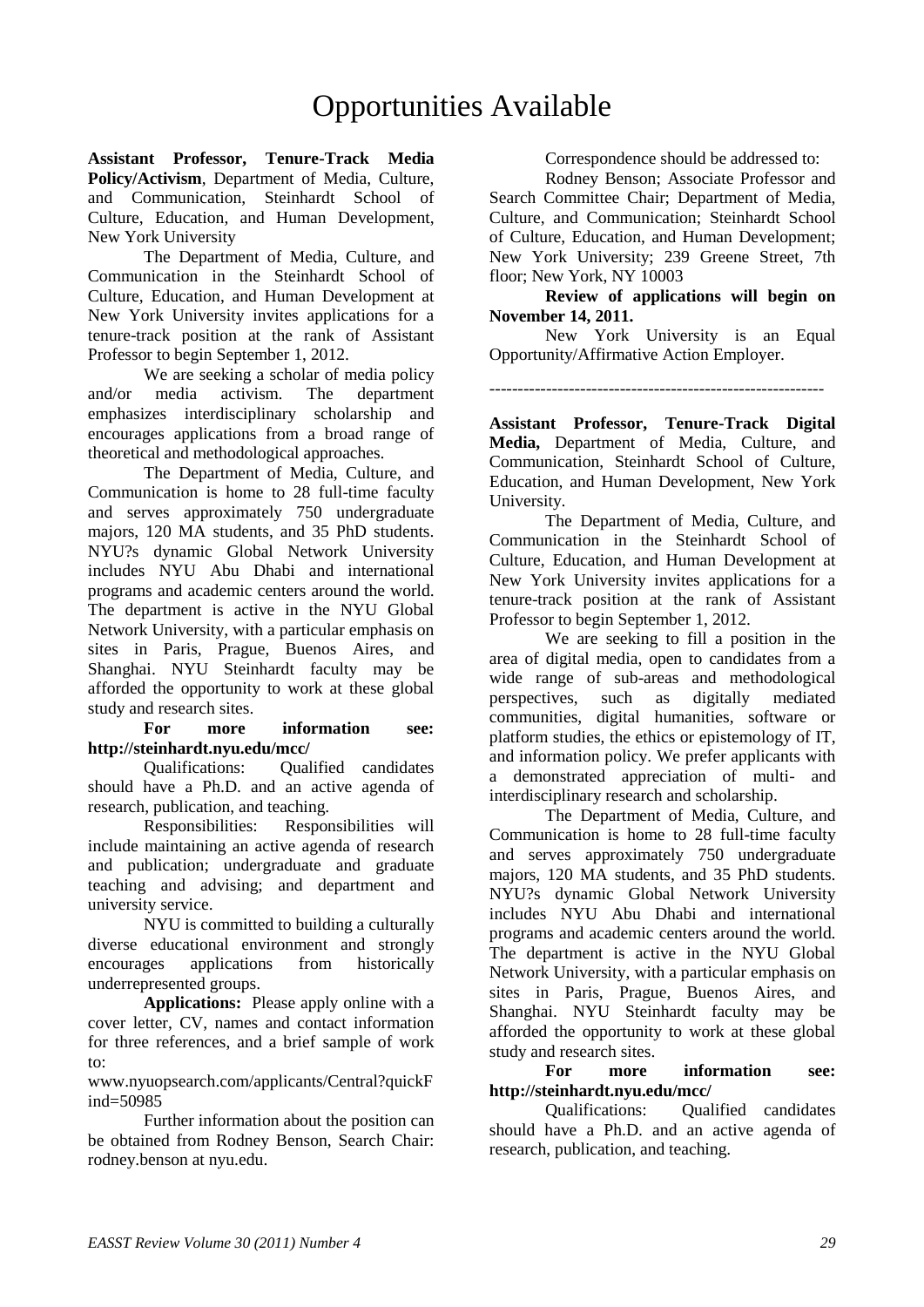Responsibilities: Responsibilities will include maintaining an active agenda of research and publication; undergraduate and graduate teaching and advising; and department and university service.

NYU is committed to building a culturally diverse educational environment and strongly encourages applications from historically underrepresented groups.

**Applications:** Please apply online with a cover letter, CV, names and contact information for three references, and a brief sample of work to:

www.nyuopsearch.com/applicants/Central?quickF ind=50986

Further information about the position can be obtained from Helen Nissenbaum, Search Chair: Helen.nissenbaum at nyu.edu.

Correspondence should be addressed to:

Helen Nissenbaum, Search Committee Chair Digital Media Search; Department of Media, Culture, and Communication; Steinhardt School of Culture, Education, and Human Development; New York University; 239 Greene Street, 7th floor; New York, NY 10003;

**Review of applications will begin on November 14, 2011.**

New York University is an Equal Opportunity/Affirmative Action Employer.

-----------------------------------------------------------

**Research opportunities on 'Sensors, Empowerment, Accountability in Tanzania (SEMA)**

The research programme *Sensors, Empowerment, Accountability in Tanzania* (SEMA)

[www.nwo.nl/nwohome.nsf/pages/NWOP\\_8HZC8](http://www.nwo.nl/nwohome.nsf/pages/NWOP_8HZC8C_Eng) [C\\_Eng](http://www.nwo.nl/nwohome.nsf/pages/NWOP_8HZC8C_Eng) is funded by the Netherlands Organisation for Scientific Research (NWO) under the WOTRO-Global Science for Development Programme.

Three PhD candidates, one Postdoctoral Scientist and one software developer will be recruited.

Details of the research programme and how to apply for the PhD and Postdoctoral Scientist positions can be found at [www.itc.nl/Pub/research\\_programme/Research\\_o](http://www.itc.nl/Pub/research_programme/Research_opportunities.html) [pportunities.html](http://www.itc.nl/Pub/research_programme/Research_opportunities.html)

**The deadline for applications is December 31, 2011.**

-----------------------------------------------------------

#### **Postdoctoral Fellowship in Risk Governance - Governance of Disruptive Technologies, University of Michigan**

The University of Michigan has launched a new focus initiative in Risk Governance, for which it is seeking a postdoctoral fellow. Funded by the university"s Risk Science Center [\(www.sph.umich.edu/riskcenter](http://www.sph.umich.edu/riskcenter) ) and based in the Science, Technology, and Public Policy Program [\(http://stpp.fordschool.umich.edu/](http://stpp.fordschool.umich.edu/) ), the term of the fellowship is one year (renewable for a second and third year pending fellow"s performance and funding availability).

The postdoctoral fellow will work with Prof. Shobita Parthasarathy (wwwpersonal.umich.edu/%7Eshobita/index.html ) (Gerald R. Ford School of Public Policy) on a research project analyzing the governance challenges posed by disruptive technologies (technologies that challenge existing markets, norms, laws, and social and political orders), in the context of current and proposed frameworks that have been devised to govern these technologies. The project will involve the development and analysis of a series of historical and current case studies; therefore, the postdoctoral fellow should have experience in designing, organizing and carrying out qualitative/ethnographic research.

The postdoctoral fellow should be able and willing to work as part of an interdisciplinary team at University of Michigan, particularly those from the Ford School of Public Policy and School of Public Health. Postdoctoral fellows will teach one course per year on Risk Governance, to Masters and PhD students from a wide variety of fields including public policy, public health, the natural and social sciences, and engineering. The fellow will also have time to pursue his/her own independent research.

Candidates must have received (or submitted the thesis for) the degree of PhD (or equivalent) in science and technology studies, science/technology/health policy, social sciences (e.g., sociology, anthropology, political science), legal studies/law, cultural studies, or history, by the date of appointment. They should have a strong research record appropriate to the present stage of their careers, with evidence of potential for producing distinguished scholarship. They will be expected to have excellent organizational and time-management skills and also excellent English writing skills. Successful applicants will be formally affiliated with the Science, Technology, and Public Policy Program at the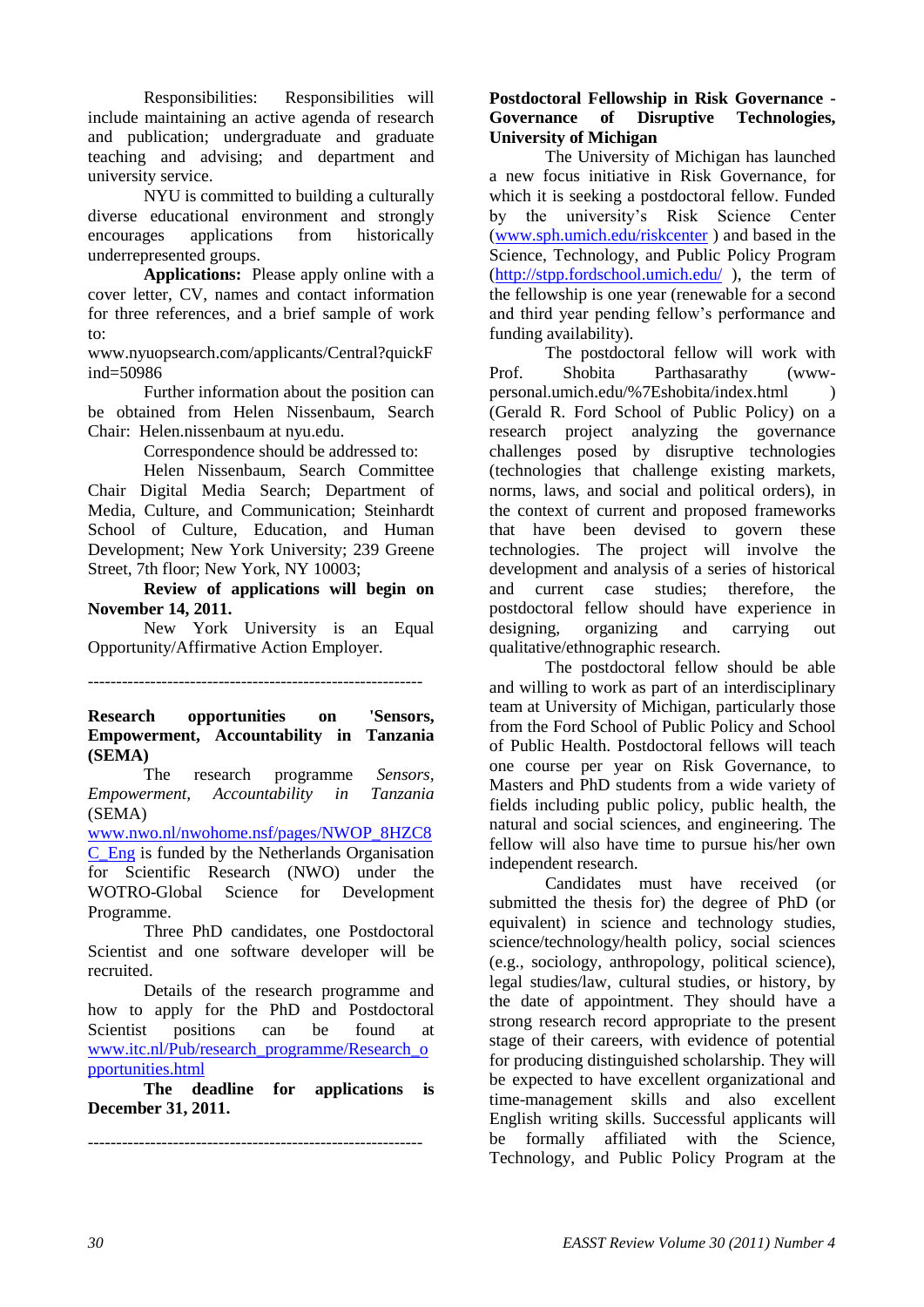Gerald R. Ford School of Public Policy and the Risk Science Center, both at University of Michigan. Salary and benefits are competitive. Funds will be provided for moving, conference, and research expenses.

**Inquiries and applications** should be sent via e-mail to rgpostdoc at umich.edu. Applications should include a cover letter that explains the candidate's research interests and background, a CV, writing sample, teaching evaluations, and three letters of reference.

#### **Deadline for applications is January 23, 2012**.

The University of Michigan is a Non-Discriminatory/Affirmative Action Employer. The Ford School is especially interested in candidates who can contribute, through their research and teaching, to the diversity and excellence of the academic community.

-----------------------------------------------------------

#### **Research Opportunity - Postdoctoral Fellow or Research Associate**

The research network VALGEN is looking for a Research Associate or Postdoctoral Fellow to perform scholarly research and provide leadership in the area of science and technology foresight related to innovation policy. The successful applicant will work under the leadership of Dr. David Castle (Chair of Innovation in the Life Sciences, ESRC Innogen Centre, University of Edinburgh) and Dr. Keith Culver (Professor and Director, Okanagan Sustainability Institute, University of British Columbia).

The description of the position is at [www.valgen.ca/valgen-research-position](http://www.valgen.ca/valgen-research-position-professional-research-associate-or-postdoctoral-fellow-foresight/)[professional-research-associate-or-postdoctoral](http://www.valgen.ca/valgen-research-position-professional-research-associate-or-postdoctoral-fellow-foresight/)[fellow-foresight/](http://www.valgen.ca/valgen-research-position-professional-research-associate-or-postdoctoral-fellow-foresight/)

*Applications will be accepted until December 5th, 2011 or until a suitable candidate is found.*

-----------------------------------------------------------

**Senior Lecturer/Lecturer in Architecture and Urbanism**, new positions at MARC, University of Manchester

We seek to appoint THREE promising research focused Senior Lecturers/Lecturers in Architecture and Urbanism to contribute to the development of the Manchester Architecture Research Centre (MARC), the Manchester School of Architecture (MSA) and the School of Environment and Development (SED) (see: [www.sed.manchester.ac.uk/research/marc/\)](http://www.sed.manchester.ac.uk/research/marc/).

The field of Architecture and Urbanism is broadly conceived and applicants from across the disciplinary spectrum are encouraged to apply. Applicants with interests in the fields of sustainable cities, urban design, global urbanism or design and society are particularly encouraged to apply.

These posts are tenable from 2012.

-----------------------------------------------------------

## **Postdoc and Doctoral Scholarship at the Leo**

**Apostel Center for Interdisciplinary Studies** The Leo Apostel Centre for Interdisciplinary Studies (Brussels Free University, Belgium) offers the possibility of Postdoctoral positions or PhD scholarships in a broad range of research fields including science and technology studies. More information is to be found on the web page [http://www.vub.ac.be/CLEA/apply/call.](http://www.vub.ac.be/CLEA/apply/call) Application deadline 07 Jan 2012.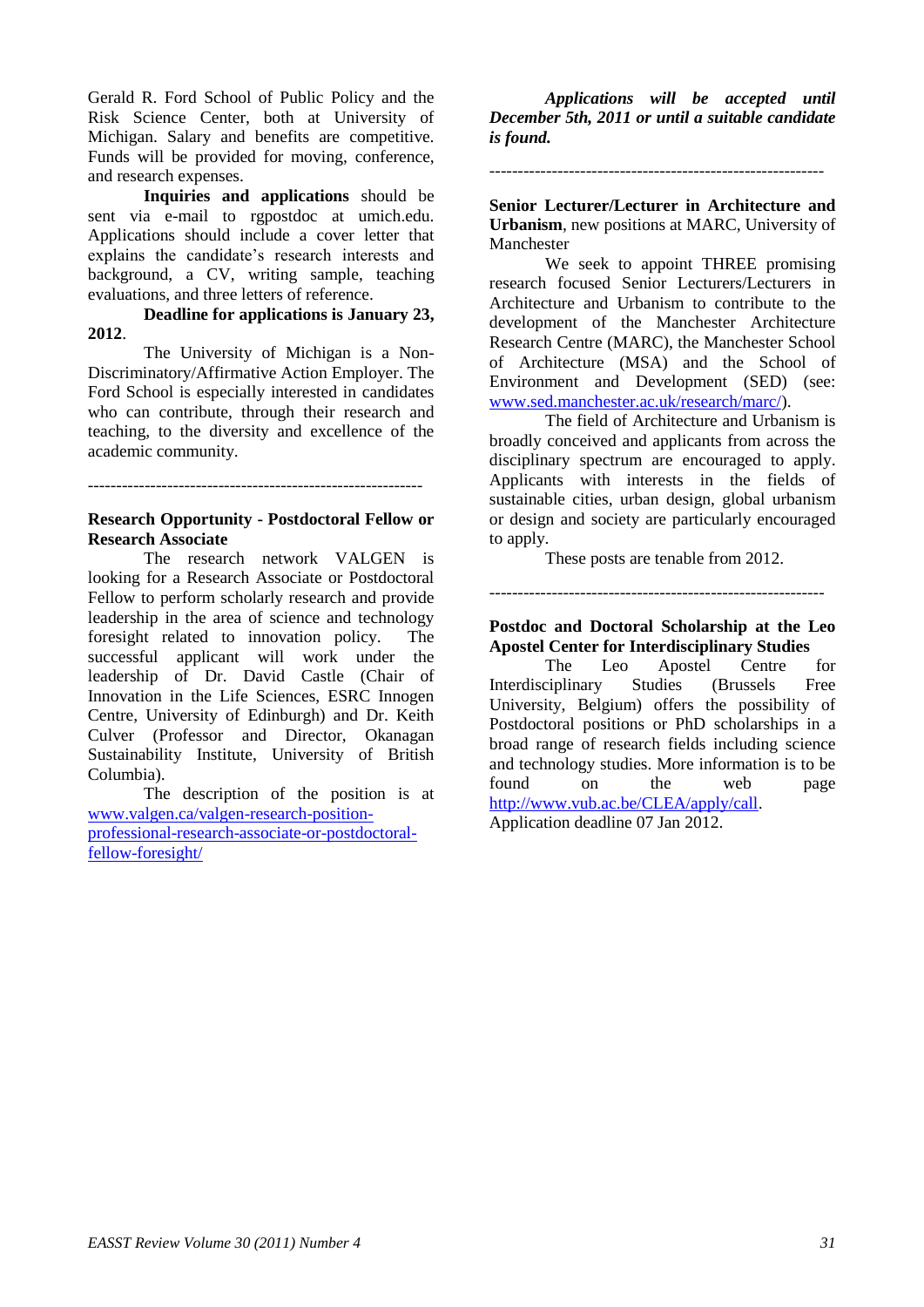#### **Energy and Co-Designing Communities Website**

The Energy and Co-Designing Communities (ECDC) research team (Mike Michael, Bill Gaver, Jennifer Gabrys, Alex Wilkie, Tobie Kerridge, Liliana Ovalle) at Goldmsiths, University of London would like to inform you of their new interactive website at **www.ecdc.ac.uk**.

As a collaboration between Science and Technology Studies and Design, ECDC seeks to understand how new technologies can be designed to support communities in reducing their energy consumption. In particular, we are interested in getting at what is often neglected in studies of energy consumption and its reduction: the imaginative, playful, emotional and potential aspects of people"s use of relevant technologies.

We are working with existing communities engaged in reducing energy demand, to understand the range of perspectives and knowledge they embody. Using materials drawn from field trips, workshops, and probes, we will design novel devices and give them to participating communities to test in their own settings. These devices will be unfamiliar, playful, ambiguous but will hopefully expose new possible ways of thinking, doing and feeling in relation to energy consumption. We will visit our participants and study what they have made of our designs. We are also interested to see what sorts of discussions have been sparked off by our designs. To this end, we have also designed this website to encourage exchanges between our participants and between our participants and wider community.

We invite you to visit the website and we welcome all contributions whether they be comments on the project, reflections on the website itself, stories about your own experiences with energy reduction projects or technologies, or suggestions of additional resources or contacts.

**You can contribute by emailing us at info at ecdc.ac.uk** or by registering as a user and blogging directly into the website.

-----------------------------------------------------------

## Publications, Books Seeking Reviews

CALL FOR BOOK REVIEWS: **Science Studies** is an international peer-reviewed journal dedicated to publishing articles on the study of science and technology studies. Published since 1988, Science Studies is read in over 80 countries around the world.

Our journal welcomes submissions of book reviews that fit into the scope of the journal. You might choose a title from our book list (http://www.sciencestudies.fi/books) or make suggestions of your own.

Books currently available for review are:

Bruno Latour (2010). On the Modern Cult of the Factish Gods. Duke University Press.

Richard Whitley, Jochen Gläser & Lars Engwall (Eds.) (2010). Reconfiguring Knowledge Production. Oxford University Press.

Alex Faulkner (2009). Medical Technology in Healthcare and Society: A Sociology of Devices, Innovation and Governance. Palgrave Macmillan.

Casper Bruun Jensen (2010). Ontologies for Developing Things: Making Health Care Futures Through Technology. Sense Publishers.

Janus Hansen (2010). Biotechnology and Public Engagement in Europe. Palgrave Macmillan.

Thomas Hoholm (2011). The Contrary Forces of Innovation: An Ethnography of Innovation in the Food Industry. Palgrave Macmillan.

Please consult the author guidelines at our Web Site (www.sciencestudies.fi). For further information, please contact the editor in charge of the book reviews: Janne Lehenkari (janne.lehenkari@helsinki.fi)

-----------------------------------------------------------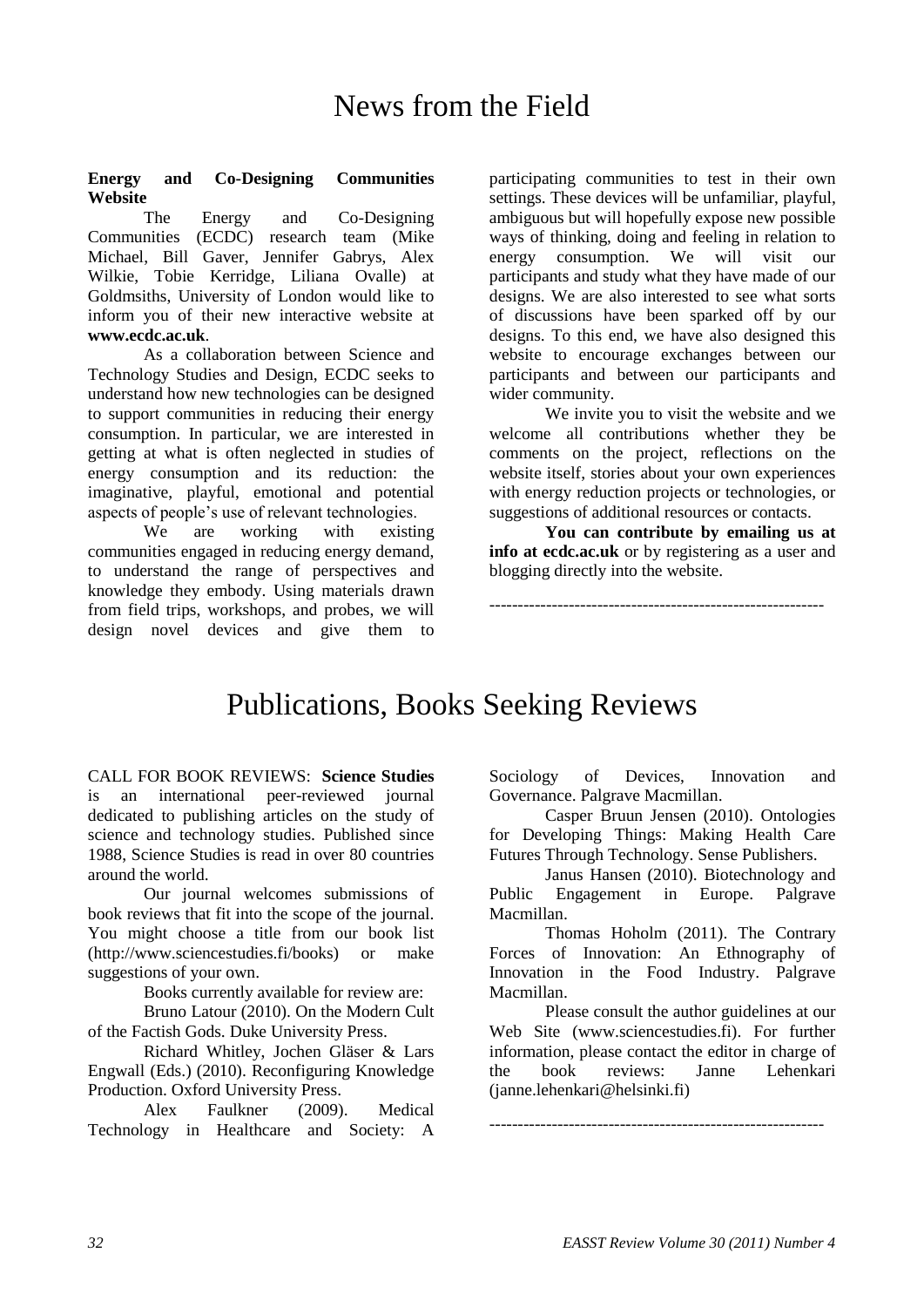#### **Spontaneous Generations: A Journal for the History and Philosophy of Science, 5:1 (2011)** is now available online.

We invite you to review the Table of Contents here and then visit our website to review articles and items of interest at <http://spontaneousgenerations.library.utoronto.ca/>

#### **Table of Contents**

*Focused Discussion: Science and Public Controversy*

Curtis Forbes: Science and Public Controversy: Editor's Introduction

Bernard Lightman: Periodicals and **Controversy** 

Brent Tibor Ranalli: A Prehistory of Peer Review: Religious Blueprints from the Hartlib Circle

Evelyn Fox Keller: What Are Climate Scientists to do?

Jane Maienschein: Why Do Stem Cells Create Such Public Controversy?

Shiju Sam Varughese: Media and Science in Disaster Contexts: Deliberations on Earthquakes in the Regional Press in Kerala, India *Articles*

Andrew Peterson: The Relevance of

Scientific Practice to The Problem of Coordination

Bryn Lander: Between theory and Craft: Exploring the Role of Co-operation within Scientific Research Labs

*Opinions*

Steve Fuller: A Response to Mike Thicke *Reviews*

Joelle M. Abi-Rached: Robert A. Aronowitz. Unnatural History: Breast Cancer and American Society

Martin J. Earl: Charles E. Rosenberg. Our Present Complaint: American Medicine, Then and Now

Boaz Miller: Lee McIntyre. Dark Ages: The Case for a Science of Human Behavior

Felix Ernst Rietmann: "What is HPS for?" Review of the Fifth Joint Workshop on Integrated History and Philosophy of Science

#### Mike Thicke: Steve Fuller. Science

Nicholas J. Rowland, Jan-Hendrik Passoth, Alexander B. Kinney: Bruno Latour. Reassembling the Social: An introduction to Actor-Network-Theory

Julia R. Bursten: Sam Kean. The Disappearing Spoon, and Other True Tales of Madness, Love, and the History of the World from the Periodic Table of the Elements

Barbara C. Canavan: Siddhartha Mukherjee. The Emperor of all Maladies: A Biography of Cancer

-----------------------------------------------------------

#### **Communication** *through language and media universe.*

#### **http://www.editions-harmattan.fr**

J'ai le plaisir de vous annoncer la sortie de mon nouvel ouvrage : *De la communication à travers langue et univers médiatiques***.** Vous trouverez en fichier attaché une présentation plus détaillée. En voici un extrait :

*Que l'objet de la communication soit appréhendé d'un point de vue écrit ou d'un point de vue oral, ou encore dans son approche symbolique, il a toujours été un sujet d'études. À l'heure de l'Internet, la communication est devenue un des objets les plus disputés. Cependant, que recouvre le concept de communication ? Peut-on dire du simple transfert d'information qu'il est communication ? À quoi réfèrent le non verbal et le paraverbal dans cet objet ? Dans cet ouvrage, nous tenterons de répondre à ces questionnements. Il sera aussi présenté les différents outils qui sous-tendent le fait communicationnel à travers le langage, analyse qui prendra en compte cet objet tant dans sa dimension orale que scripturaire et à travers ses différents codes. Nous évoquerons également des univers médiatiques.*